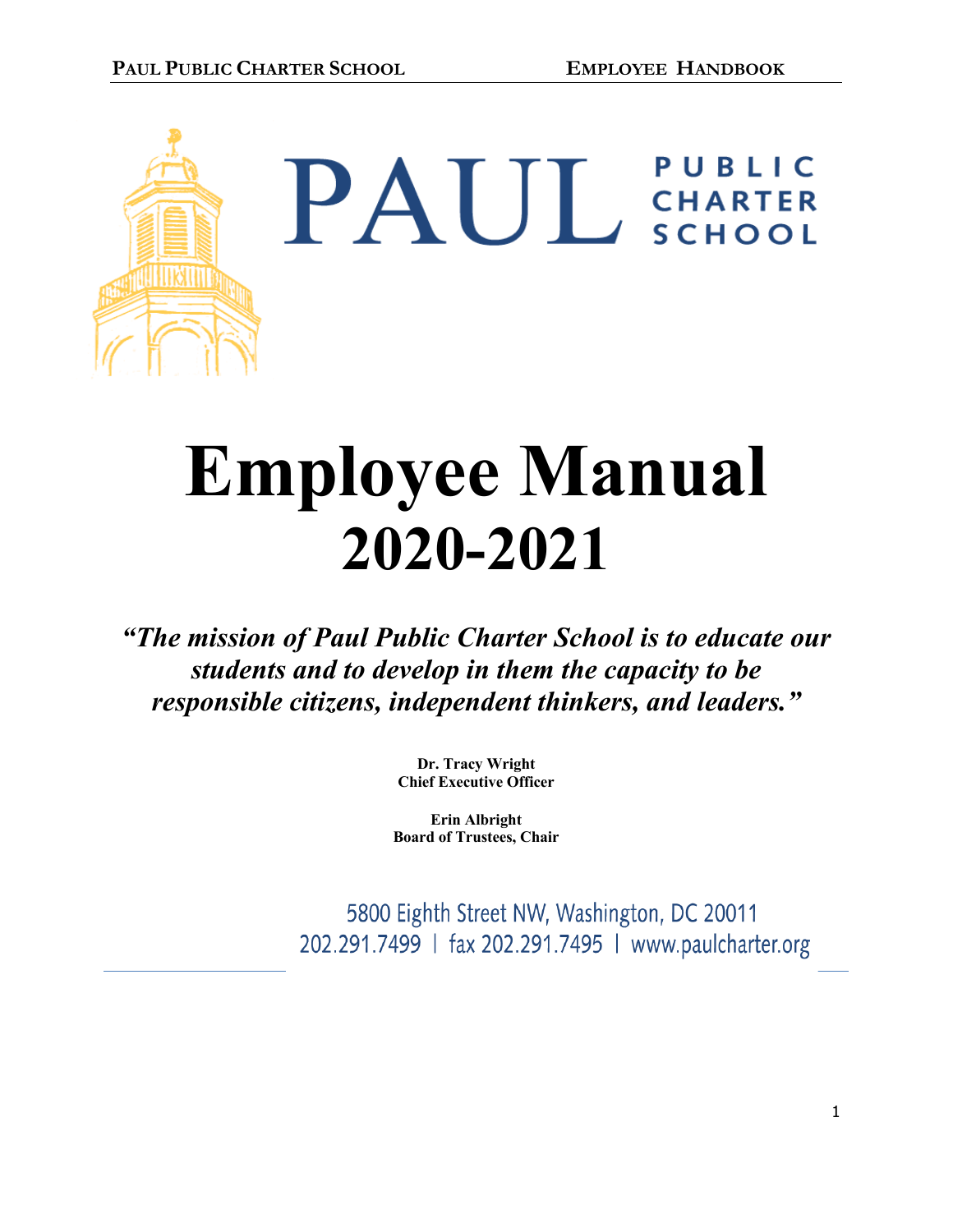# **Table of Contents**

# **Section 1 - School Background Information**

- 1. Mission, Vision, Core Values, Model
- 2. Department Summaries
- 3. Board of Trustees

# **Section 2 - General Employee Policies**

- 1. General
- 2. Equal Opportunity Employer
- 3. Continuing Education
- 4. TB Testing
- 5. Background Check
- 6. Verification of Employment Eligibility
- 7. Employee Classifications
- 8. Exempt versus Nonexempt Classifications
- 9. Dismissal, Discipline, and Termination
- 10. Performance Evaluation
- 11. Resignation
- 12. Grievances
- 13. Non-Solicitation
- 14. School Safety Omnibus Amendment Act
- 15. Policy on Assisting Employment of Perpetrators of Sexual Abuse

# **Section 3 - Ethics and Conduct**

- 1. Open Communication
- 2. Mandated Reporting
- 3. Conflicts of Interest
- 4. Confidentiality
- 5. E-mail/Company Property Inspection
- 6. Public Relations
- 7. Sexual Harassment
- 8. Drug Free Workplace
- 9. Prohibited Corporal Punishment and Speak Up Policy

# **Section 4 - Responsibilities**

- 1. Performance of Duties
- 2. Other Duties as Assigned
- 3. Personal Property
- 4. Intellectual Property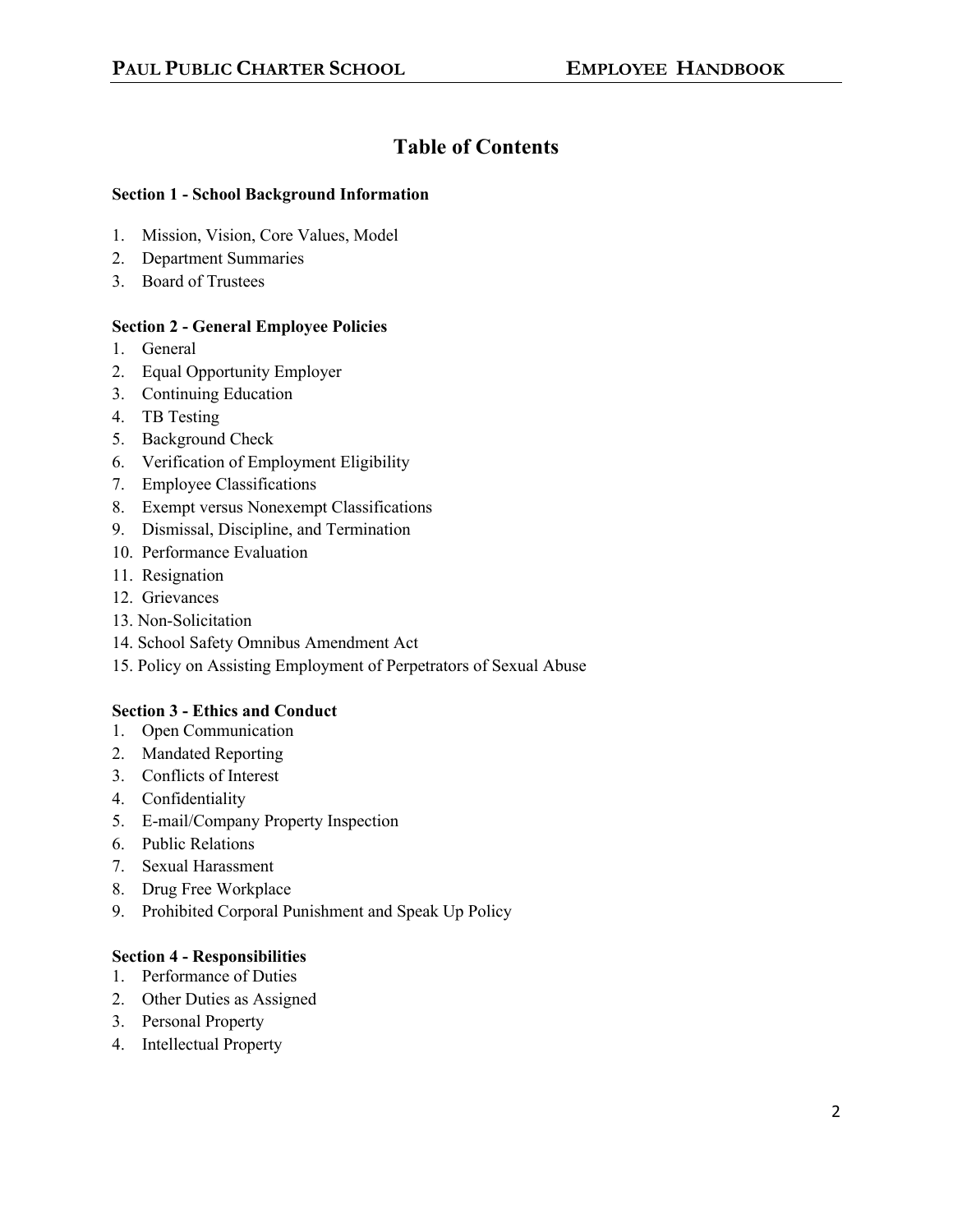# **Section 5 - Paul PCS Practices**

- 1. Dress Code
- 2. Attendance and Punctuality
- 3. Compensation

# **Section 6- Building Operations**

- 1. Parking Procedure
- 2. Visitor Policy
- 3. Access to Building and Rooms
- 4. Classroom Keys
- 5. Return of School Property
- 6. Private Electrical Appliances
- 7. Fire Drills
- 8. Responding to Emergencies
- 9. Unscheduled School Closing

# **Section 7- Business Operations**

- 1. Purchase Requests
- 2. Expense Reimbursements
- 3. Maintenance Requests
- 4. Technology Requests
- 5. Professional Development Requests
- 6. Educational Trips
- 7. Fundraising

# **Acknowledgement Signature Page**

# **COVID-19 Policies Addendum in separate file**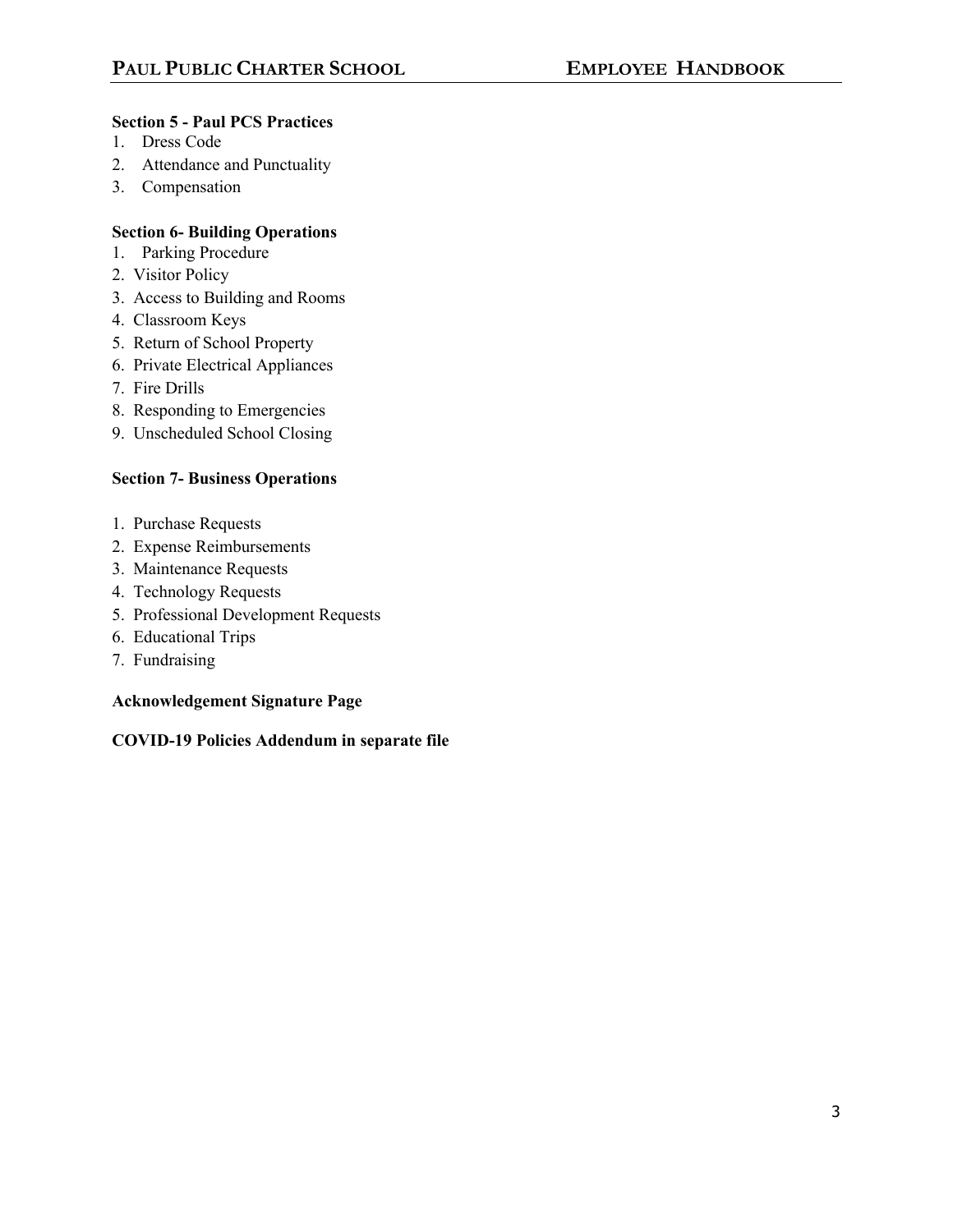# **Section 1- School Background and Information**

# **1. Mission, Vision, Core Values, Model**

*The mission of Paul Public Charter School is to educate our students and to develop in them the capacity to be responsible citizens, independent thinkers, and leaders.*

To achieve the mission, we are committed to the following: vision, core values and school model:

# **Vision**

We envision:

- A school community that prepares scholars for college and life in a global society.
- A school community that is welcoming, inclusive, and supportive.
- A school community that prioritizes student achievement, character development, community diversity, exemplary citizenship, and positive collaboration.
- A school community that consistently garners the resources needed to support the school's mission and programs.

# **Core Values:**

- *Community:* Creating a welcoming, nurturing and orderly environment to provide an opportunity for all scholars, faculty and staff, board members, parents, and volunteers to perform at optimal levels.
- *Diversity:* Recognizing that each scholar must be provided with an individual plan for success and that diversity can strengthen the school community.
- *Achievement:* High quality teaching is a priority and must be coupled with relevant, rigorous, authentic, and aligned curriculum to ensure high student achievement.
- *Addressing the needs of the whole child:* Academics, Athletics and Arts are addressed during the school day to ensure the successful growth and development of well-rounded leaders and responsible citizens.
- *Collaboration:* Collaboration amongst stakeholders is an essential strategy for school improvement.
- *Responsibility:* All faculty and staff members are responsible for the academic and social growth of students.

# **The Paul Model**

The realization of Paul's mission requires the implementation of coherent programming that improves our scholars' ability to think critically, provides opportunities to grapple with solving complex problems and promotes inquiry about and a desire to improve their communities and our world.

The structure that organizes this programming is referred to as our *School Model.* School models are critical because they:

• Operationalize the work necessary to accomplish our mission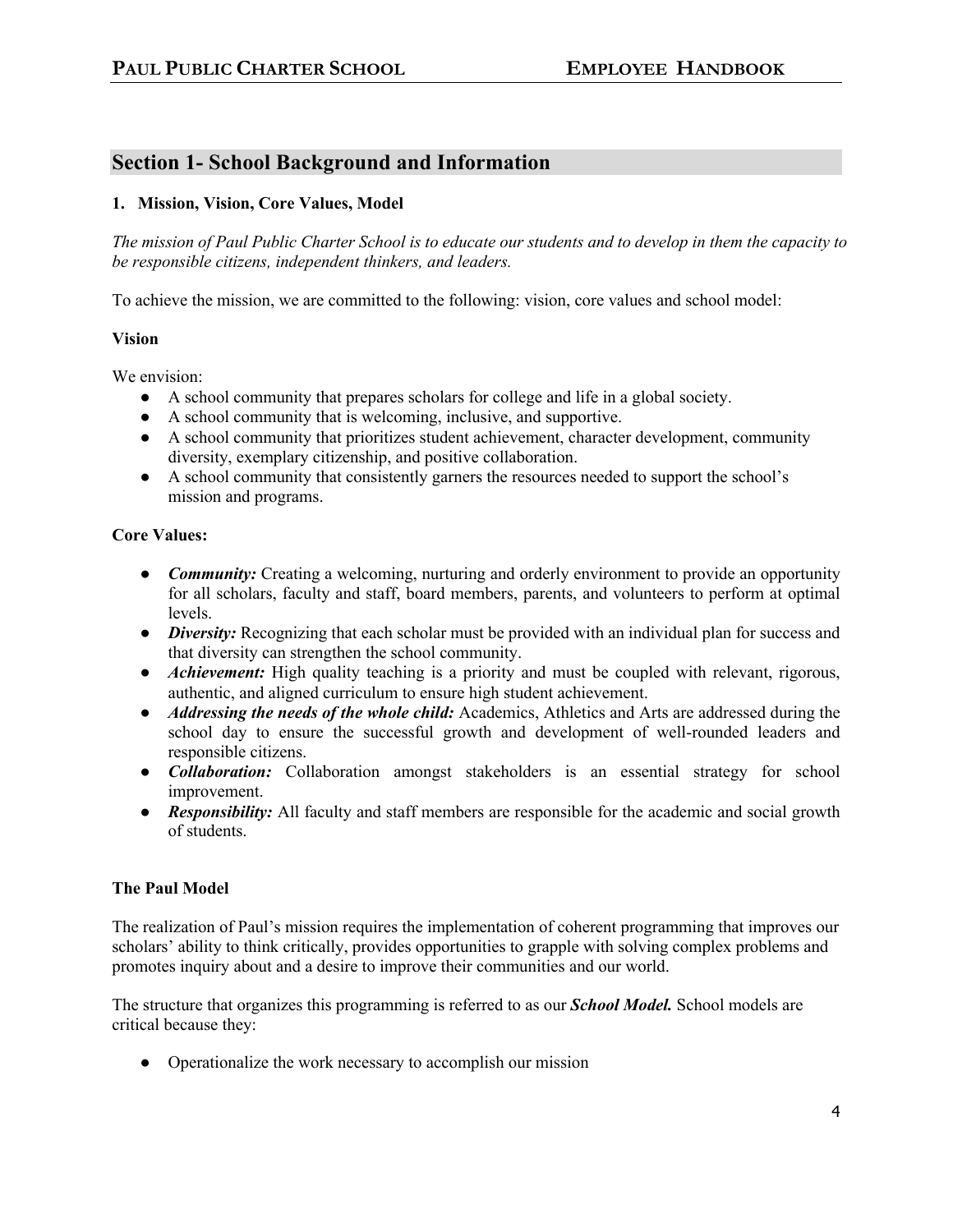- Provide guidance and "housing" for our goals
- Serve as a filter or lens through which we make decisions about programming, partnerships, policies and processes

organization forward:



# **Paul Model Component #1: High Expectations and Continuous Improvement**

We develop scholars to become responsible, independent thinkers and leaders. A strong culture of achievement is the foundation for the high standards of learning we create in our classrooms and school environment. We base our decisions about what and how to teach students on data, strive to continuously improve, and hold each other accountable for excellence.

# **Paul Model Component #2: College and Career-Ready Academics**

The Paul academic program ensures that our scholars make lasting academic growth, enjoy learning, and are fully prepared for success in college and/or a career. We believe that every one of our scholars can meet or exceed rigorous academic benchmarks.

# **Paul Model Component #3: A Culture of Community**

We believe in intentionally building a welcoming, supportive, and inclusive community of scholars, staff, and families. All community members understand our expectations and work to realize them through urgent action.

# **Paul Model Component #4: Committed, High Performing Educators**

Our teachers, leaders, and staff are deeply committed to improving our scholars' achievement and helping them realize Paul's core values. We continuously work to develop our abilities as educators and to build strong relationships with our scholars, families and one another.

# **Paul Model Component #5: Integrated Arts, Athletics, and International Studies**

We develop well-rounded scholars by integrating arts, athletics, and international studies into our academic curriculum. Our scholars become global citizens who develop an understanding of themselves, their communities, and the world.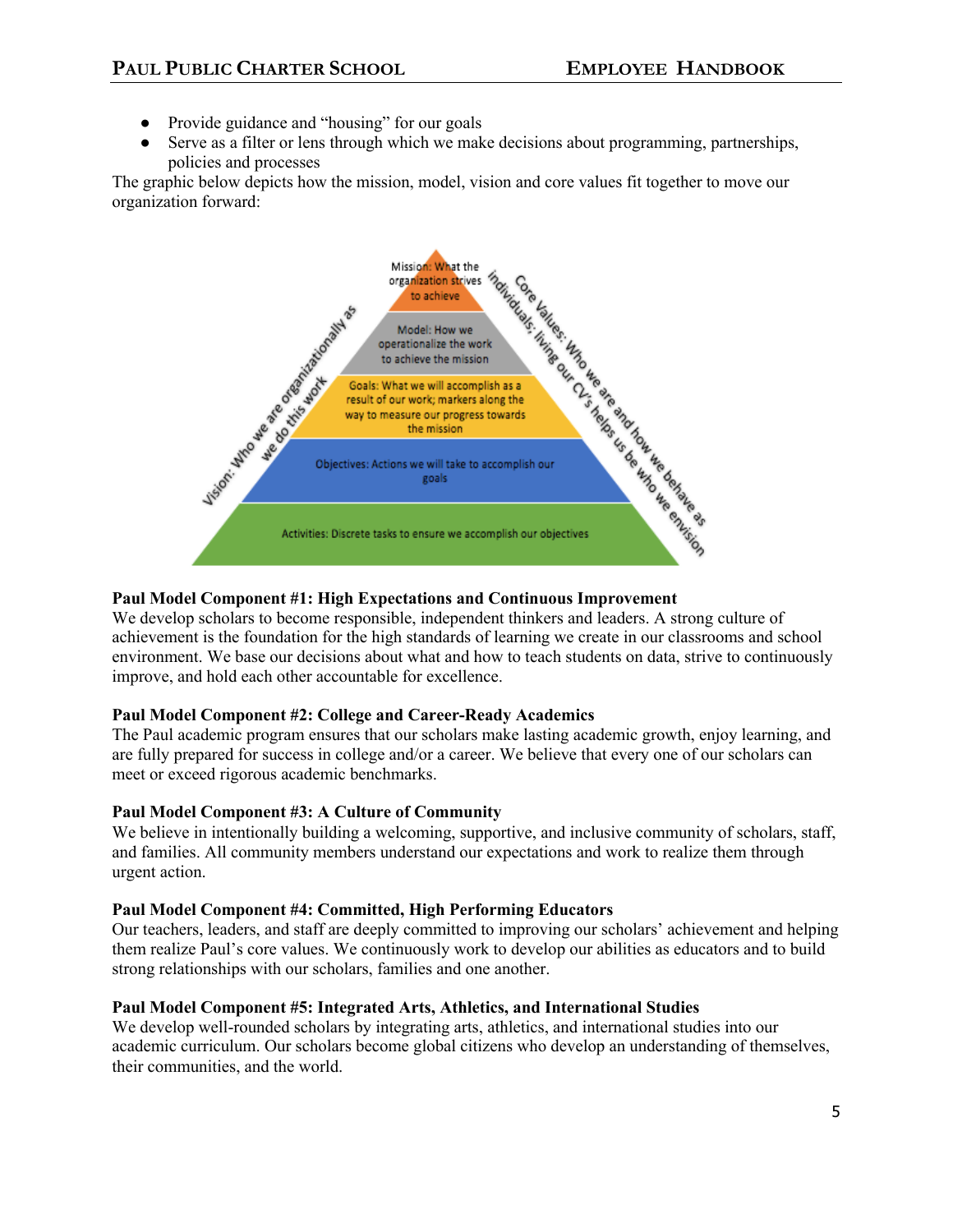# **2. Department Descriptions**

# **Student Support Services**

The Student Support Services Department exists at Paul PCS to ensure we are intentionally meeting the needs of all of our scholars, regardless of their exceptionalities, and that we do so through the continuous use of data driven practices. We believe that all scholars are capable of post-secondary success and we work daily to ensure that they are college and career ready regardless of their unique learning needs. Our goal is to ensure that all students who require academic and social scaffolds in order to graduate from Paul PCS, receive them. We achieve this goal by working with school-based teams to ensure that curriculum and instruction is differentiated to help scholars master grade level standards, as well as by ensuring interventions are available and utilized so students are successful. Our team has expertise in the identification, delivery and implementation of specialized services that support students academically, culturally, socially and emotionally.

The Director of Student Support Services (DSSS) leads the team Student Support Services Department. The DSSS oversees the management of legal responsibilities for the implementation of all aspects of the IDEA law, and the adherence to regulations concerning ELL identified students, students with 504 plans and the Student Support Team process. Furthermore, they support the work of ensuring all students are successful by managing personnel responsible for attendance monitoring and the staff (internal and contracted) that provides testing services for students who may require added academic and socialemotional support.

# **Operations**

The primary responsibility of the Operations Department at Paul PCS is to provide excellent service to our scholars by maintaining a beautiful and safe space for them, by striving for ever-efficient processes and procedures, and by maximizing our usefulness to all those who provide direct services to students. We are committed to responsiveness, efficiency and thoughtful frugality, all while being flexible and cognizant of the unique needs of our students.

The Operations Department at Paul PCS consists of the business, facilities and technology teams, all of which are responsible for close collaboration with each school's leadership teams. The Operations Leadership Team is responsible for all school-based coordination and collaboration with school-leaders and support alignment between our two schools. We maintain tight organizational systems so that we can be entirely flexible and supportive to the diverse needs of our schools.

The Director of Operations is also responsible for ensuring operational processes at the network level are clear and refined, that financial decisions are responsible, and that there is an appropriate line of communication about finances to the Board. The Director of Operations is also responsible for the management of Paul PCS's payroll vendor and management of the submission process, whereas the Human Resources and Talent Department is responsible for informational accuracy and change.

The Operations Department believes that all stakeholders who come through our door are our customers: teachers, staff, students, parents, and board members. We seek excellence via feedback loops, constant communication, precision, and reflection. We seek to serve our schools within our means, maximizing our resources so we can provide myriad and diverse resources to our students, without waste.

# **Human Resources and Talent Management**

The Talent Department is committed to ensuring thorough and efficient service for the Paul family.

• Talent Acquisition - We are source and build pipelines locally and nationally in an effort to bring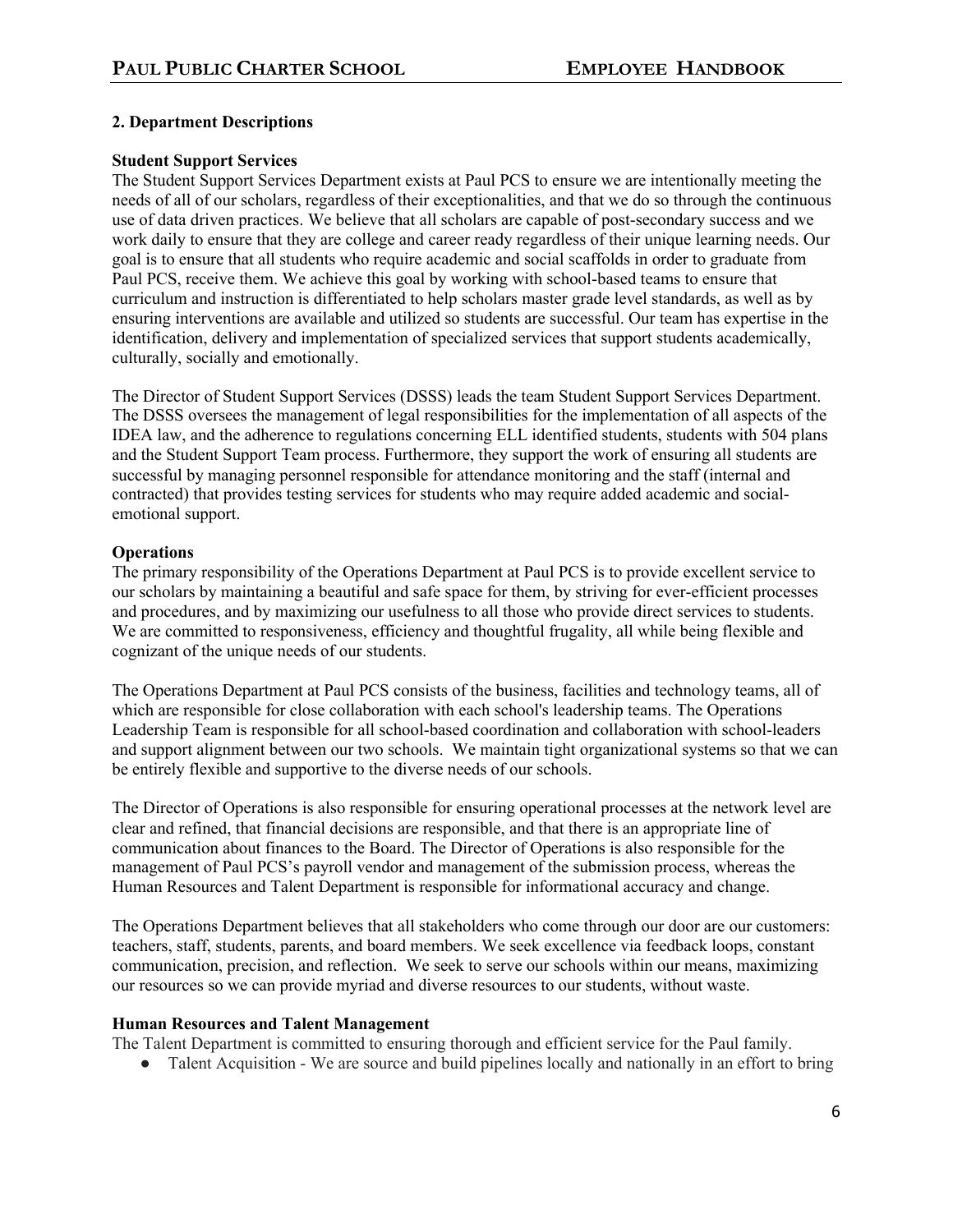the best educators and administrators to the team

- Benefits- We continuously work with our brokers to maximize health and wellness benefits for our employees
- Employee Relations We strive to deliver clear communication on policies and procedures to support quick resolution of any internal concerns

Paul PCS has a long standing tradition of excellence. Our outstanding students deserve the best staff, and our staff deserve a Talent team that is responsive and proactive. The safety, health, and well-being of our Paul family is the sole priority.

# **3. Board of Trustees**

The Board of Trustees serves as the governing body of the nonprofit corporation that holds the school's charter. The Board is composed of 15 unpaid, voting members a majority of whom reside in the District of Columbia and the remainder residing in other nearby jurisdictions. Members serve three-year terms and may seek re-election to successive terms. Parent trustees may only serve so long as they have a child enrolled in the school.

The Board of Trustees at Paul Public Charter School consists of a diverse body of committed individuals who volunteer their time and take a personal interest in the success of the school. The Board has fiduciary responsibility for the school, including setting the overall policy for the school and holds the administration accountable for the school's performance.

Please visit the school's website to view the current board roster or contact the Secretary of the Corporation (Monya Bundy) for more information.

# **Section 2- General Employment Policies**

# **1. General**

All employees shall demonstrate a strong commitment to the mission, values, and educational approach of the school through their interactions with students, parents and co-workers. All classroom teachers are required to be highly qualified in accordance with rules promulgated by the Office of the State Superintendent of Education. Other staff members may be required to have specific degrees or certifications, and such requirements will be articulated in the offer letters and the job descriptions.

# **2. Equal Opportunity Employer**

Paul is an equal opportunity employer. Paul Public Charter School shall not discriminate because of race, color, age, sex, marital status, sexual orientation, personal appearance, gender identity or expression, disability, national origin or ancestry, religion, economic status, family responsibility, genetic information, union membership, or political affiliation. This covers all areas of employment, recruitment, advertising, hiring, promotion, demotion, lateral reassignment, transfer, layoff, discharge, rates of pay or other compensation, training, or any other benefits. Employment will be solely on the basis of merit and qualification.

Paul Public Charter School shall comply with the intent of the Americans with Disabilities Act of 1990 and shall not knowingly discriminate against individuals with disabilities. Paul Public Charter School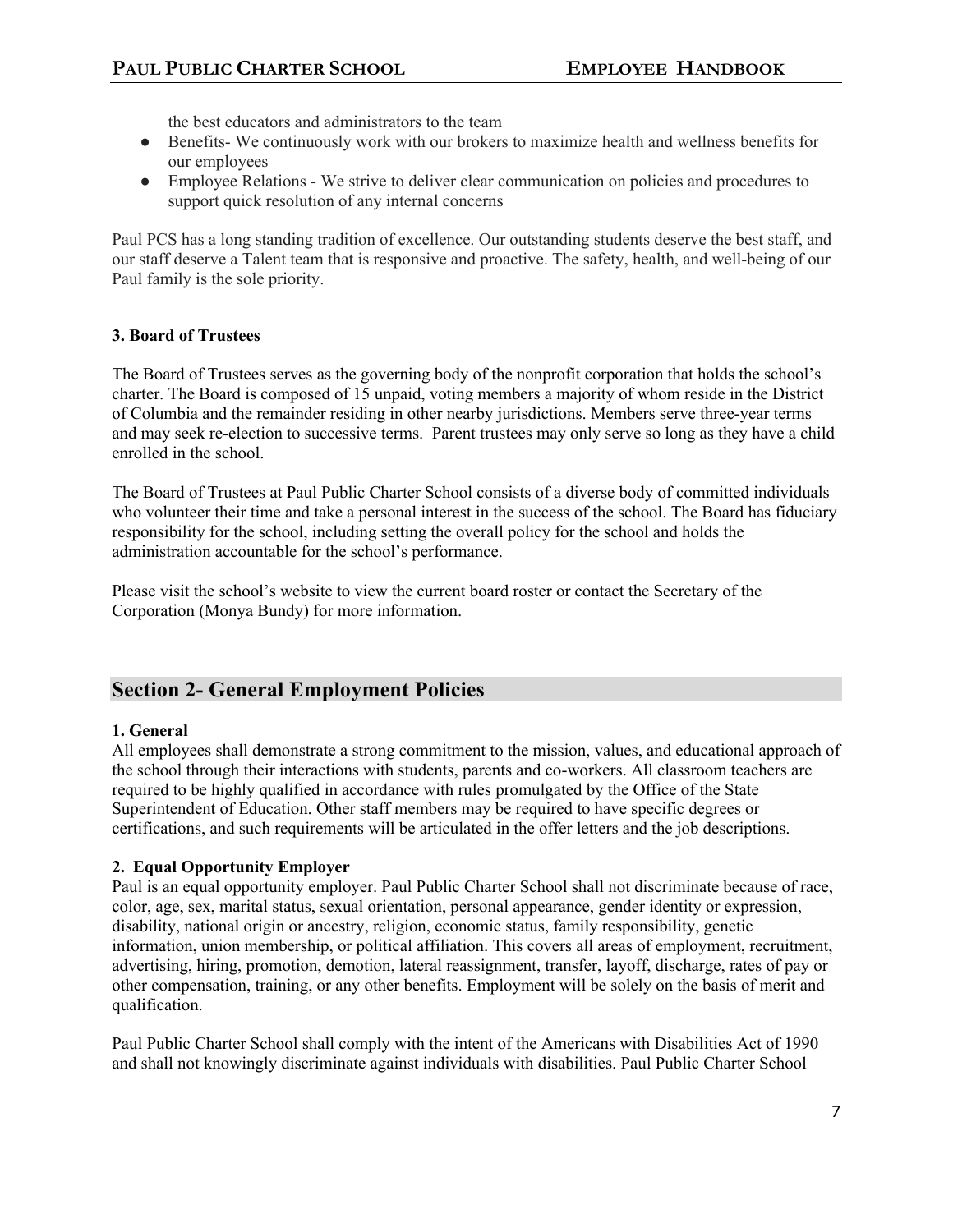will consider modifying schedules and other adjustments to reasonably accommodate employees with disabilities unless this creates an undue hardship.

Any grievance regarding discrimination shall be handled through the Board of Trustees of the Paul Public Charter School in accordance with and in consultation with the Personnel Committee when appropriate. The complainant should contact the Chair of the Board of Trustees, who shall provide information and assistance on filing and pursuing the complaint. Nothing herein shall be an attempt to interfere with an individual's right to pursue claims in the appropriate forum outside of the school.

# *Nepotism Policy*

All applicants and employees are required to advise the Director of Talent Management if they are related to, friends with and/or in a romantic relationship with another Paul employee. The Director of Talent and/or executive leadership will decide all situations regarding the hiring of relatives, friends and/or significant others on a case-by-case basis in accordance with applicable laws.

# **3. Continuing Education**

All staff members will participate in the Paul PCS summer Professional Development Institute (PDI). All staff are expected to maintain their professional training and knowledge current through ongoing professional development. Activities might include participation in workshops, taking courses, observing in other classrooms and other schools, conducting a self-study or classroom research project, participation in professional organizations, and/or attending conferences. At its discretion, the school may support training through reimbursement for conference registrations, workshops, classes and transportation. Meals are reimbursed based on the approved rate.

# **4. TB Testing**

Employees with communicable tuberculosis are prohibited from entering the school building. All employees must submit certification that they are free from communicable tuberculosis before the first day of employment.

Tuberculosis tests must be renewed every three years. Failure to comply may result in termination.

# **5. Background Check**

Prior to the commencement of employment, all new employees, substitute teachers, interns and volunteers must complete a background check. In addition, all new employees must execute a release authorizing Paul PCS or its agent to conduct background checks on an ongoing basis. Background reports will be conducted consistent with state and federal law and maintained by the Talent department in a secured file separate from personnel files. Background checks must be performed every two years thereafter.

# **6. Verification of Employment Eligibility**

Paul PCS will comply with the Immigration Reform and Control Act (IRCA), which requires employers to verify that all newly hired employees have the legal right to work in the United States. Pursuant to the IRCA requirements, all new employees must complete Section 1 of the I-9 form in person by the first day of employment. In addition, within three business days after the employee begins work, he or she must present either a List A or a List B and C document (appropriate List A, B and C documents appear on the back of the I-9 form) verifying his or her identity and employment eligibility. Employees who have indicated in Section 1 that they are already eligible to work in the United States may present an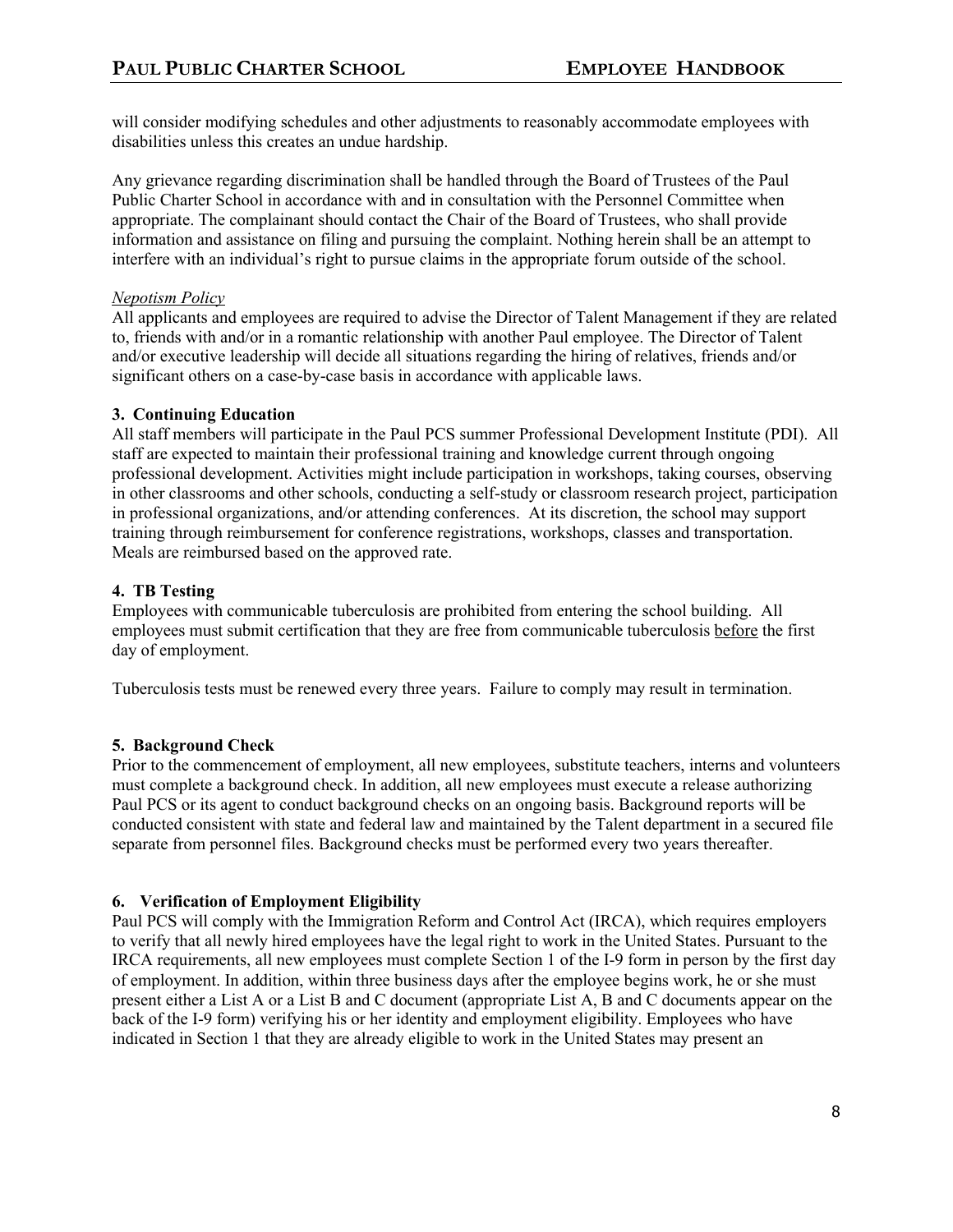appropriate document receipt, which will allow them to work for up to 90 days. At the expiration of the 90-day period, those employees must present the actual document(s) in order to continue working.

# *a. Misrepresentations in the Hiring Process*

We rely on the accuracy of information contained in the employment application and the accuracy of other data presented throughout the hiring process and employment. Any misrepresentations, falsifications, or material omissions may result in discontinued consideration for employment or, if hired, termination of employment.

# *b. Ongoing Mandate to Self-Report*

Upon employment at Paul PCS, all staff members are under a continuous obligation to self-report any arrests, warrants for arrest, and convictions to the Director of Talent Management. Failure to self-report an arrest, warrant for arrest, or conviction may lead to disciplinary action by the school up to and including termination.

*c. Confidential Personnel Files* 

Paul PCS shall maintain a confidential personnel file for each employee. The personnel file shall be maintained by the Talent Department, it shall be accessible only on a needto-know basis and will not be disclosed unless there is a business need, as determined by Paul, or if required by law. Though personnel files are the property of the Organization, employees may review their personnel files upon scheduling an appointment with the Director of Talent Management or Talent Manager. Employees may request that information be corrected or completed, however, they may not, in any way, modify their own file. Medical information is not included in the personnel file. It is maintained in a separate file and treated as a confidential medical record. Employees are responsible for advising the Director of Talent Management or Talent Manager of any changes in address, name, and emergency contact information.

# **7. Employee Classifications**

Full-time employees are those employees regularly scheduled to work at least 30 hours per week or more. Part time employees are those employees regularly scheduled to work fewer than 30 hours per week. Depending on respective plan documents, part-time employees may not be eligible for health and/or wellness benefits offered to all full-time employees.

# **8. Exempt versus Nonexempt Classifications**

Paul follows the exempt and nonexempt classifications set by the Fair Labor Standards Act ("FLSA") and applicable state laws. Non-Exempt employees, as defined by the FLSA and applicable state laws, are entitled to overtime pay for hours worked in excess of forty hours per week. Non-Exempt employees must receive prior written authorization from their direct supervisor before working any overtime. Failure to obtain such written authorization prior to working overtime may lead to discipline, up to and including termination. As defined by the FLSA and applicable state laws, Exempt employees are exempt from the overtime provisions of the FLSA and applicable state laws.

# **9. Dismissal, Discipline, and Termination**

The Chief Executive Officer or his/her designee may terminate or suspend the employment of any employee if s/he determines that the employee has failed to fulfill the duties and responsibilities, and/or failed to demonstrate the qualities outlined in the job description and Paul's Core Values, and/or for other reasons in the best interest of Paul.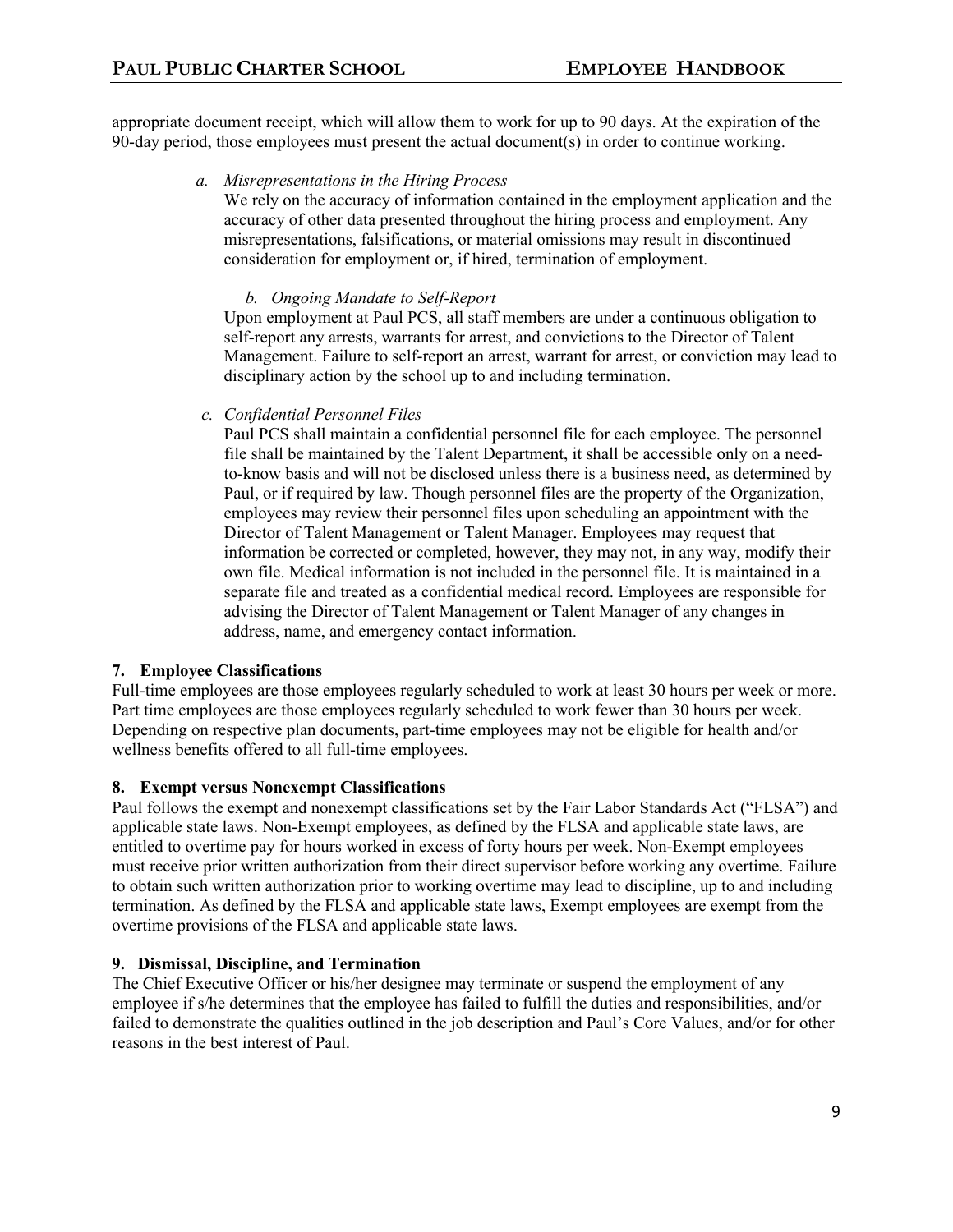For many cases, a performance improvement process will ensue prior to a termination decision. This interactive process will provide the employee with direct instruction and internal coaching on what they must improve and also allows the employee to pursue additional support resources outside of the school environment to help improve their performance.

There are some offenses however, that may result in immediate termination, thereby bypassing the formal performance improvement process. These offenses include, but are not limited to the following:

- Bringing, consuming or being under the influence of alcohol, illegal drugs or marijuana at any time while on Paul PCS premises or while in the presence of Paul PCS students;
- Insubordination to lawful management directives;
- Willful violation of organizational or regulatory rules, policies or practices;
- Encouraging, organizing, or supporting the organization of students to violate school policies, expectations and procedures outlined in the Code of Conduct and Paul Family Manual;
- Theft;
- Repeat failure to comply with organizational or regulatory rules, policies or practices;
- Dereliction of duties:
- Excessive unexcused absenteeism or tardiness;
- Unlawful possession of a controlled substance, use of marijuana or using an illegal controlled substance at any time while on Paul PCS premises;
- Endangering the health or welfare of a student, fellow staff member or volunteer;
- Sexual harassment, molestation, and/or abuse of a student, family member, staff member or volunteer;
- Engaging in any acts of violence or intimidation toward a student, family member, staff member or volunteer;
- Misconduct:
- Smoking in the workplace;
- Misuse of internet and/or email;
- Knowingly permitting unauthorized persons to be in Paul facilities or on Paul property

# **10. Performance Evaluation**

All staff members will receive a written evaluation at least once each year. The evaluation will address both strengths and areas for growth. If a supervisor has significant concerns about the effectiveness of a staff member during the year, the supervisor may meet with the staff member to discuss performance expectations, highlight problem areas, and develop an improvement plan.

Refer to the Evaluation Process manual for a detailed description of the performance evaluation process for teachers and staff.

# **11. Resignation**

In the event an employee finds it necessary to resign during the school year, the employee shall give written notice to their immediate supervisor as soon as possible and at least 15 school days before the effective date of resignation.

Contract employees who wish to return for the following school year must communicate this to the Director of Talent Management no later than the date specified in renewal letter.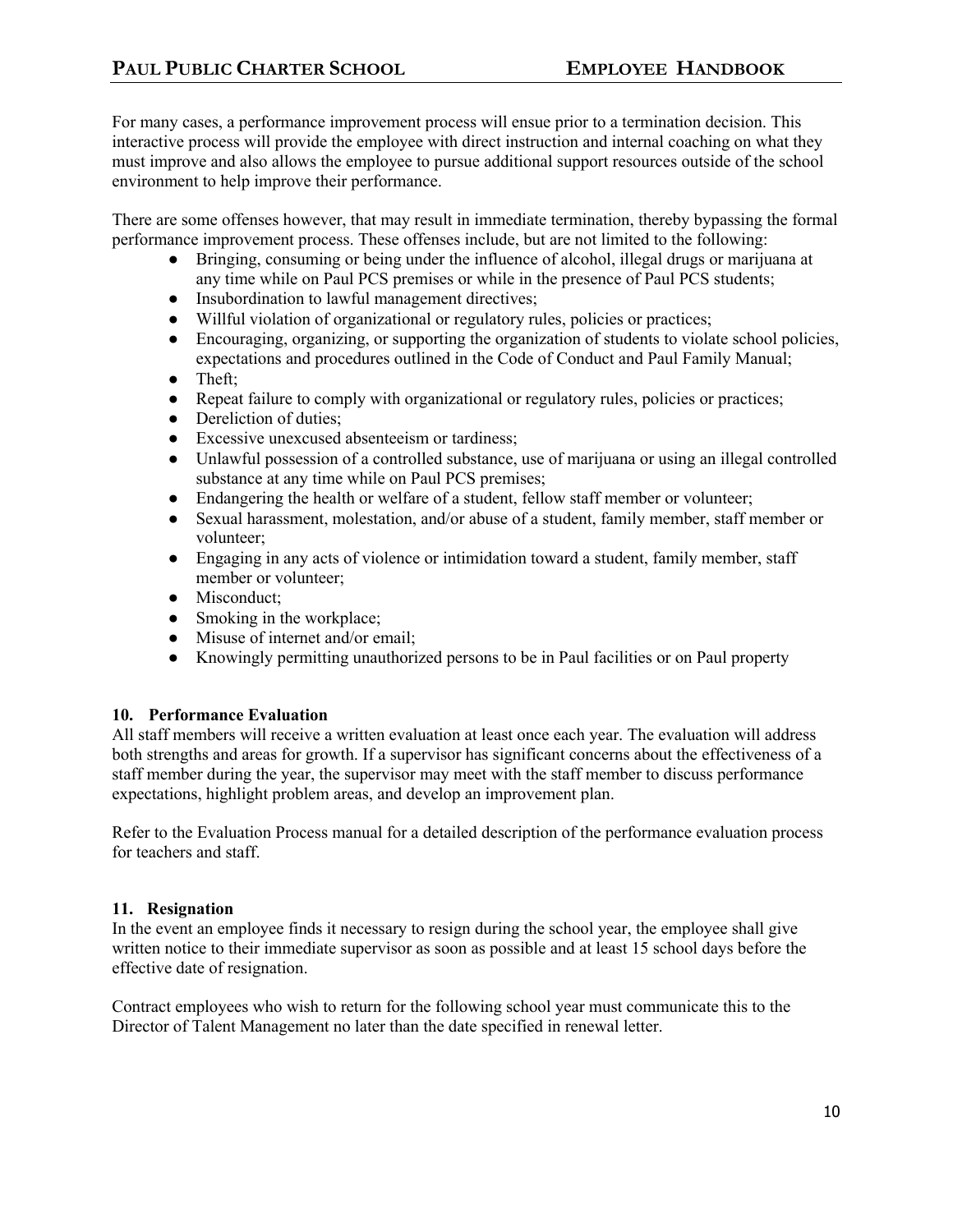# **12. Grievances**

Employee Grievance Procedure:

It is the policy of Paul Public Charter School to treat all employees in a fair and impartial manner. Particularly due to its small workforce and close working relationships, Paul Public Charter School believes it is imperative for employees to promptly disclose and seek to resolve with their immediate supervisors any significant employee concern that he/she has been treated unfairly in the application of personnel policies, or in an interaction between an employee and her or his supervisor or an employee and a co-worker interaction (each, a "Grievance"). Consequently, Paul Public Charter School has adopted the following employee grievance procedures (the "Grievance Procedures") to solve problems as quickly and fairly as possible.

An employee (the "Grievant") shall initiate Step 1 of the Grievance Procedures not later than thirty (30) calendar days after the occurrence of the precipitating action or event; or, in the alternative, not later than thirty calendar days after the action or event is known, or should have been known by the Grievant. Grievances not commenced within the required period shall be barred without appeal or further recourse. Chief Executive Officer shall include his/her designee as referenced in these Procedures.

**Step 1.** In the event that an employee believes she or he has a Grievance, such employee should discuss the situation with her or his immediate supervisor in an effort to resolve the issue, unless the supervisor is the subject of the complaint, in which case the employee may proceed to Step 2. The immediate supervisor, in her or his sole discretion, may arrange a meeting among all parties involved in the Grievance to work out an informal solution. Supervisors shall have the right to initiate an investigation into the facts raised by the Grievant.

**Step 2.** If a resolution satisfactory to the Grievant cannot be reached through discussion with his/her immediate supervisor, the employee shall submit a written complaint to the Chief Executive Officer who shall respond in writing within 5 school days. Such complaint shall set forth in detail the specifics of the Grievance, with a copy of the complaint to be provided to his/her immediate supervisor. Such immediate supervisor shall submit to the Chief Executive Officer within two business days after receipt of such complaint a copy of the results of her or his investigation, if any.

**Step 3.** If the employee remains dissatisfied with the resolution reached by the Chief Executive Officer in writing, the employee shall submit a request for appeal with a copy of his/her complaint and the response of the Chief Executive Officer to the Chair of the Board of Trustees within 5 school days of receiving the Chief Executive Officer's response, with a copy of such request to the Chief Executive Officer.

**Step 4.** The Board of Trustees shall issue a decision in writing to the employee and the Chief Executive Officer within 15 school days after receiving the request for appeal. The Chair of the Board of Trustees may, in his/her sole discretion, call a special meeting of the Board of Trustees to consider the Grievance or the employee and the Chief Executive Officer consider the matter during the Executive Session at the next regularly scheduled monthly Board meeting. In either event, the Board shall issue a decision within three (3) days of the Board's meeting. The decision of the Board of Trustees is final. The Board has sole discretion to invite or not invite the Grievant and the Chief Executive Officer to participate in the special meeting and/or such Executive Session.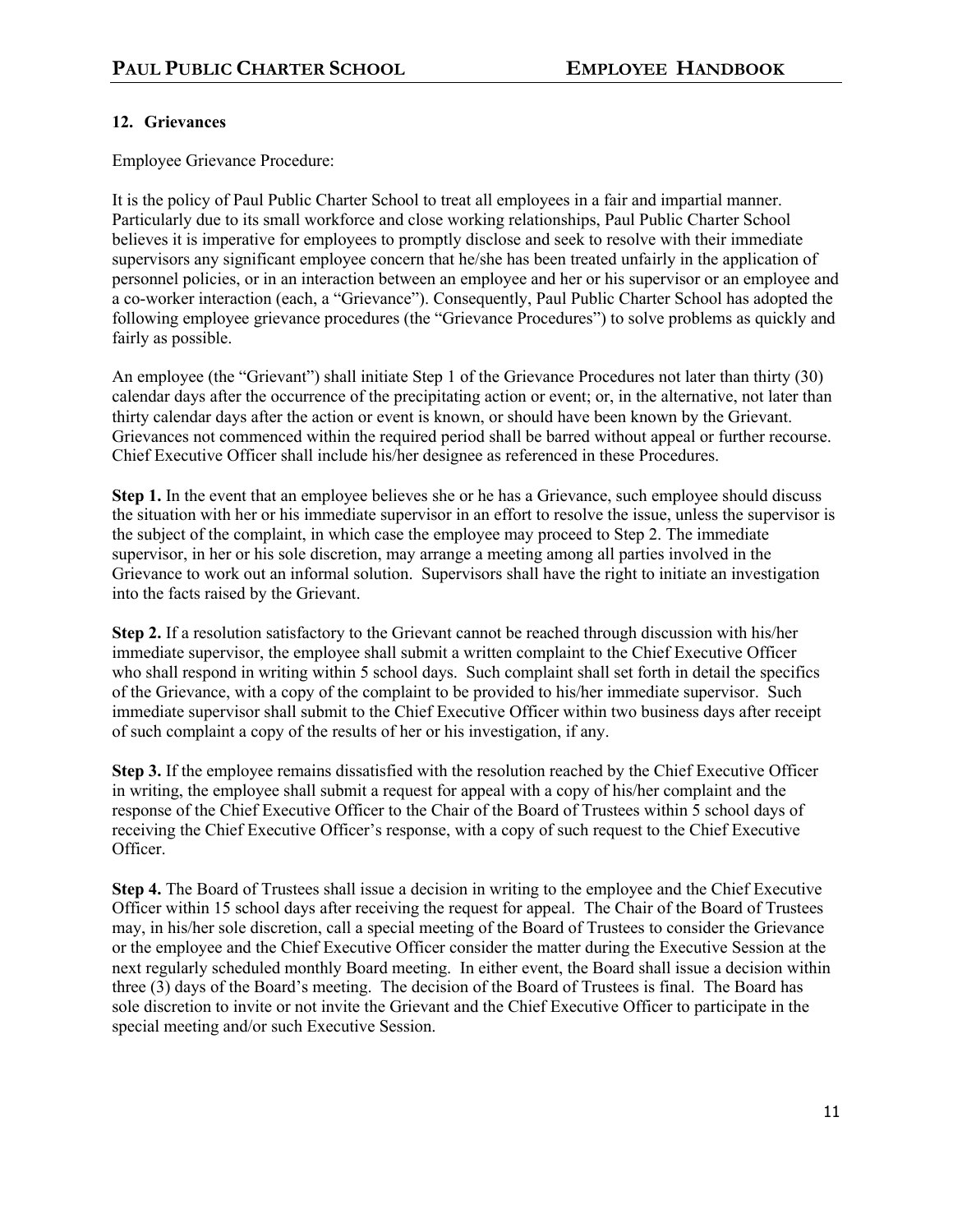Employees shall cooperate in good faith in the investigation and resolution of any Grievance raised by or against them. There will be no retaliation of any kind against an employee for initiating a Grievance under the Grievance Procedure. At their own expense, employees may seek outside counsel or other guidance in order to articulate a Grievance as clearly as possible.

Additionally, all employees are able to utilize the external vendor, Lighthouse Services. They provide an outlet for confidential reporting of any inappropriate activity. Employees can contact them via phone: 844-900-0002 or email address: reports@lighthouse-services.com . Also, direct access to the Paul account from Lighthouse Services web address: www.lighthouse-services.com/paulcharter .

# **13. Non-Solicitation Policy**

It is the policy of Paul to prohibit solicitation and distribution on its premises or through school mail by non-employees and to permit solicitation and distribution by employees only as outlined in this section. Paul limits solicitation and distribution on its premises because, when left unrestricted, such activities can interfere with the normal operations of the school, can be detrimental to efficiency, can be annoying, and can pose a threat to security. All supervisors are responsible for administering this policy and for enforcing its provisions.

Persons who are not employed by the school are prohibited from soliciting funds or signatures, conducting membership drives, posting, distributing literature or gifts, offering to sell or to purchase merchandise or services (except by representative of suppliers properly identified), or engaging in any other solicitation, distribution, or similar activity on school premises.

Paul may authorize a limited number of fund drives by employees on behalf of charitable organizations or for employees' gifts.

Paul will permit employees to engage in solicitation or distribution of literature for any group or organization, including charitable organizations, with the following guidelines:

- The sale of merchandise is limited to school functions and activities.
- Solicitation and distribution of literature with appropriate approval should not interfere with working time of either the employee making the solicitation or distribution, or the targeted employee. The term "working time" does not include an employee's authorized lunch or rest periods or other time when the employee is not required to be working.

Paul maintains bulletin boards to communicate school information to employees and to post notices required by law. An unauthorized posting of notices, photographs, or other printed or written materials on bulletin boards or any other school property is prohibited.

# **14. School Safety Omnibus Amendment Act**

Pursuant to the School Safety Omnibus Amendment Act of 2018 ("School Safety Act"), Paul PCS provides staff training as follows:

All Paul PCS staff will receive the following training at the time of hiring and at least every two (2) years thereafter:

- Sexual misconduct, student sexual abuse, and child abuse this training will include the following:
	- $\circ$  Recognizing and reporting sexual misconduct, student sexual abuse and child abuse;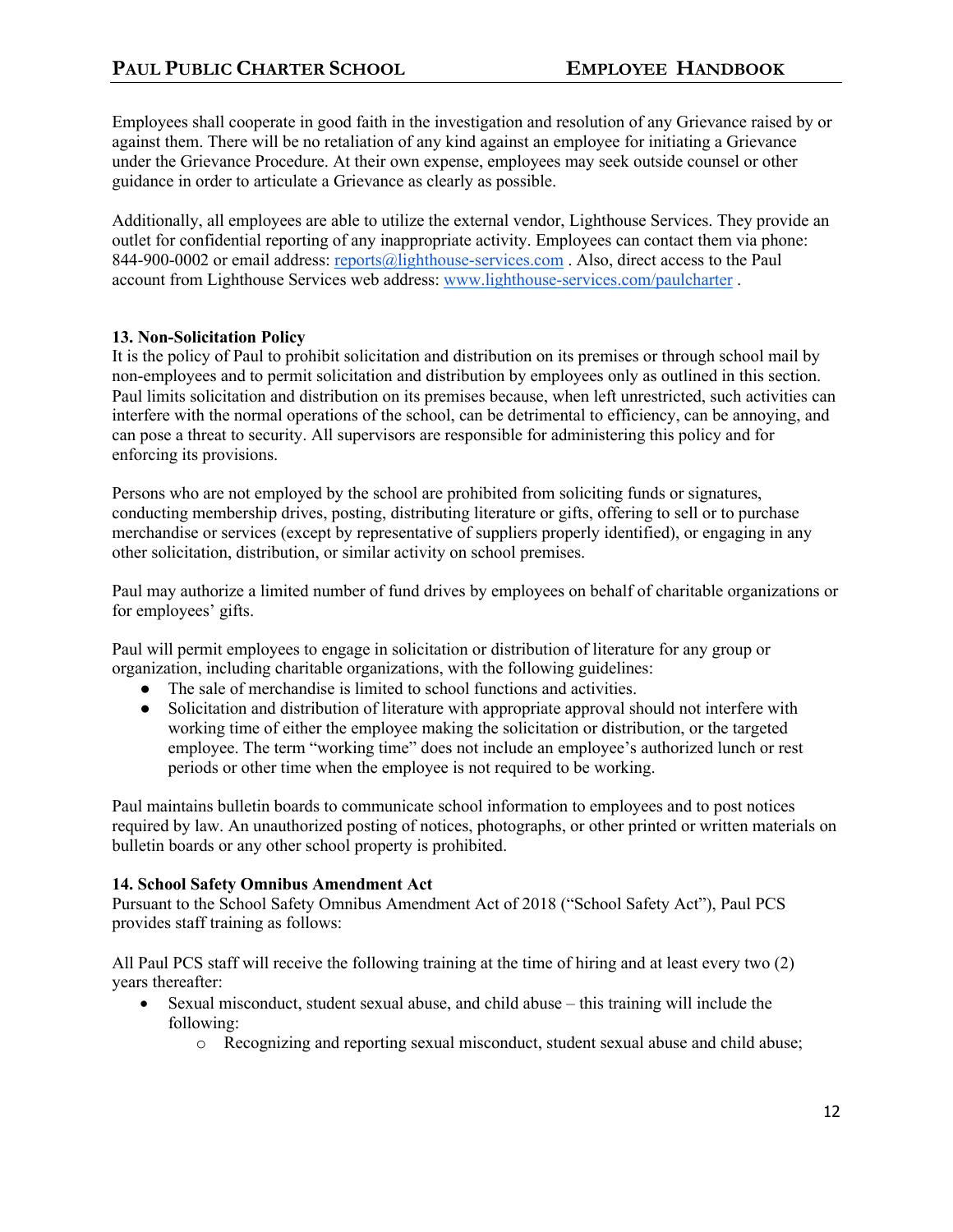- o Receiving disclosures of such abuse in a supportive, appropriate and trauma-informed manner;
- o Prevention, warning signs and effects of such abuse;
- o Communicating with students and parents regarding reporting and preventing such abuse; and
- o Other related topics deemed appropriate by Paul PCS.
- Student on Student Harassment:
	- o This training will use evidence-based standards and be developed in consultation with community-based sexual violence and abuse experts and will address the following topics:
		- Identifying, responding to, and reporting student-on-student acts of sexual harassment, sexual assault, and dating violence;
		- § Mandatory reporting requirements;
		- Communicating universal prevention techniques to students that increase their ability to set and communicate about appropriate boundaries, respect boundaries set by others, and build safe and positive relationships; and
		- Receiving reports and disclosures from students regarding student-on-student acts of sexual harassment, sexual assault, and dating violence in a supportive, appropriate and trauma-informed manner.

In order to ensure compliance with these training requirements the aforementioned trainings will be provided to all staff at the time they are hired and will be conducted at least annually during summer professional development.

Paul PCS will maintain a record of the substance of each training and staff participation at each training.

# **15. Policy on Assisting Employment of Perpetrators of Sexual Abuse**

Pursuant to the School Safety Omnibus Amendment Act of 2018 ("School Safety Act"), no employee, contractor or agent of PCS may assist an individual in obtaining a job involving direct interaction with minors if they know or have probable cause to believe that the individual engaged in sexual misconduct or sexual abuse regarding a child or student in violation of DC or federal law. This prohibition does not apply if the information giving rise to probable cause has been properly reported to law enforcement and any other authorities as required by Federal, State, or local law; AND

- i. the matter has been officially closed or the prosecutor or police with jurisdiction over the alleged misconduct has investigated the allegations and notified school officials that there is insufficient information to establish probable cause that the school employee, contractor, or agent engaged in sexual misconduct regarding a minor or student in violation of the law;
- ii. the school employee, contractor, or agent has been charged with, and acquitted or otherwise exonerated of the alleged misconduct; or
- iii. the case or investigation remains open and there have been no charges filed against, or indictment of, the school employee, contractor, or agent within 4 years of the date on which the information was reported to a law enforcement agency.

In order to ensure compliance with this policy, the following steps will be taken:

• All employees will be notified in writing of this policy and the prohibition against assisting employment of perpetrators of sexual abuse upon hiring and at least annually;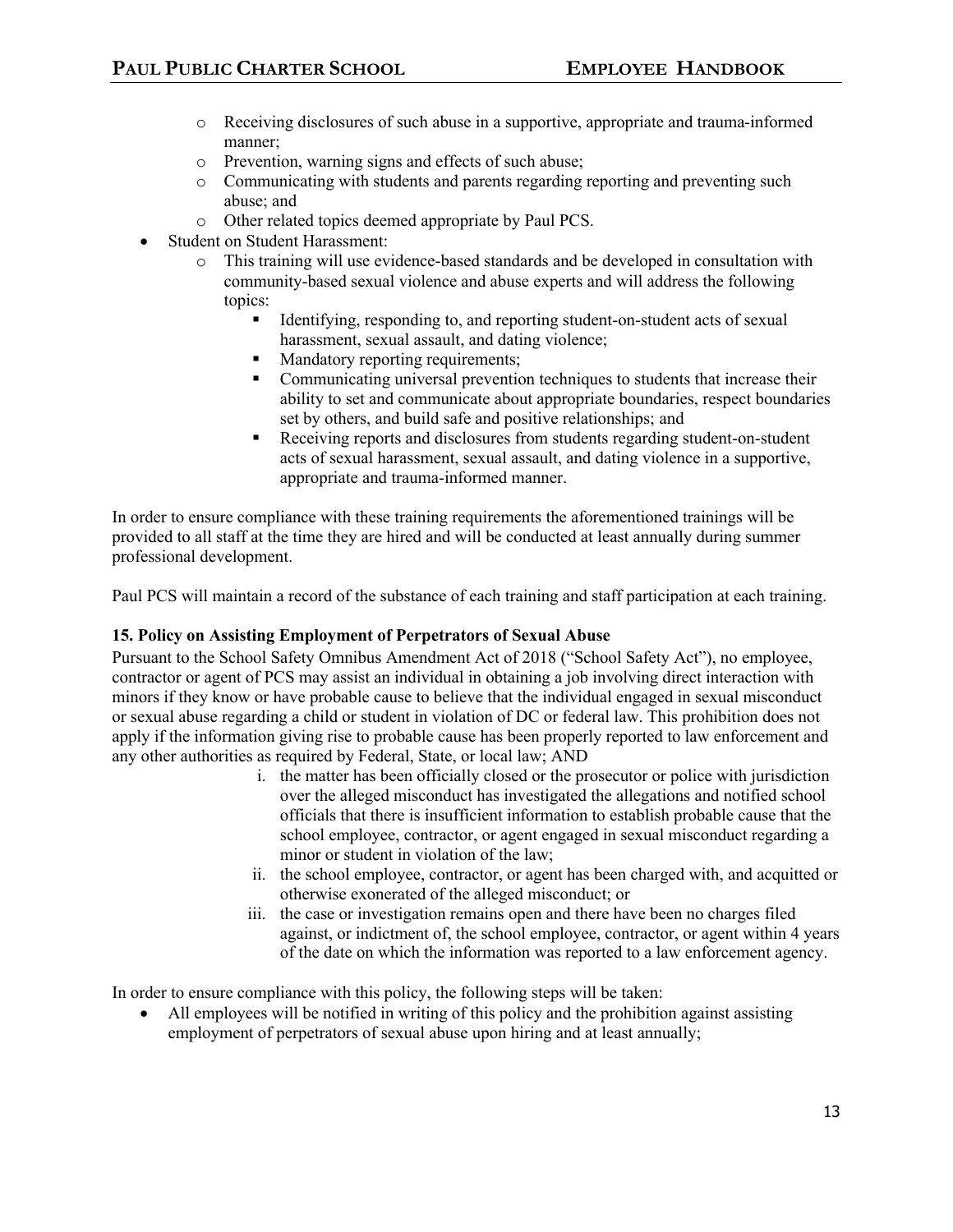- All PCS board members will be notified in writing of this policy and the prohibition against assisting employment of perpetrators of sexual abuse upon appointment to the board and at least annually;
- All contractors will be notified in be notified in writing of this policy and the prohibition against assisting employment of perpetrators of sexual abuse upon hiring and at least annually;
- All employees will be required to certify that they have reviewed the written notice of the prohibition against assisting employment of perpetrators of sexual abuse and commit to abiding by this policy.
- All PCS board members will be required to certify that they have reviewed the written notice of the prohibition against assisting employment of perpetrators of sexual abuse and commit to abiding by this policy.
- All contractors will be required to certify that they have reviewed the written notice of the prohibition against assisting employment of perpetrators of sexual abuse and commit to abiding by this policy.

Any school employee, contractor, or agent who knowingly assists another school employee, contactor, or agent who is known or believed to have engaged in sexual misconduct regarding a minor or student shall be subject to appropriate disciplinary action in accordance with the Paul PCS Employee Handbook, up to and including termination of employment.

The Talent/Human Resources department shall maintain records of all allegations of sexual misconduct, child abuse, or the failure to report child abuse, as well as the outcome of any subsequent investigation for all school employees, contractors, or agents. The Talent/Human Resources department shall provide this information when contacted by another LEA or school that is considering hiring the applicant.

# **Section 3- Ethics and Conduct**

# **1. Open Communication**

Paul PCS is committed to maintaining a positive work environment and a healthy work culture by being responsive to the needs of its employees through regular and direct communications. Paul PCS supports an open communications policy under which employees are encouraged to give regular and honest feedback to their supervisors, co-workers, and those they manage. It is important that employees clearly communicate what support they need to be successful in their work and that they feel comfortable raising concerns of any sort regarding their job or other matters affecting their work performance. In the spirit of Open Communications, employees are encouraged to attempt conflict resolution through frank discussions. If an issue remains unresolved, or if you feel that you cannot continue to discuss the issue with a particular person(s), then you should refer to the grievance policy in this Employee Handbook.

# **2. Mandated Reporting**

The District of Columbia requires that all school employees who know or have reasonable cause to suspect that a child known to him or her in his or her professional or official capacity has been or is in immediate danger of being mentally or physically abused or neglected, immediately report or have a report made of such knowledge or suspicion to either the Metropolitan Police Department of the District of Columbia or the Child Protective Services Division of the Department of Human Services. Every Paul employee must complete the DC Mandated Reporter certification annually. The certification is done online and is a requirement of all new employees prior to beginning work.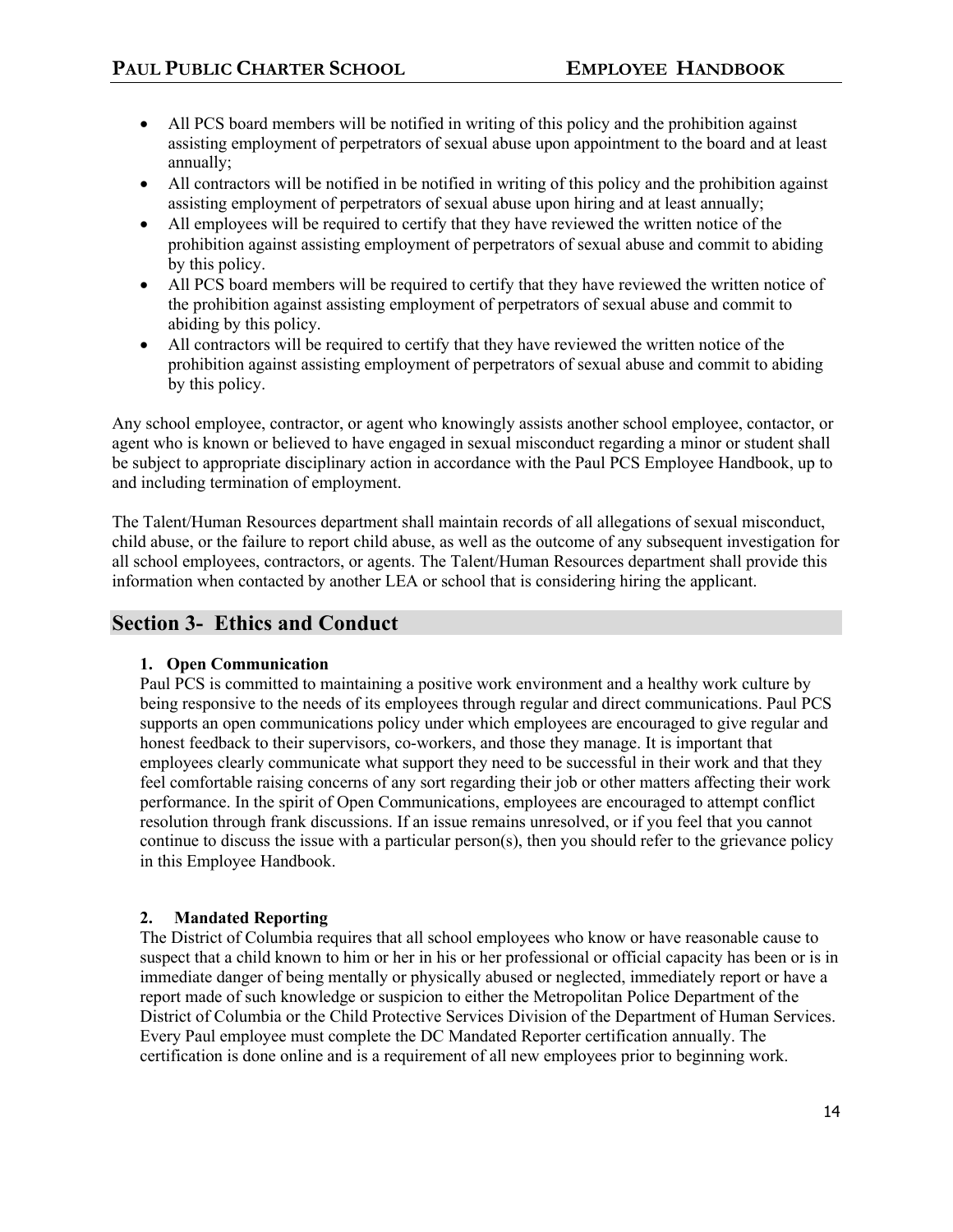# **3. Conflicts of Interest**

Employees are expected to devote their full efforts to the business of Paul. Employees shall not engage in financial, business, or other activities that: (1) compete with our operations, (2) may interfere or appear to interfere with an employee's performance of their duties for Paul, or (3) that involve use of Paul property or facilities, except as permitted by this policy.

Specifically, employees may not:

- Engage in any activity which directly or indirectly competes with Paul, including being a director, officer, employee, consultant, or agent for an organization that competes with Paul.
- Engage in any activity that may routinely conflict with scheduled work hours or any other time needed to complete Paul work.
- Engage in any personal or non-Paul activity in a manner that might imply that the employee represents Paul or that Paul endorses a particular product, service, business, or activity.
- With regard to tutoring, it is the policy of Paul PCS to offer scholars additional help when needed, and to discourage tutoring for a fee. It is Paul policy that a teacher may not tutor for payment any scholars who are concurrently in that teacher's class. Any exception to this policy must have the prior approval of the Principal and Director of Schools.

# **4. Confidentiality**

The families of our students entrust us with important information relating to their children. The nature of this relationship requires discretion, the breach of which can seriously harm our reputation. Moreover, the protection of confidential business information is essential to the interests and success of Paul PCS.

Examples of confidential information and/or trade secrets include but is not limited to the following:

- Financial Information
- Academic policies and strategies
- Pending technology projects and proposals
- Student information such as grades or academic records

This may include something as simple as confirming that a child is in your classroom. For this reason, employees shall not discuss or disclose any information concerning Paul PCS students or their parents by name with any person who is not employed by the school and/or a member of the Board of Trustees who has a business need to know, without the parent's permission. Except as provided by law, including the Family Educational Rights and Privacy Act, 20 U.S.C. § 1232g, concerns about any student's health, safety or welfare should be raised directly with the student's parents or guardian and/or the school's Principal. Employees who improperly use or disclose trade secrets or confidential business information will be subject to disciplinary action, including termination of employment and legal action, even if they do not actually benefit from the disclosed information.

# **5. Email/Company Property Inspection**

Paul PCS may issue computers and other devices to certain members of the staff. School-owned computers and other devices should be used primarily for business purposes and promptly returned upon separation of employment. Incidental personal use and appropriate concerted activity are permitted, as this is not a strict "work-only" policy.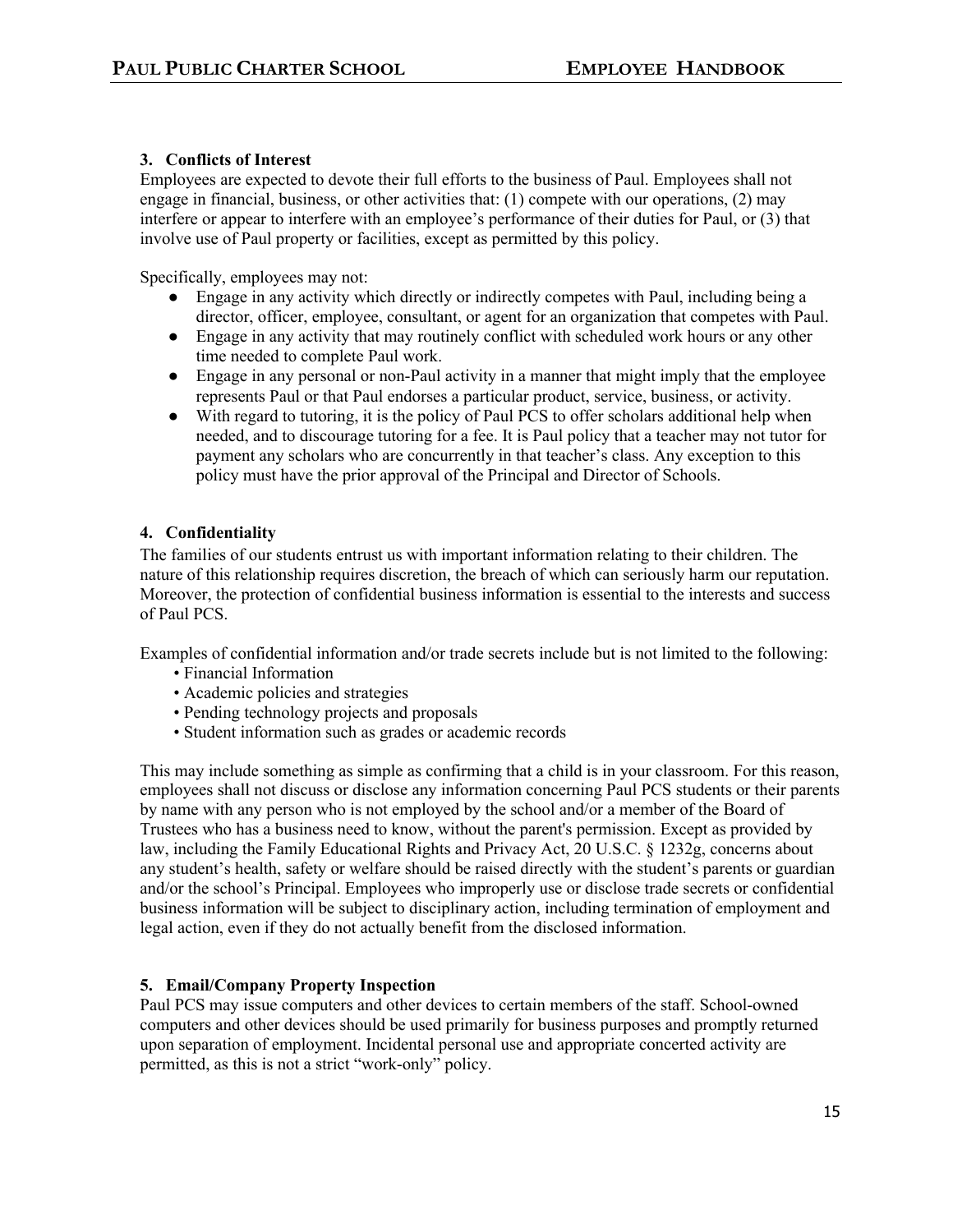Paul respects the individual privacy concerns of employees; however, employees cannot expect privacy rights to extend to work-related conduct or the use of Paul-owned equipment, supplies, or property. Employees may have no expectation of privacy in and may not withhold permission from searches of Paul-owned and supplied containers and technology, including, but not limited to desks, computer files, office file cabinets, lockers, email accounts, servers, voicemail and other similarly used devices. Employees must also be aware of the following:

# **a. Paul PCS's Right to Access Information**

Although employees have individual access passwords to voicemail, email, and computer network systems, these systems are accessible at all times to Paul and may be subject to periodic unannounced inspections by Paul for business purposes. All passwords must be made known to Paul PCS. The use of passwords to gain access to the computer system or to secure specific files does not provide employees with an expectation of privacy in the respective system or document. The school has the ability and reserves the right to monitor an individual's use of the computer, including email. By use of the school's email system and internet, individuals waive the right to privacy in anything they send or receive. Under no circumstances should any employee grant personal access privileges to any person outside the school, nor should employees use another individual's account or identity. Violation of this policy, may result in disciplinary action, up to and including termination and/or legal action.

# **b. Restricted Use of Information Technology Systems**

Employees are expected to use the email, voicemail, and computer network systems for Paul business primarily and only limited personal use. While Paul PCS recognizes that occasional and incidental personal use may occur, including protected concerted activity, users should keep such activity from interfering with school functioning and the rights of others, and restrict it to non-duty time. Nothing herein shall prohibit use of the email system for protected concerted activity during non-duty time.

# **c. Forbidden Content**

Employees are prohibited from using Paul PCS's information systems in any way that may be disruptive or offensive to others, including, but not limited to, the transmission of sexually explicit messages, pornography, ethnic or racial slurs, or anything that may be construed as harassment or disparagement of others. All other employee policies apply to the use of Paul's information systems.

# **d. Social Media**

Paul recognizes that internet-provided social media can be a highly effective tool for sharing ideas and exchanging information. However, Paul also seeks to ensure that social media usage serves its need to maintain its brand identity and integrity while minimizing actual or potential legal risks. Paul therefore establishes the following rules and guidelines for communicating employer information via social media. Violation of this policy may lead to disciplinary action up to and including termination of employment.

Paul defines "social media" broadly to include online platforms that facilitate activities such as professional or social networking, posting commentary or opinions, and sharing pictures, audio, video, or other content. "Social media" includes personal websites and all types of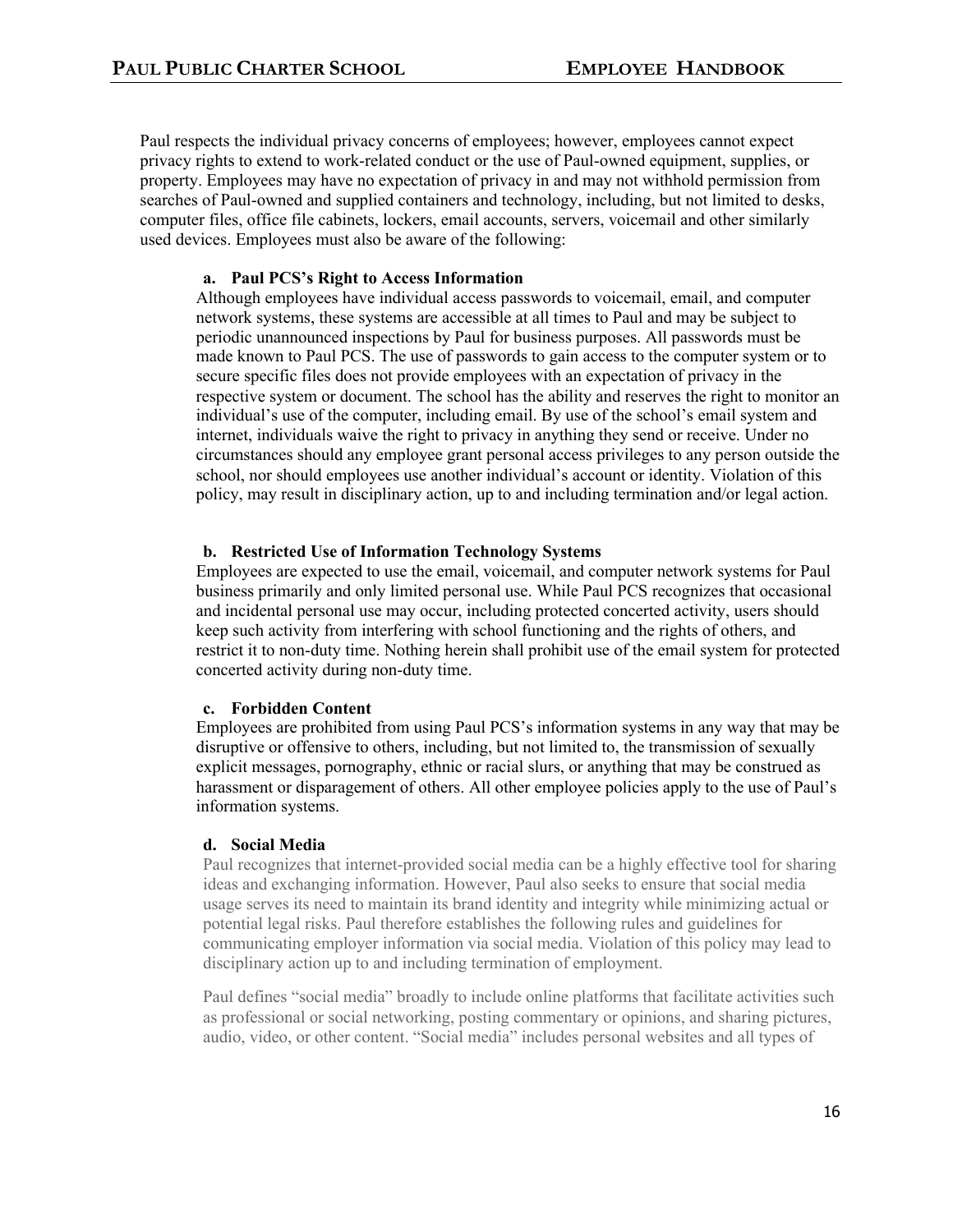online communities (e.g., Facebook, LinkedIn, Yelp, YouTube, Twitter, Instagram, blogs, message boards, and chat rooms).

- Your social media activity is covered by all Paul policies including, among others, Paul's EEO, No Harassment, Confidentiality, and Internet policies.
- You should not post content on social media that violates Paul's discrimination or harassment policies, or that is threatening or obscene.
- You should not represent that Paul has authorized you to speak on behalf of the school or that the school has approved your message, unless you receive prior written authorization to do so from the Chief Executive Officer. If you do not receive written authorization to speak on behalf of Paul, you must state explicitly, clearly, and in a prominent place on the site that views expressed are the employee's own and not those of the school or of any person or organization affiliated or doing business with Paul. Should you decide to make social media postings about Paul, you must expressly state in your postings that you are an employee of Paul and that your views are not necessarily those of the school or its affiliates.

You may not illegally disparage Paul, or the school's employees or affiliates. This means that you may not intentionally or recklessly make maliciously false statements that denigrate the school or its employees and students.

Paul protects its copyrights, trademarks, and logos. You should respect the laws regarding copyrights, trademarks, rights of publicity, and other third-party rights. To minimize the risk of a copyright violation, you should reference the source(s) of information you use and accurately cite copyrighted works you identify in your online communications. You may not use Paul's (or any of its affiliated entities') logos, brand names, taglines, slogans, or other trademarks or other protected information or property for any purpose without the Chief Executive Officer's written approval.

You should not display or post video or other images of, or material about, Paul's employees or students that are libelous, proprietary, harassing, bullying, discriminatory, retaliatory, or that can create a hostile work environment. Posting images of any staff or students without their expressed permission is not allowed.

Managers should not "friend" subordinate employees on non-professional social media sites.

Paul reserves the right to (and does) use software and search tools to monitor comments or discussions about it, its representatives, its products, its vendors and its competitors that are posted anywhere on the Internet, including social media.

Paul respects your right to communicate on your own (or other employees') behalf concerning terms and conditions of employment. Nothing in this policy is intended to interfere with your rights under federal and state laws, including the National Labor Relations Act, nor will Paul construe this policy in a way that limits such rights.

# **6. Public Relations**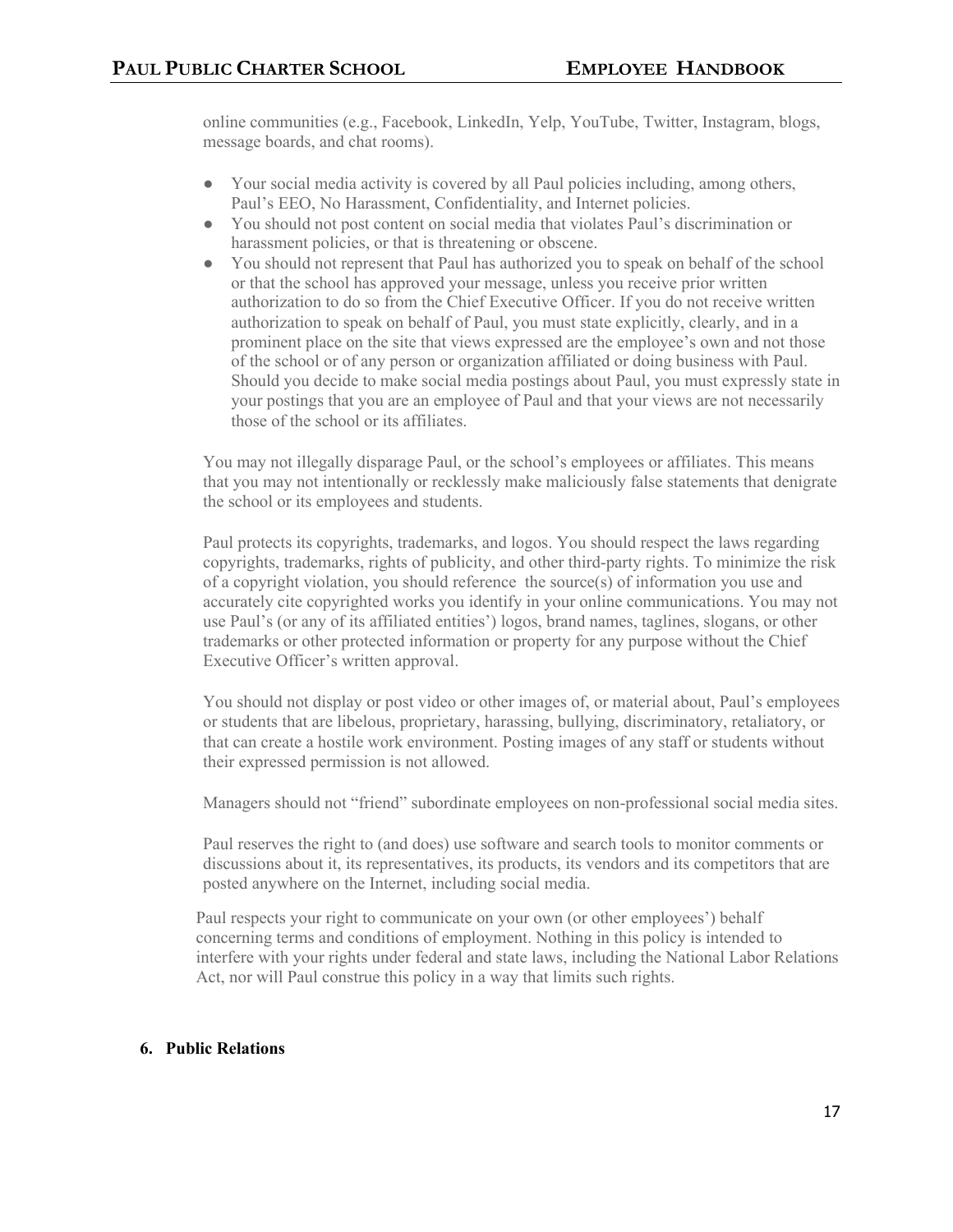To ensure the quality and consistency of school information disseminated to media sources, employees are not authorized to speak to the media as a representative of the school or to imply that they have such authority without the express written authorization of Chair of the Board of Trustees or his or her designee. Similarly, all press releases are to be approved by the Chief Executive Officer or designee prior to dissemination.

# **a. Statements to the Media**

Only authorized designees of Paul PCS may make or approve public statements on behalf of the Schools. Any employee wishing to write and/or publish an article, paper, or other publication on behalf of Paul PCS, or grant an interview on behalf of Paul PCS, must first obtain written approval from the Marketing Department and the CEO.

# **7. Sexual Harassment**

Sexual harassment, like any other form of harassment, will not be tolerated at Paul Public Charter School. Sexual harassment includes sexual overtones, either verbal or physical, which could be construed as affecting employment, continued employment, salary, appraisal, advancement, or other employment decisions.

In addition, sexual harassment includes remarks or actions directed toward an individual on the basis of gender, sexual orientation, or gender identity, which have the effect of producing an intimidating or offensive environment for that individual or that interfere with his or her ability to perform.

Sexual harassment includes unwelcome sexual advances, requests for sexual favors, and other verbal or physical conduct of a sexual nature. Sexual harassment refers to behavior that is not welcomed, that is, or would be offensive to a person of reasonable sensitivity and sensibilities; that fails to respect the rights of another; and that, therefore, unreasonably interferes with performance and effectiveness, or creates an intimidating, hostile, or offensive environment.

Specific forms of behavior that are considered to be sexual harassment include, but are not limited to the following:

# **a. Verbal**

Explicit or implicit threats of retribution, or promises of benefits, in return for sexual favors. Abusive language related to an individual's sex, including sexual innuendoes; slurs; suggestive, derogatory, or insulting comments or sounds; whistling; jokes of a sexual nature or concerning gender-specific traits; sexual propositions; and threats. Use of demeaning or offensive words when referring to an individual's gender. Demands for sexual favors or sexually oriented comments about an individual's body or appearance, sexual habits, sexual preference, or sexual desirability. None of the above are acceptable in the workplace.

# **b. Visual**

Sexual harassment is not limited to oral comments. It includes abusive written language, showing or displaying pornographic or sexually explicit objects or pictures, graphic commentaries, or obscene gestures in the workplace or school.

# **c. Physical Contact**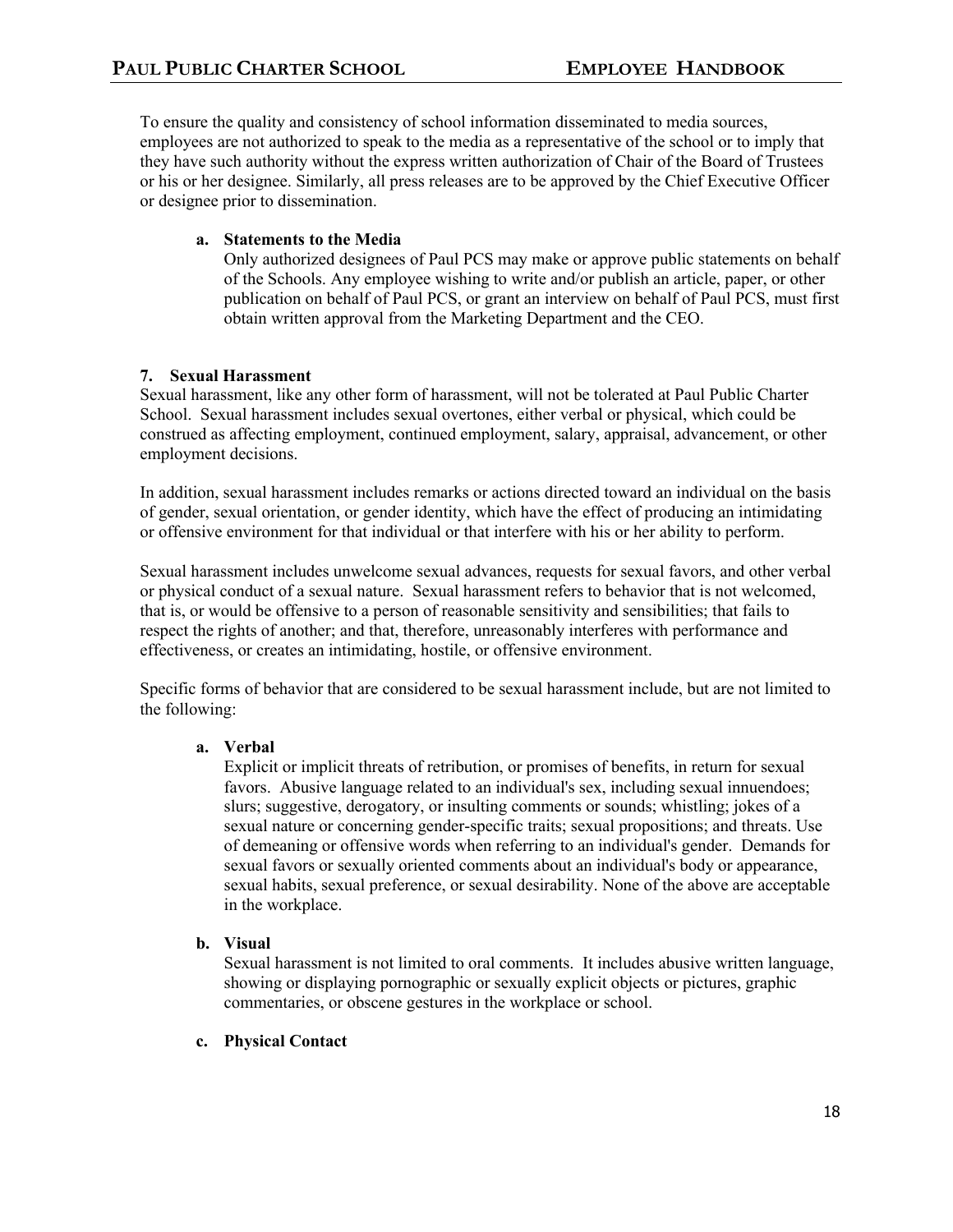Any sexual advance involving physical contact that is not welcome, including touching, petting, pinching, coerced sexual intercourse, assault, or persistent brushing up against a person's body.

Persons who believe they have been the victim of sexual harassment or have witnessed an incident that made them feel uncomfortable should inform the Director of Talent Management or her/his designee immediately. If an individual is not comfortable reporting suspected harassment to the Director of Talent Management, he or she should instead report the suspected harassment to the CEO or member of the Board.

#### **8. Drug Free Workplace**

Paul has an established policy of providing a safe work environment for all employees based on current federal, state and local standards. Paul strives to maintain working conditions, which afford all employees, students and volunteers a reasonable degree of comfort and protection from injury or dangerous situations while assuring orderly and efficient performance of duties; however, it is only through the combined efforts and interest of all employees that we can continue to make Paul PCS a safe place in which to work. Employees are expected to work safely, observe safety regulations, and immediately report any unsafe condition to the Principal or Director of Operations.

#### **a. Smoke - Free Workplace**

For the health and safety of students, staff, and visitors to Paul PCS and pursuant to District of Columbia law, there will be no smoking of tobacco products within the facilities and upon the school premises at any time, or when supervising students in any setting. Staff members, when on an approved break, are not to smoke in public spaces near the school that are easily visible to students and visitors. Employees found to be in violation of this policy may be subject to discipline.

#### **b. Alcohol and Drug - Free Workplace**

Paul has an obligation to provide an environment that is free of illegal drugs, marijuana and alcohol. Illegal drug use, use of marijuana and alcohol abuse compromises employee productivity, threatens the quality of our services, and invites the risk of injury or damage to Paul's property, employees, and students. Possessing, consuming, selling, attempting to sell, or distributing illegal drugs, abusing prescription medications, as well as being under the influence of an illegal controlled substance, marijuana or alcohol during work hours or on Paul's premises is strictly prohibited. Paul reserves the right to require an employee to submit to drug and alcohol screening. Refusing to submit to the test will be considered grounds for immediate termination. Employees are expected to remain responsible, professional, and sober at all times. Consumption of alcohol, illegal drugs or marijuana on a Paul field trip or at any time when students are present and/or under Paul's care is prohibited. Desks, storage areas, work areas, lockers, and file cabinets are Paul's property and must be maintained according to this policy. All such areas must be kept clean and are to be used only for work purposes. Paul reserves the right, at all times, and without prior notice, to inspect any and all property for the purpose of determining if this policy or any other Paul policy has been violated. Such inspections may be conducted during or after business hours and in the presence or absence of the employee. All containers, including but not limited to bags, boxes, purses, briefcases, lunch containers, etc. brought onto Paul premises are subject to Paul's inspection at any time a Paul representative has a reasonable suspicion that this policy has been violated.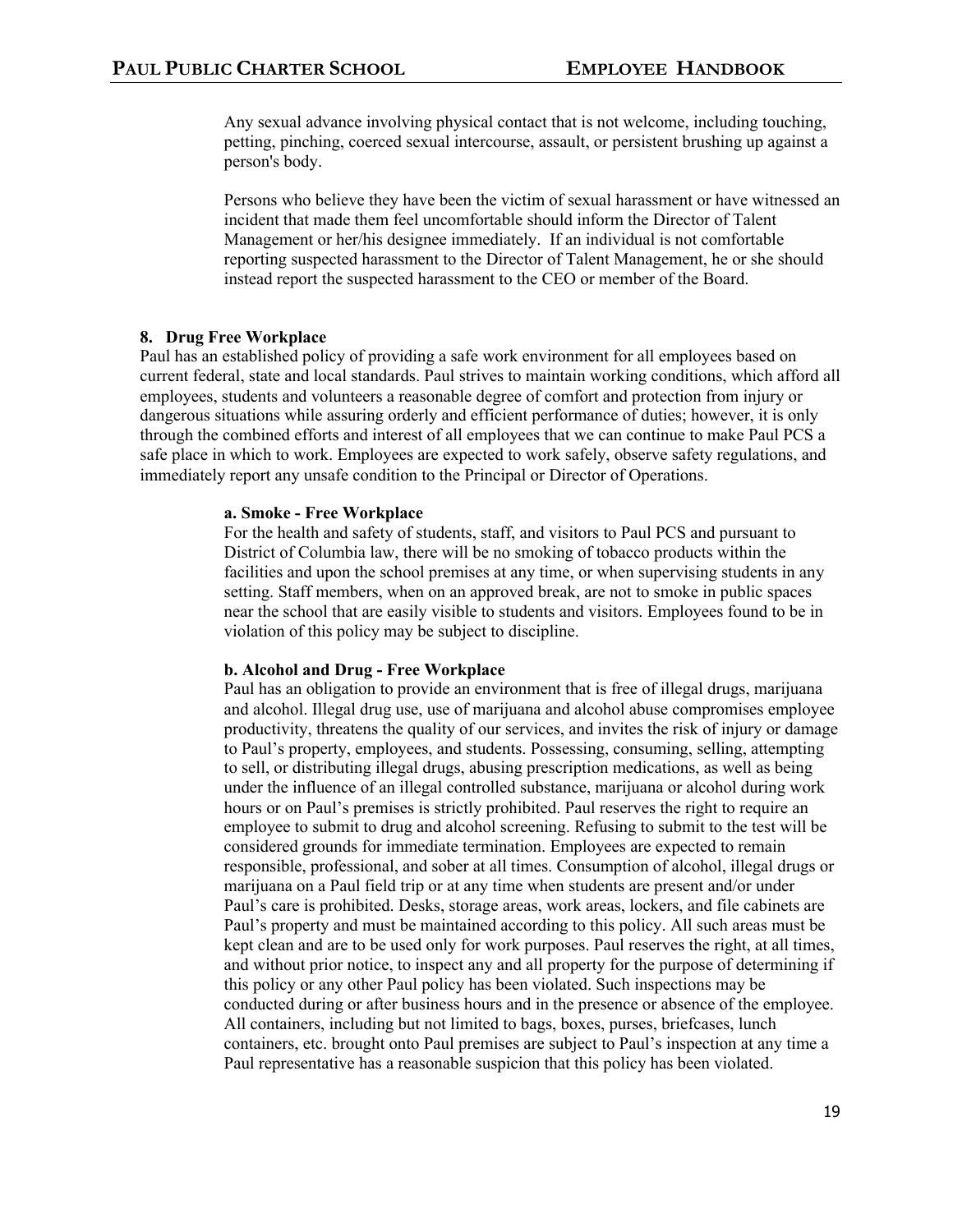Violations of this policy will result in disciplinary action, up to and including termination.

# **9. Prohibited Corporal Punishment**

The use of corporal punishment is strictly prohibited. Accordingly, Paul prohibits the use of physical contact as a means of disciplining scholars. Any employee found to have used corporal punishment or to have otherwise engaged in threatening or intimidating behavior towards any community member, including scholar families or co-workers, will be subject to disciplinary action, up to and including termination.

# **10. Paul Public Charter School "Speak-Up" Policy**

**a.** Applicability. Paul Public Charter School (the "School") requires its trustees, officers, and employees (collectively, the "Applicable Parties") to observe high standards of business and personal ethics in the performance of their professional duties and responsibilities to the School. All Applicable Parties, whether full-time, part-time, permanent or temporary, paid or unpaid, must practice honesty and integrity at all times as they fulfill their responsibilities to the School and its students. This policy is intended to encourage and empower employees and all other adult participants in or observers of the School's operations to raise good faith concerns internally in order to provide the School the opportunity to promptly and fully address inappropriate conduct and actions by any Applicable Party before contacting regulatory or other law enforcement authorities.

**b.** Reporting Responsibility. Employees are encouraged to use the procedures in this policy to report any activity or conduct in or affecting the workplace that is believed to be:

- Illegal;
- Dishonest;
- Unethical:
- In violation of School policies and procedures; or
- Otherwise improper.

Each Applicable Party is responsible for bringing his or her good faith concerns and complaints to the attention of the appropriate person(s) within the School, using the reporting procedure outlined below.

**c.** Reporting Procedure. Questions, concerns or complaints that fall within the scope of this policy may be presented to (i) the employee's direct supervisor at the School, (ii) the Director of Talent Management, (iii) the Chief Executive Officer of the School (the "CEO"), (iv) any member of the School's Board of Trustees (the "Board"), or (v) the CEO (or the Board if the CEO is the subject of the questions, concerns, or complaints) at the following address:  $\text{reolton}(a)$  paulcharter.org.

> 1. All supervisors, the CEO, and members of the Board are required to immediately forward each concern or complaint presented under this policy to the Director of Talent Management.

> 2. All reports should be submitted to the Director of Talent Management in writing.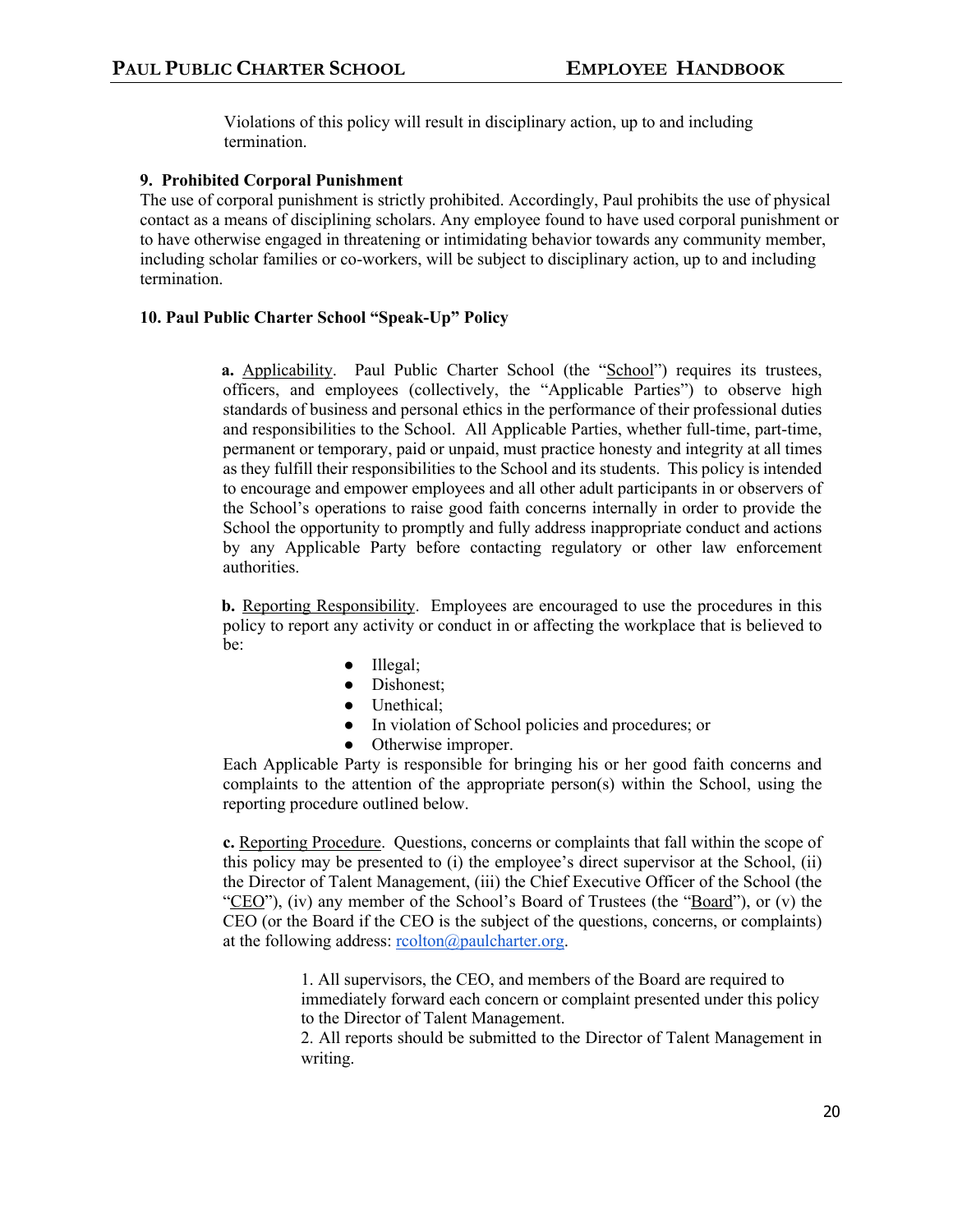3. Reporting any complaint or concern promptly will significantly boost the School's ability to conduct a full investigation and, where appropriate, to take prompt and effective remedial action in all cases.

**d.** Investigation and Resolution. The School will promptly, thoroughly and fairly investigate every report presented pursuant to this policy. The Director of Talent Management is responsible for ensuring that all reports are fully investigated and resolved in a timely manner.

> 1. Reports will be treated confidentially to the extent possible, with the understanding that some degree of disclosure may be required by law and/or in order to conduct an adequate investigation.

2. Within five (5) working days after a report is submitted under this policy the Director of Talent Management shall provide the reporting individual with a written notice acknowledging receipt of the report.

3. The Director of Talent Management shall report his/her initial findings to the CEO or, if the CEO is the subject of the allegations, to the Board, and shall implement any vote or recommendations presented to the Director of Talent Management by the CEO or the Board, as the case may be, when determining a response or course of action to the initial allegations.

4. At the conclusion of its investigation, the School will take any appropriate corrective and remedial action based upon the recommendations of the CEO or Board, as the case may be. Such corrective and remedial action may include, among other measures, discipline (up to and including the possible termination of employment) for any offending Applicable Party.

5. An employee who is found to have presented a report under this policy that he or she knew to be false will be subject to disciplinary action, up to and including the possible termination of employment.

**e.** No Retaliation. The School will not tolerate retaliation against any person who raises a good faith complaint or concern under this policy.

> 1. An employee who in good faith makes, participates in or otherwise assists a report pursuant to this policy may not, as a direct result of such good faith reporting, participation or assistance, be subjected to: any adverse employment action (such as discipline, discharge, or demotion); any unfavorable change in his or her work assignments; harassment; unlawful discrimination; or any other threat or retaliation.

> 2. Anyone who believes he or she has been subjected to retaliation within the meaning of this policy should immediately report the suspected retaliation, using the reporting procedure described above.

> 3. Anyone who is found to have retaliated or threatened to retaliate against an individual because of that individual's protected conduct under this policy shall be subject to discipline, up to and including the possible termination of employment.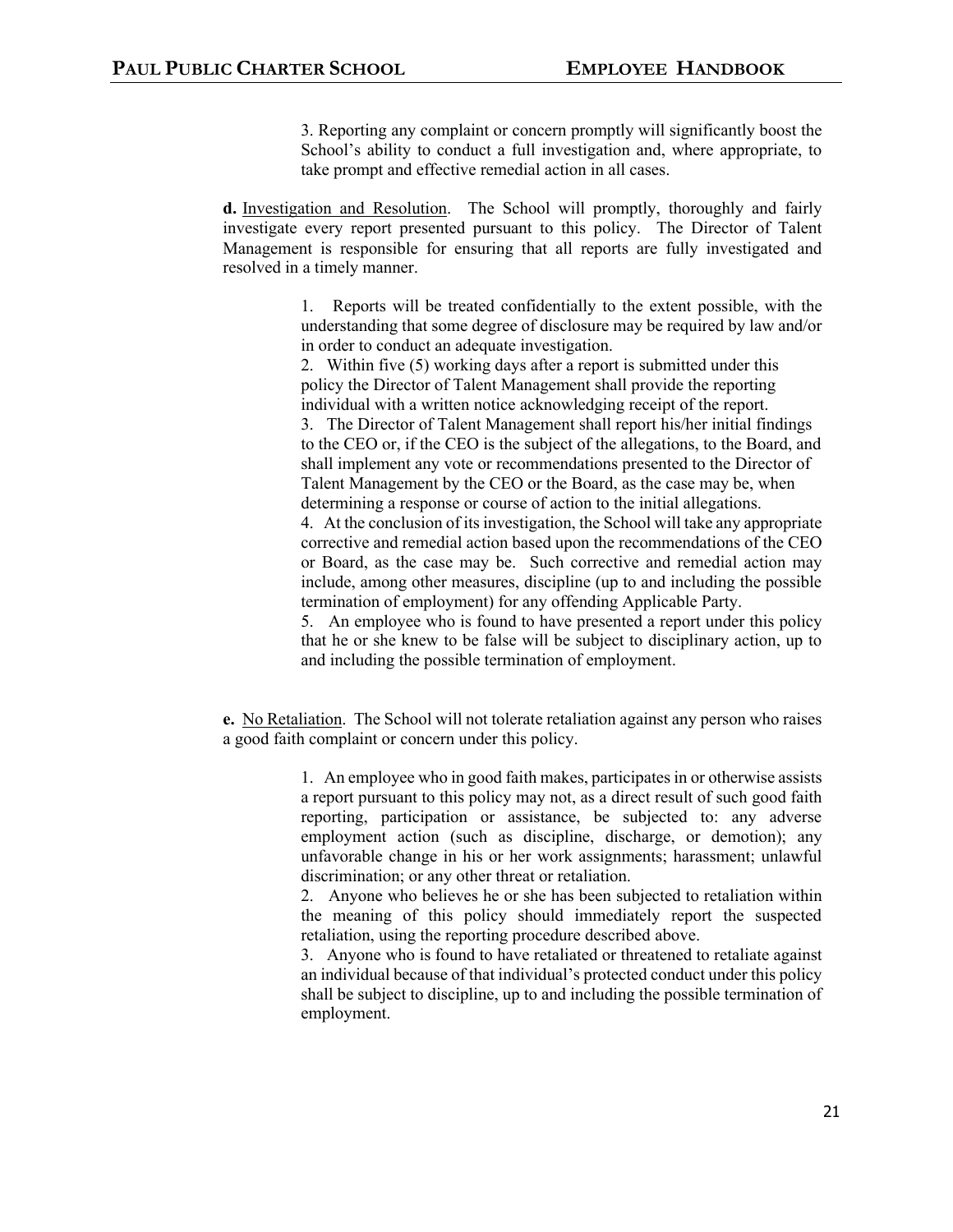# **Section 4 - Responsibilities**

# **1. Performance of Duties**

Employees are responsible for performing the duties outlined in their job descriptions. Failure to perform all duties may be a basis for termination of employment. In addition, all duties must be performed in accordance with all Paul PCS policies and procedures – this includes acting with professionalism and in accordance with the values and mission of Paul PCS in any forum, which you may interact with students, families or other Paul staff (e.g. personal communications, email correspondence, social media accessible to families or students, etc).

# **2. Other Duties as Assigned**

All employees, including teachers, are required to participate in activities directly related to their duties, which may be held outside of normal school hours. These duties may include parent-teacher conferences, in-service sessions, staff meetings, training and information seminars for parents, prospective parents or others. All employees, including teachers, may also be required to participate in duties unrelated to their classroom duties, including but not limited to monitoring students outside of the classroom or the building, assisting in the maintenance of the school and its resources and coordinating extracurricular activities. All employees are encouraged to attend school functions and events.

# **3. Personal Property**

Paul PCS does not assume any responsibility for loss, theft or damages to personal property. In order to minimize risk, we advise you to not carry unnecessary amounts of cash or other valuables. If you bring personal items to work, you are expected to exercise reasonable care to safeguard them. Cell phones, iPods, MP3 players and laptops are prime targets.

# **4. Intellectual Property**

Paul PCS retains legal ownership of the product of your work. No work product created while employed by Paul can be claimed, construed, or presented as property of any individual during or after employment with Paul or the relevant project completed. This includes written and electronic documents, emails, audio and video recordings, system codes, and also any concepts, ideas, or other intellectual property developed for Paul PCS, regardless of whether the intellectual property is actually used by Paul. Although it is acceptable to speak of your involvement with certain work products, information classified as confidential must remain so after employment has ended; supplying other entities with certain types of information may constitute a breach of fiduciary responsibilities.

# **Section 5- Paul PCS Practices**

**1**. **Dress Code**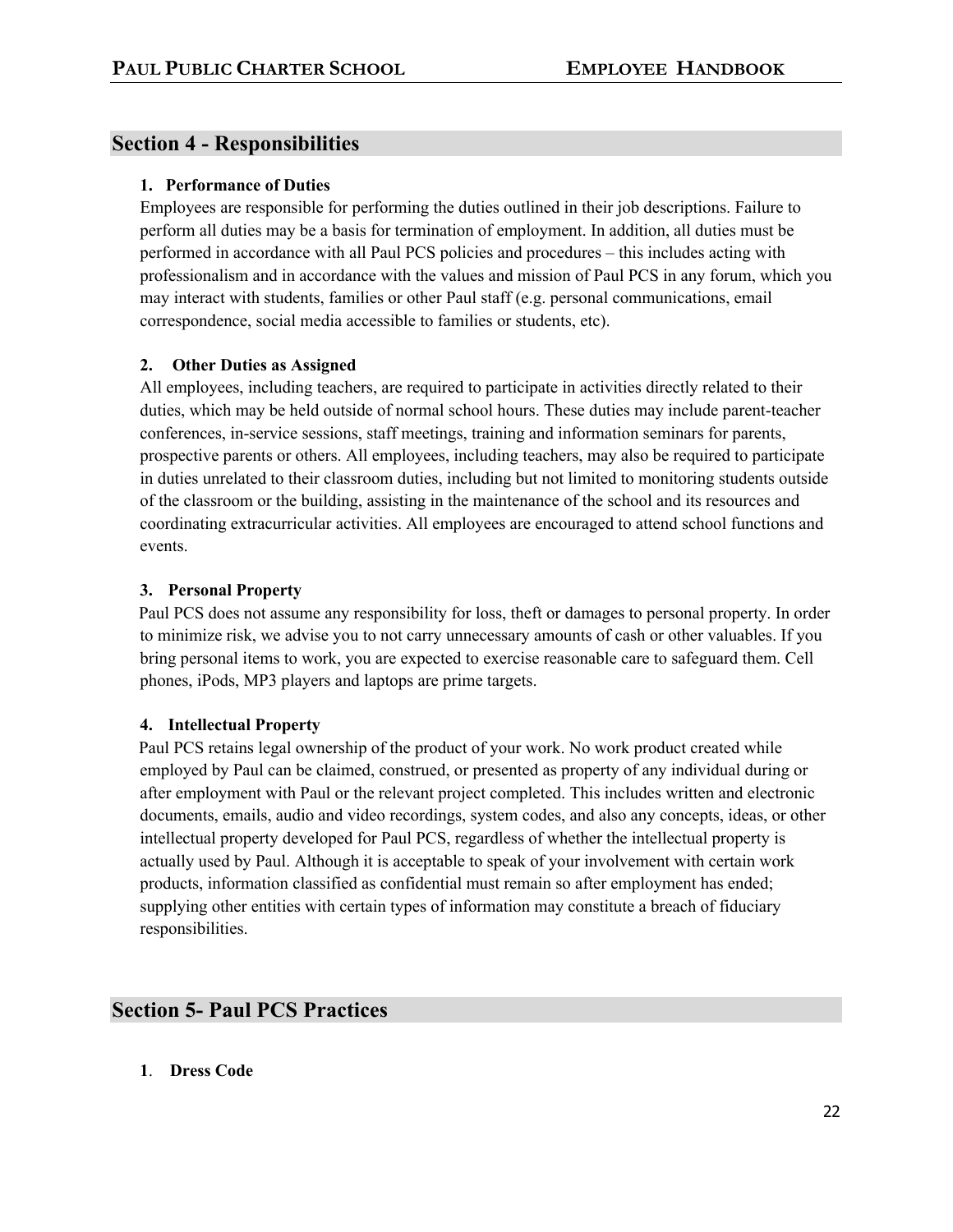Staff should dress in a manner that will add dignity to our school environment and model for our students the highest level of professionalism. Business and business casual attire is appropriate for school days when students are present. Casual wear (i.e. khakis) is permitted on Fridays only (usually accompanied with a school spirit shirt). Staff should refrain from wearing the following:

- Flip flops
- Hats inside the building
- Suggestive clothing (low-cut, back out, etc.)
- Sweat clothes
- Shorts
- Sheer /mesh clothing
- Leggings
- Ripped clothing

● Jeans (outside of special event days where this level of casual attire is permissible) Employees violating this policy will be asked to return home to change into acceptable clothing; a corresponding deduction may be taken from the employee's leave bank for the missed time from work. Repeated violations will result in disciplinary action.

# **2. Attendance and Punctuality**

Regular attendance and punctuality is imperative to the smooth operation of Paul PCS. Attendance is tracked by ADP recorders located near the main entrance of the building and the entrance nearest the staff parking lot. Employees are required to use their key card to swipe in each day they are working in the building. Each workday that an employee does not have their attendance properly recorded via the ADP machine will result in a loss of their PTO/Sick leave balance. Paul will not excuse a pattern of tardiness or chronic absenteeism. Employees are encouraged to provide as much advance notice as possible of the need to take time off from work or to report to work after their scheduled start time.

The School recognizes that unforeseen circumstances may make it impossible to provide adequate advance notice. In those situations, employees must follow these procedures:

> • Contact your supervisor: Any employee who is unexpectedly unable to report for work on time or for any portion of the day must make every effort to call/text his or her supervisor's cell phone by 6:00 a.m. before the start of the scheduled workday and either communicate directly to his or her supervisor or leave a voice mail message on the supervisor's cell phone. Calls to the front office or supervisor's work voice mail, instant messages, and email messages are not acceptable forms of notification unless otherwise approved by the supervisor. If extenuating circumstances prevent the employee from contacting the supervisor personally, another responsible person should contact the supervisor.

> • Input the leave in ADP by 9am or inform the Assistant Director of Talent of the absence so that it can be documented in the Paul PCS online payroll system (ADP).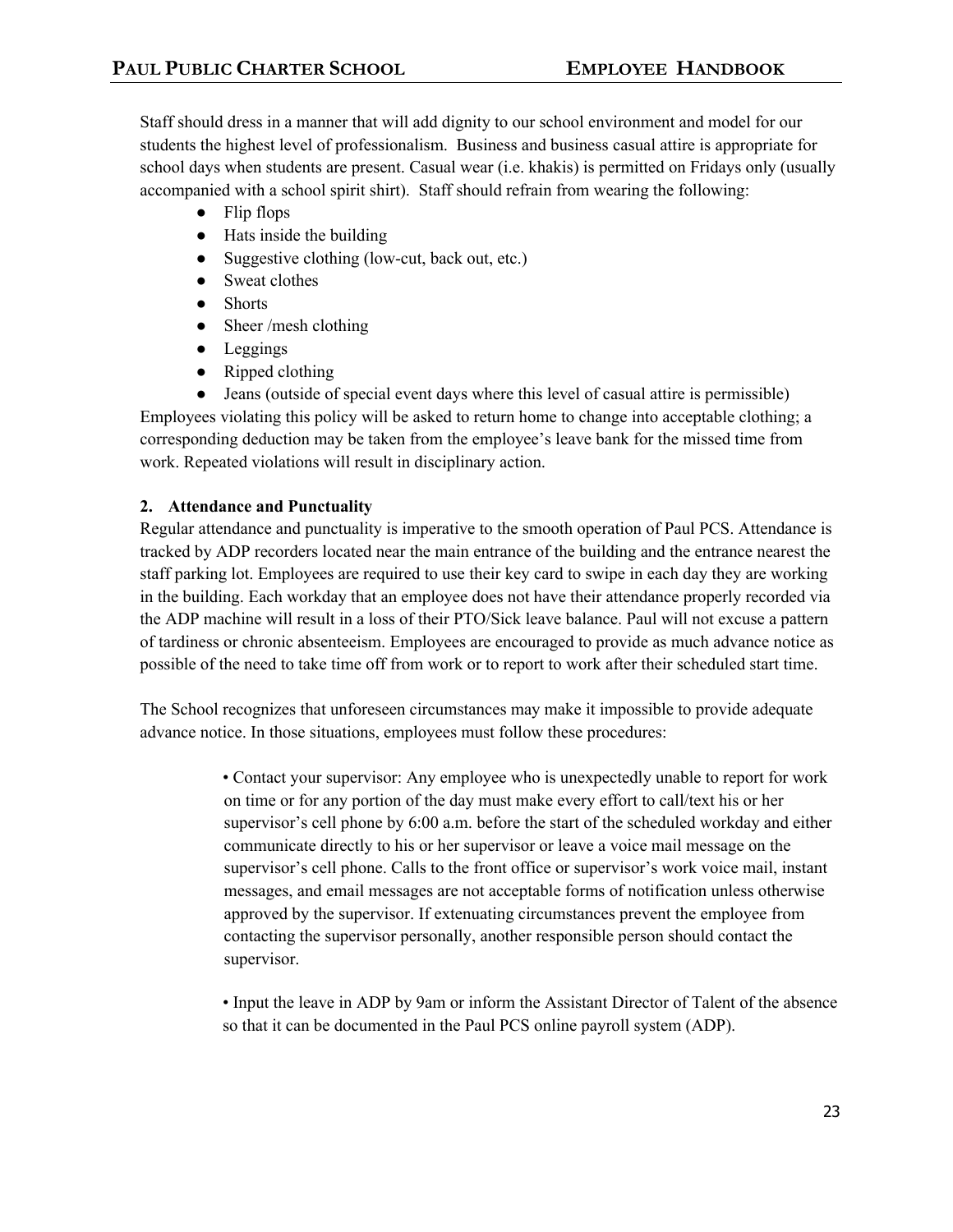If an employee fails to report to work without proper notification to his or her supervisor, the School may consider that employee to have abandoned his/her employment and has voluntarily terminated the employment. In such cases, the School will provide notice to the employee that his or her employment has terminated.

# **a. School Year/School Day**

All 10 and 11-month employees are required to report to work on the first day of professional development before students begin school until three days after students are dismissed from school unless specified otherwise in the employee's offer letter. All 10 and 11-month employees will not otherwise be required to work when school is not in session, as delineated in their offer letter. Year-round employees are not required to work on school holidays, but are required to work during winter, spring and summer breaks unless they opt to use personal or vacation days unless otherwise directed by the Executive Team. The Executive Team shall establish a school calendar before the beginning of each school year that identifies all school holidays. The Chief Executive Officer will approve duty hours and days, terms, and will adopt a school calendar annually before issuance of employee offer letter.

# **i. Blackout Days**

Generally, requests for leave will not be approved on the following days:

- Summer orientation weeks (PDI)
- First week of school
- Testing periods and other campus determined high priority days
	- First work day before and after a school break or holiday
	- Last week of school

# **ii. Personal/Sick Leave**

Sick leave should be used for absences due to personal illness or injury that prevent the employee from working for the following reasons:

- a physical or mental illness, injury, or medical condition of the employee;
- to obtain professional medical or preventative care;
- to care for a child, a parent, a spouse, domestic partner, or any other family member who has any of the conditions or needs for diagnosis or care described in paragraphs (1) and (2); or
- if the employee or the employee's family member is a victim of stalking, domestic violence, or sexual abuse and the absence is directly related to social or legal services related to the stalking, domestic violence, or sexual abuse, including:
	- o to seek medical attention for the employee or the employee's family member to resulting from the physical or psychological injury or disability caused by the domestic violence or sexual abuse;
	- o to obtain services from a victim services organization;
	- o to obtain psychological or other counseling;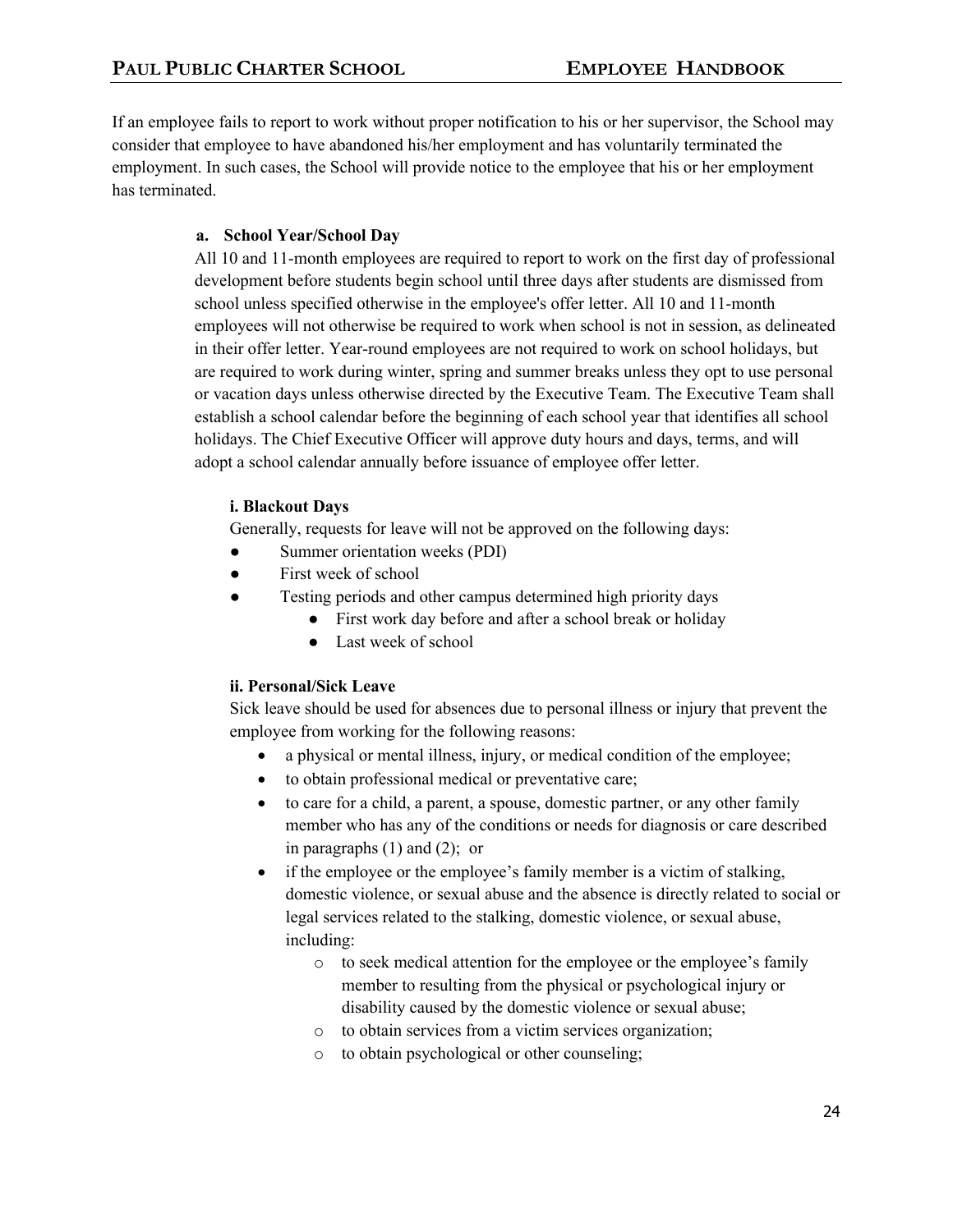- o to temporarily or permanently relocate;
- o to take legal action, including preparing for or participating in any civil or criminal legal proceeding related to or resulting from the domestic violence or sexual abuse; or
- o to take other actions to enhance the physical, psychological, or economic health or safety of the employee or the employee's family member or to enhance the safety of those who associate or work with the employee.

For the purposes of this policy, family member is defined as the following:

- Spouse or domestic partner, including any person the employee has shared a mutual residence for the previous 12 months and is in a committed relationship with the employee.
- Parents of employee and parents of a spouse or domestic partner
- Children, including foster children, children of a spouse or domestic partner, and grandchildren; any child living with the employee that the employee permanently assumes and discharges parental responsibility for.
- Brothers and sisters and
- Nieces and nephews.

If an employee uses three (3) or more consecutive days of paid leave pursuant to this Policy, the School may require the employee provide reasonable certification supporting his/her leave, including but not limited to:

- A signed document from a health care provider affirming the employee's illness;
- A police report;
- A court order; or
- A signed statement from a victim and witness advocate, or domestic violence counselor.

# **iii. Leaves Under D.C. Family and Medical Leave Act and Family and Medical Leave Act**

Paul PCS observes all the provisions of DCFMLA. This allows employees the ability to take an unpaid, job protected leave of absence from the School due to medical and/or family related reasons. An employee will be reinstated to the same or an equivalent position at the end of protected family and medical leave.

This leave is capped at 16 weeks during any 24-month period. This 24-month period is a rolling 24-month period of time and not a calendar year. Leave begins on the first day any DCFMLA leave is taken. The School requires employees to use any earned PTO days concurrently with leave taken under the DCFMLA.

# **Eligibility and Usage**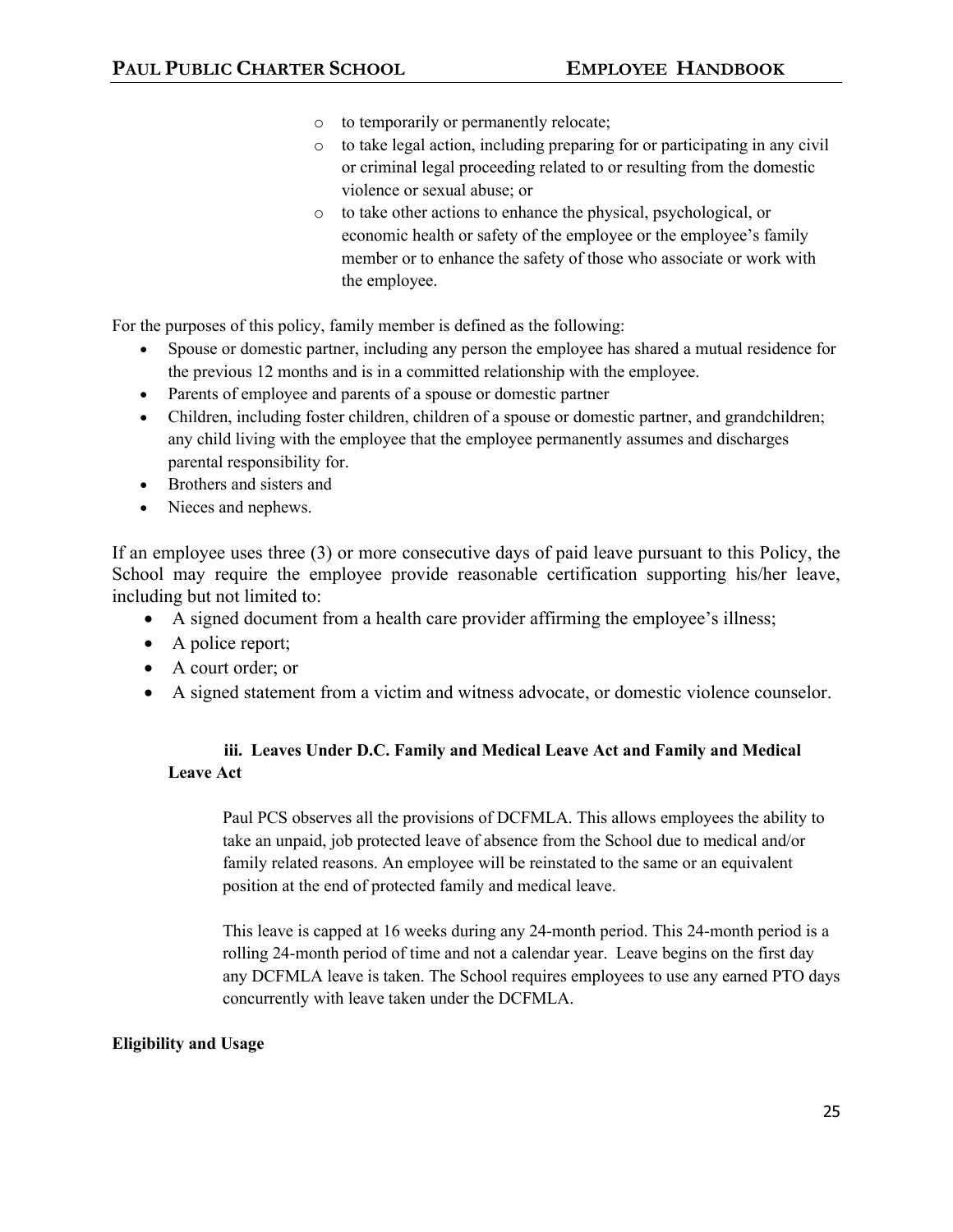Employees are eligible for DCFMLA if they have been employed for at least one year and have worked at least 1,000 hours in the previous 12 months.

DCFMLA leaves are granted to employees for the following:

 To care for a child following a birth or placement of a child for adoption or foster care. If both parents are employed at Paul PCS, the leave period is limited to 16 weeks total for both parents.

 To care for immediate family members such as child, parent, one's spouse or other individual as required by law with a serious health condition.

 If the employee is unable to perform their job responsibilities due to their own Serious Health Condition.

"Serious Health Condition" is defined as an illness, injury, impairment, or physical or mental condition that involves either:

> Any period of incapacity or treatment connected with inpatient care (i.e. an overnight stay) in a hospital, hospice, or residential medical care facility, and any period of incapacity or subsequent treatment in connection with such inpatient care; or Continuing treatment by a health care provider which includes any period on incapacity (i.e. inability to work, attend school or perform other regular daily activities.

Under some circumstances, employees may take DCFMLA leave intermittently – taking leave in separate blocks of time for a single qualifying reason – or on a reduced leave schedule – reducing the employee's usual weekly or daily work schedule. When leave is needed for planned medical treatment, the employee must make a reasonable effort to schedule treatment so as not to unduly disrupt the employer's operation. If DCFMLA leave is for the birth and care, or placement for adoption or foster care, use of intermittent leave is subject to the employer's approval.

Employees may elect to use accrued PTO or paid sick and safe leave while taking DCFMLA.

Employees must promptly contact the Director of Talent Management if they are in need of Family and Medical Leave, at least thirty (30) days advance notice if possible. Paul PCS reserves the right to ask for supporting information or medical certification before granting a leave, and employees are required to bring a medical release to resume normal job duties before returning to their former/comparable position.

# **iv. Long Term Leave**

Leave of absence without pay is up to the discretion of the Chief Executive Officer and will be reviewed on a case-by-case basis. A formal request for long term leave must be made in writing to the Chief Executive Officer. Reasons for long term leave may include, but are not limited to, additional leave after the employee has exhausted their FMLA leave, occupational and non-occupational disabilities, military service, or other personal.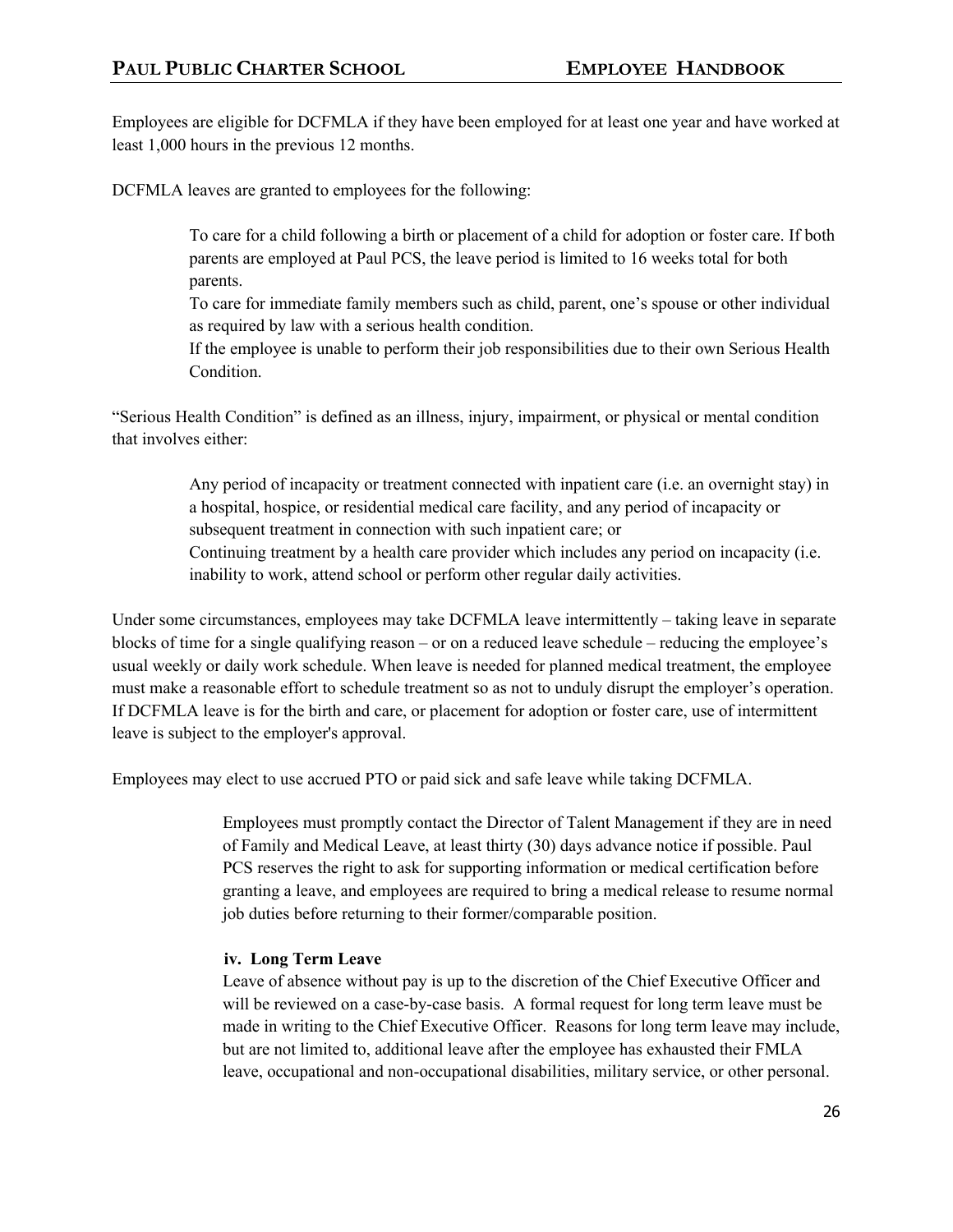The Chief Executive Officer may require supporting documentation to substantiate the request for long term leave. In no event shall long term leave extend beyond the end of the school year unless the employee is returning for another school year. Any benefits paid by the School will continue to be provided during this leave for the first 30 days. Employees on long term leave will be subject to lay-off on the same basis as employees who are not on leave. Employees on long term leave are expected to communicate with the Director of Talent on a regular basis, at least twice a month, regarding their status and anticipated return date to work.

#### **v. Maternity/Paternity Leave**

Employees are entitled to paid qualifying parental leave for up to 8 weeks in a year; qualifying family leave to care for a family member for up to 6 weeks in a year; and qualifying medical leave to care for their own serious health condition for up to 2 weeks in a 52-week period under DC Paid Family Leave.

"Qualifying family leave" means paid leave to provide care or companionship to a family member because of the occurrence of a qualifying family leave event. "Qualifying family leave event" means the diagnosis or occurrence of a serious health condition of a family member of an eligible individual.

"Qualifying medical leave" means paid leave for an eligible individual may take following the occurrence of a qualifying medical leave event. "Qualifying medical leave event" means the diagnosis or occurrence of a serious health condition of an eligible individual.

"Qualifying parental leave" means paid leave for an eligible individual which may be taken within one year of the occurrence of a qualifying parental leave event. An eligible employee may choose to use leave intermittently.

"Qualifying parental leave event" means events, including bonding, associated with: **(A)** The birth of a child of an eligible individual;

**(B)** The placement of a child with an eligible individual for adoption or foster care; or **(C)** The placement of a child with an eligible individual for whom the eligible individual legally assumes and discharges parental responsibility.

#### **Waiting Period**

After the occurrence of a qualifying family leave event, qualifying medical leave event, or qualifying parental leave event, an eligible individual shall wait one week during and for which no benefits are payable before being entitled to receive payment of his or her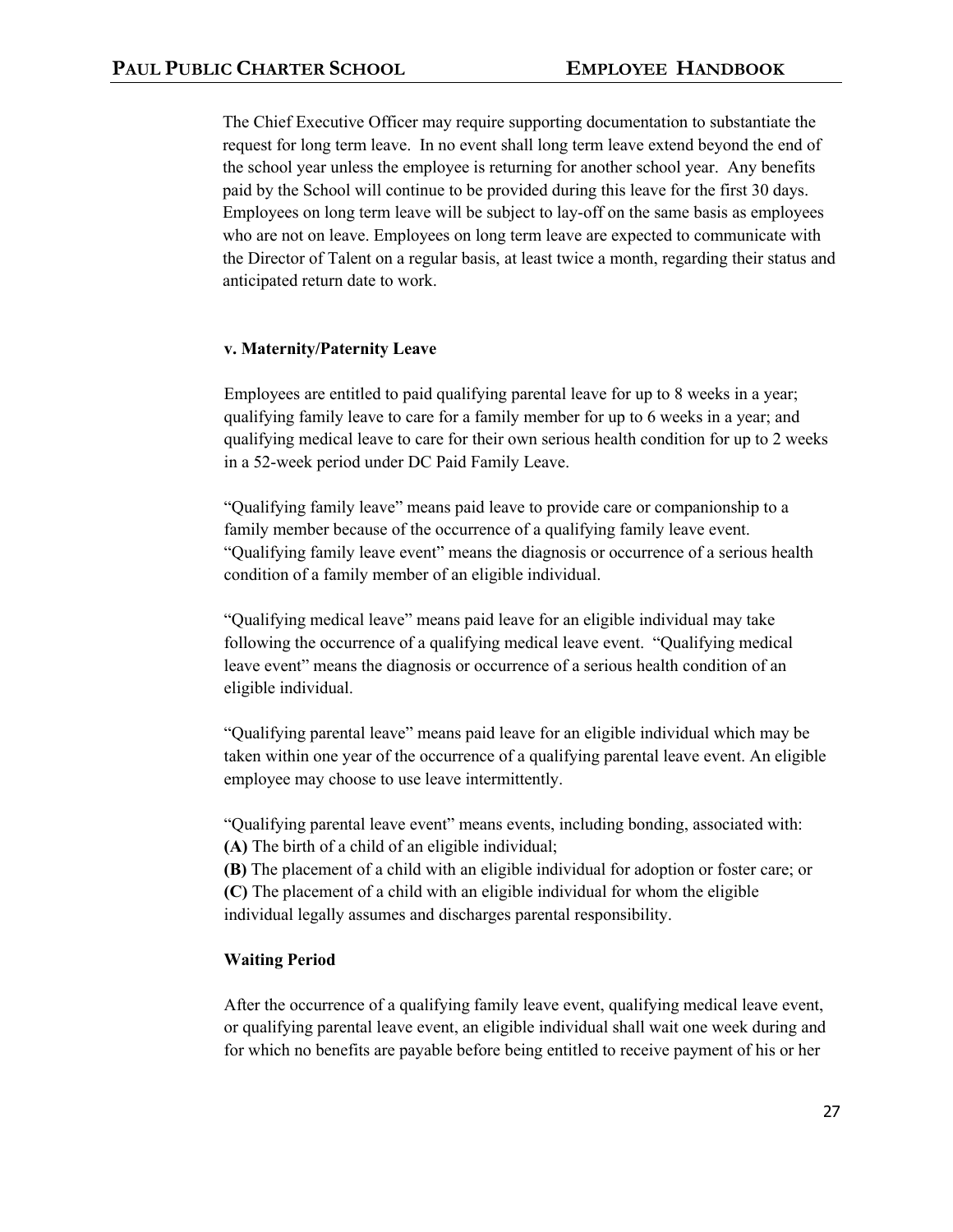paid-leave benefits. An employee is only subject to one waiting period regardless of the number of qualifying events within a 52-week period.

## **No Retaliation**

Employees who choose to take utilize Paid Family Leave will not be retaliated against. Such leave will run concurrently with DCFMLA leave. For more information regarding this Paid Family Leave policy, please contact Human Resources.

#### **vi. Jury Duty**

Upon notification by a court to report for jury duty, the employee shall immediately request jury duty during non-school months. In the event this request is not granted, time off with no loss of salary limited to ten (10) working days will be provided for jury duty required to be served during the school year. If an employee receives a jury summons, he/she must notify his/her supervisor immediately. No employee shall be compensated for jury leave without written notice of service from the court in which jury service was performed. The employee must report to work on days or parts of days when not required to report to jury duty.

#### **vii. Bereavement Leave**

School employees shall receive paid time off in the event of a death in the immediate family not to exceed five (5) consecutive days per incident. An immediate family member is defined as: (1) a spouse, and parents thereof; (2) sons and daughters, and spouses thereof; (3) parents, and spouses thereof; (4) brothers and sisters, and spouses thereof; (5) grandparents and grandchildren, and spouses thereof; (6) domestic partner and parents thereof, including domestic partners of any individual in 2 through 5 of this definition.

If there are circumstances requiring additional leave - e.g., responsibility for managing funeral arrangements, travel - the Chief Executive Officer may grant additional time but without pay, when the request is made in advance.

#### **b. 10-Month Employee Leave (Teachers and 10-month Support Staff)**

Full-time, 10-month employees shall accrue paid leave at a rate of one day (5.6 hours) per month from September to June, for a total of 7 days per year. A maximum of 15 paid leave days (120 hours) can be rolled over into the next school year. Paid leave days are accrued on the first of each working month (September to June) for full-time 10-month employees. Unused paid leave time shall not be paid upon separation. The CEO or Director of Talent Management may advance paid leave not yet accrued up to ten days.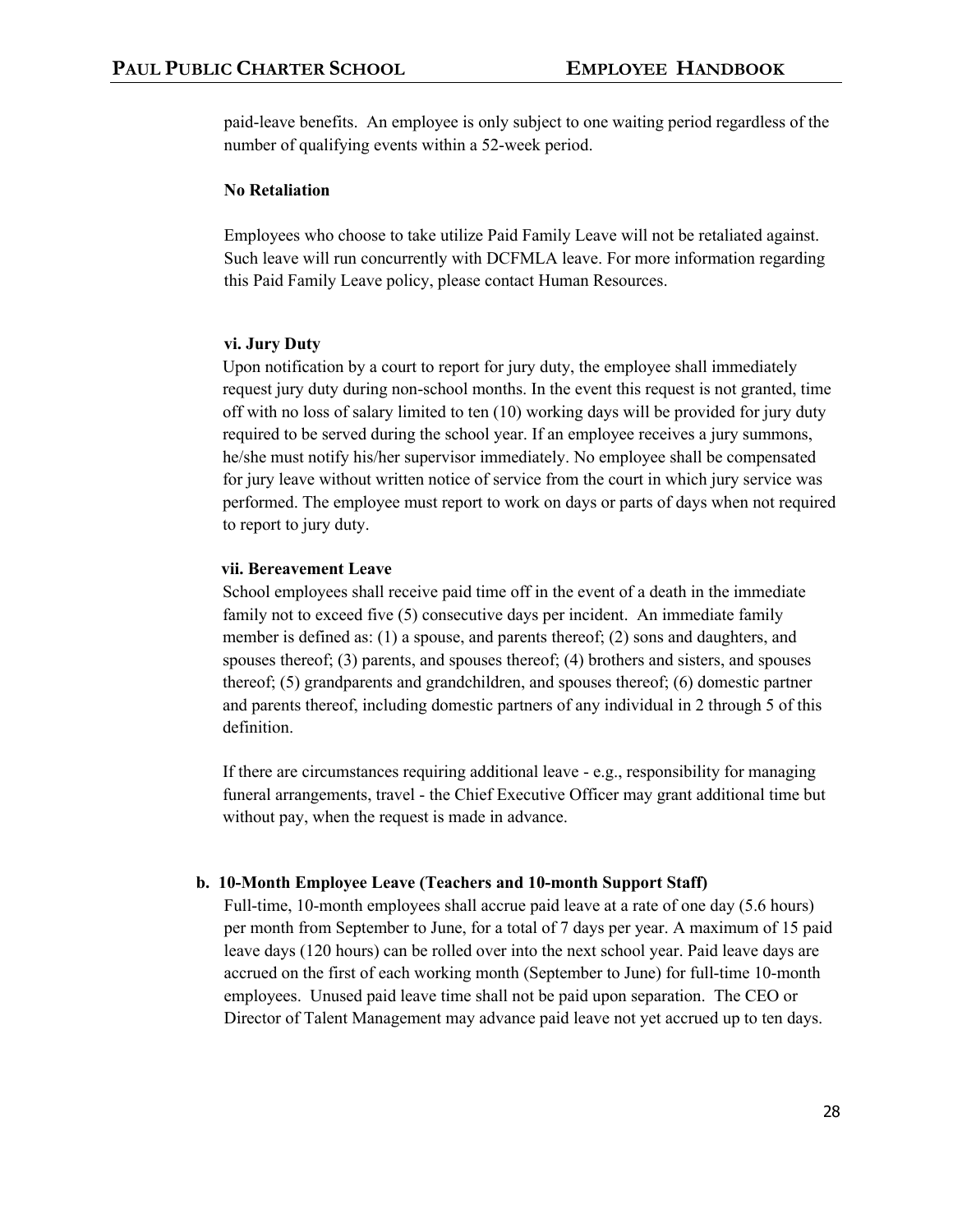**\*\*All employees should note: When an employee has exhausted all of their sick or PTO balance, salary will be reduced for absences in hourly increments.** 

# **b. 11-Month Employee Leave (Counselors, Mental Health Clinicians, Social Workers)**

All 11-month salaried school employees shall receive "Paid Time Off" (PTO). PTO is intended to allow employees to take time off as needed (in case of illness) or as desired (in case of vacation). These days may be used at the employee's discretion with approval of their immediate supervisor. Requests for PTO leave must be approved by an immediate supervisor (school principal for school-based employees). Supervisors may deny PTO based on the needs of the organization.

Full-time, 11-month employees shall accrue PTO at a rate of one day (5.6 hours) per month from September to June, for a total of 7 days per year. Eleven-month employees may rollover up to 120 accrued and unused vacation hours to the next year. PTO days are accrued each pay period and prorated for partial years. Employees may not take PTO leave subsequent to providing notice of resignation.

Employees will be required to request PTO one week in advance as may be convenient and not in conflict with their responsibilities unless an emergency occurs. No more than 240 PTO hours can be carried over from one year to another.

Upon separation from the School,  $11 \& 12$  month employees who have earned PTO time will receive payment for the unused accrued time up to a maximum of 120 hours at his/her current rate of pay. Employees who used more PTO than they earned at the time of termination must repay the School for the overpayment.

> **\*\*All employees should note: When an employee has exhausted all of their sick or PTO balance, salary will be reduced for absences in hourly increments.**

#### **c. 12-Month Employee Leave**

All 12-month salaried school employees shall receive "Paid Time Off" (PTO). PTO is intended to allow employees to take time off as needed (in case of illness) or as desired (in case of vacation). These days may be used at the employee's discretion with approval of their immediate supervisor. Requests for PTO leave must be approved by an immediate supervisor (school principal for school-based employees). Supervisors may deny vacation based on the needs of the organization. Twelve-month employees may rollover up to 120 accrued and unused vacation hours to the next year. Vacation days are accrued each pay period and prorated for partial years. Employees may not take vacation leave subsequent to providing notice of resignation.

12-month employees receive PTO based on the following chart: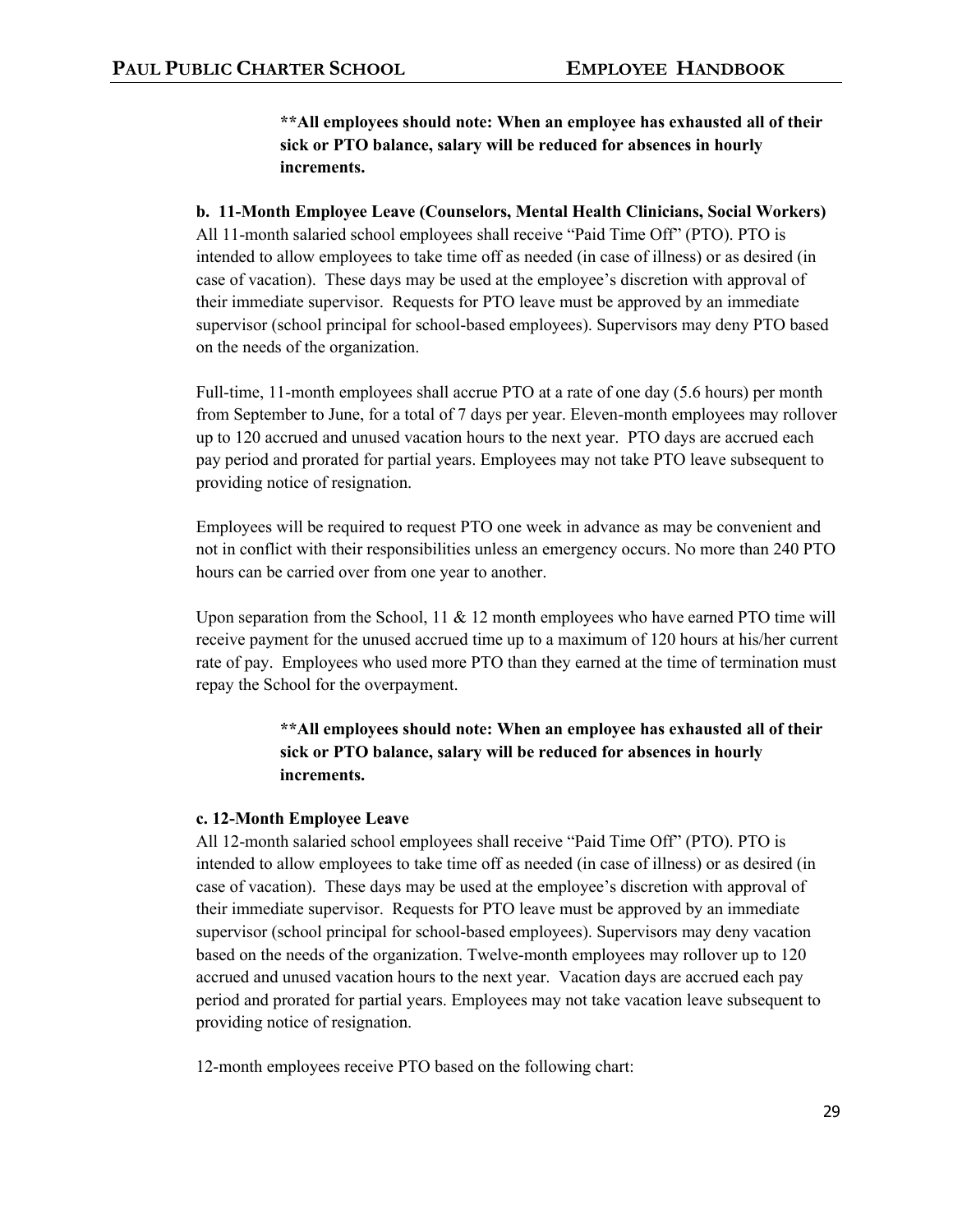| <b>Years of Service</b> | Days/Year | <b>Hours/Pay Period</b> |  |  |  |  |
|-------------------------|-----------|-------------------------|--|--|--|--|
| $0 - 5$                 |           |                         |  |  |  |  |
| $5-10$                  | 20        | 6.67                    |  |  |  |  |
| $10+$                   | 25        | 8.34                    |  |  |  |  |

Employees will be required to request PTO one week in advance as may be convenient and not in conflict with their responsibilities unless an emergency occurs. No more than 120 PTO hours can be carried over from one year to another with one exception. **Staff hired prior to July 2016 are grandfathered into Paul's former PTO rollover policy and may carry over up to a maximum of 240 hours.**

Upon **voluntary** separation from the School, employees who have earned PTO time and given a **14 day notice** will receive payment for the unused accrued time up to a maximum of 120 hours at his/her current rate of pay with one exception. **Staff hired prior to July 2016 are grandfathered into Paul's former policy and will receive payment for the unused accrued time up to a maximum of 240 hours at his/her current rate of pay.** Employees who used more PTO than they earned at the time of termination must repay the School for the overpayment.

**\*\*All employees should note: When an employee has exhausted all of their sick or PTO balance, salary will be reduced for absences in hourly increments.** 

#### **d. Military Duty**

In accordance with the Uniformed Services Employment and Reemployment Rights Act ("USERRA"), unpaid military leave of absence will be granted to employees who are absent from work due to service in the United States uniformed services. Advance notice of military service is required, unless military necessity prevents such notice or it is otherwise impossible or unreasonable. Continuation of health insurance benefits is available as is required by USERRA based on the length of the leave and subject to the terms, conditions and limitations of the applicable plan for which the employee is otherwise eligible. Employees may continue their health insurance benefits but are responsible for paying their portion of the health insurance premiums.

### **3. Compensation**

#### **a. Salary**

The Board of Trustees shall approve the school budget annually. The Chief Executive Officer together with the personnel and finance committees of the board establishes a salary structure annually. Employees are paid semi-monthly through direct deposit, unless manual check is requested by the employee. Pay statements are accessible through our Payroll web portal. Paul PCS will recover any overpayments and/or past due premiums on the next scheduled pay date corresponding with the discovery of the issue unless other arrangements are made with Human Resources. Additionally, any corrections to pay will be made on the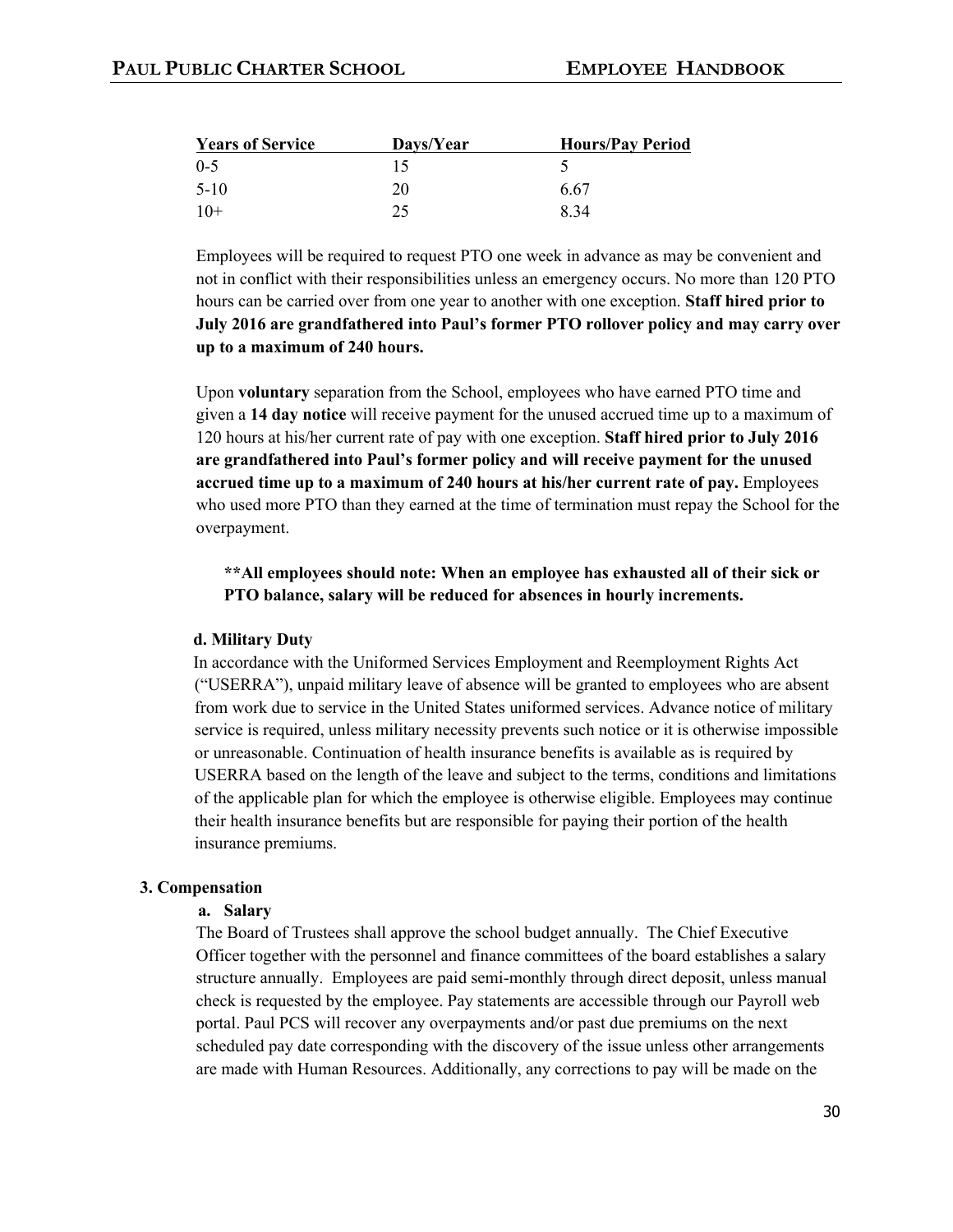next scheduled pay date corresponding with the discovery of the issue. If an employee has any questions or concerns about his/her pay they should reach out to Human Resources immediately to resolve the issue.

# **b. Payroll Checks**

Employees will be paid semi-monthly. No one other than the employee to whom a check is written is allowed to pick up a paycheck unless prior written authorization has been given for another individual to do so. If there is an error in an employee's paycheck, it must be reported immediately to the Director of Talent Management.

An employee may elect to have his or her paycheck deposited directly to a banking institution. No direct-deposit transaction can be made without a completed authorization form.

Paul PCS does not honor requests for paycheck advances except in extreme circumstances. Employees who are experiencing a catastrophic event (i.e.: family loss, loss of housing, medical emergency, etc.) may request a paycheck advance, only to be granted at the discretion of the Director of Operations or designee. A paycheck advance will not be granted more than once to a given employee in a calendar year.

# **c. Pay Schedule**

Regular pay is issued to Paul staff on a bi-monthly basis, on the  $5<sup>th</sup>$  (for the period of the  $16<sup>th</sup>$ through the last day of the preceding month) and the  $20<sup>th</sup>$  (for the period of the 1<sup>st</sup> through the  $15<sup>th</sup>$  of the month) of every month. Whenever payday falls on a Saturday, then pay will be issued on the preceding Friday. Whenever payday falls on a Sunday, then pay will be issued on the following Monday. When payday falls on a bank holiday, then pay will be issued on the following workday.

# **d. Holiday Pay**

The school observes the following paid holidays:

- New Year's Day
- Martin Luther King Jr's Birthday
- Inauguration Day
- President's Day
- Memorial Day
- Independence Day
- Labor Day
- Columbus Day
- Veterans Day
- Thanksgiving Day and the Wednesday before and Friday after Thanksgiving
- Christmas Day

*During these days the building will be closed and no staff members are required to be at work.*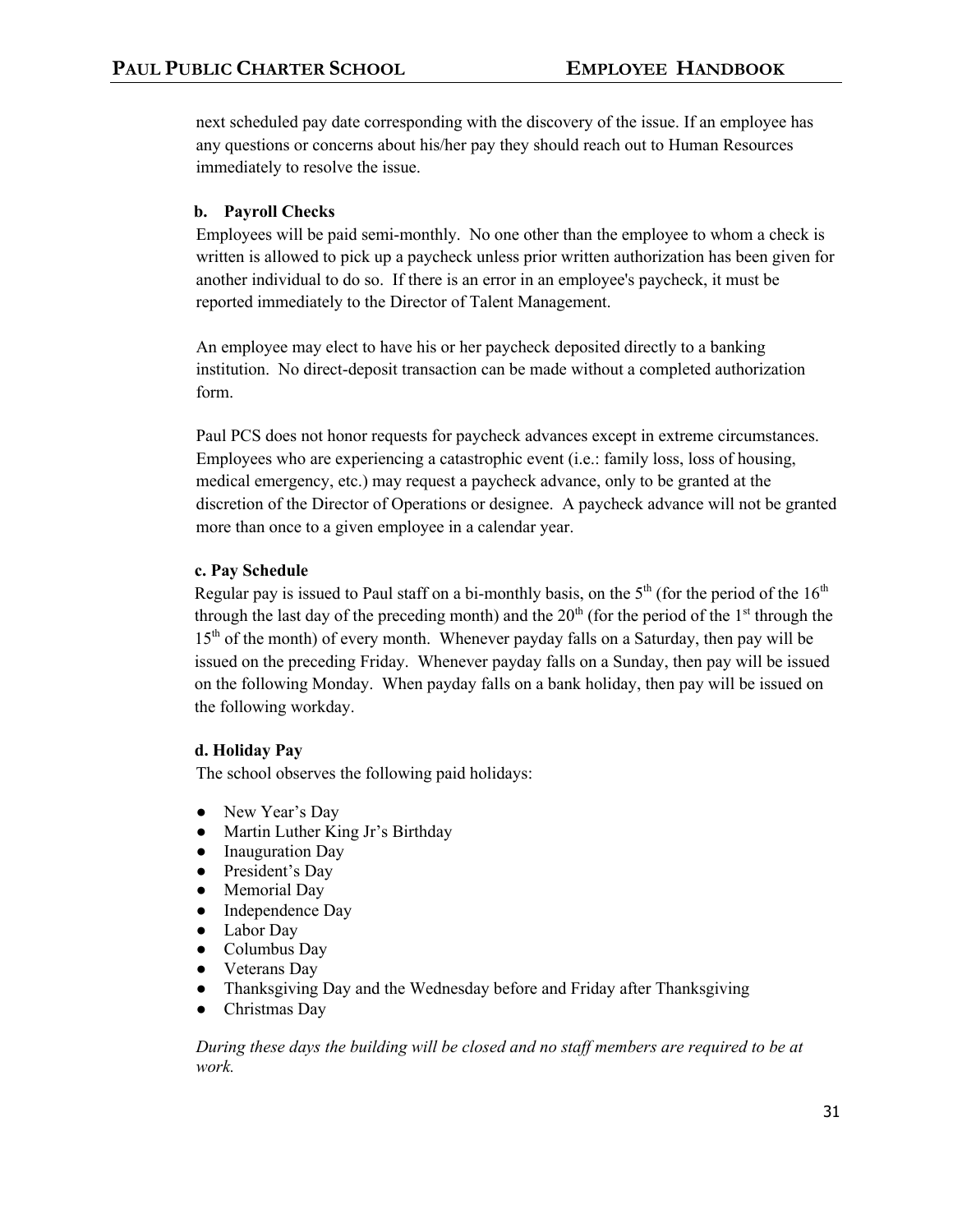# **e. Jury Duty Pay**

An employee must provide their immediate supervisor with written notification of the jury duty obligation at least two (2) weeks prior to the start of the service. At the end of jury duty, employees must provide certification of having served jury duty and the amount of money that was received.

> Instructional employees are expected to make every reasonable attempt to defer their jury duty service to a time when it will not disrupt services to children. Failing that, where available, they should attempt to serve on an "on call" basis. Employees must report to work when excused or dismissed from official jury duty. Employees must also provide the juror's fee slip or other appropriate evidence of service, upon their return to work.

# **f. Voting Leave**

Upon an employee's request, Paul PCS will provide the employee at least two hours of paid leave to vote in person in any public election in the District. Employees ineligible to vote in D.C. will receive two hours of paid leave to vote in person in any election run by the jurisdiction in which the employee is eligible to vote. Employees requesting time off to vote must provide notice a reasonable length of time in advance. Paul PCS requires that its employees vote after the school day has ended or before the school day begins,

# **g. Salary Increases**

Unless otherwise provided for, salary and wages are reviewed annually and increases are awarded based on successful performance plus market and business considerations. Salary increases are not automatic and are ultimately awarded at the discretion of the Chief Executive Officer, in consultation with the School's Board of Trustees.

# **h. Benefits**

The Charter School will offer a selection of health, dental, life, long term and short term disability insurance, flexible spending accounts, and voluntary supplemental benefits to full time. The portion of the school's contribution will be determined annually based on the school's budget and quoted premiums. Part time employees who work 20 hours per week or more may also request such coverage and the School may pay a prorated premium in proportion to the hours worked by the employee.

Dental, life, long-term and short-term disability insurance will be provided to all current employees working more than 35 hours per week and the monthly premiums may be fully paid by the Charter school. Flexible Spending Accounts, and voluntary supplemental benefits, such as supplemental life, accident and cancer insurance will be offered to all employees through Select Benefits, LLC, but employees will be responsible for 100% of the premiums.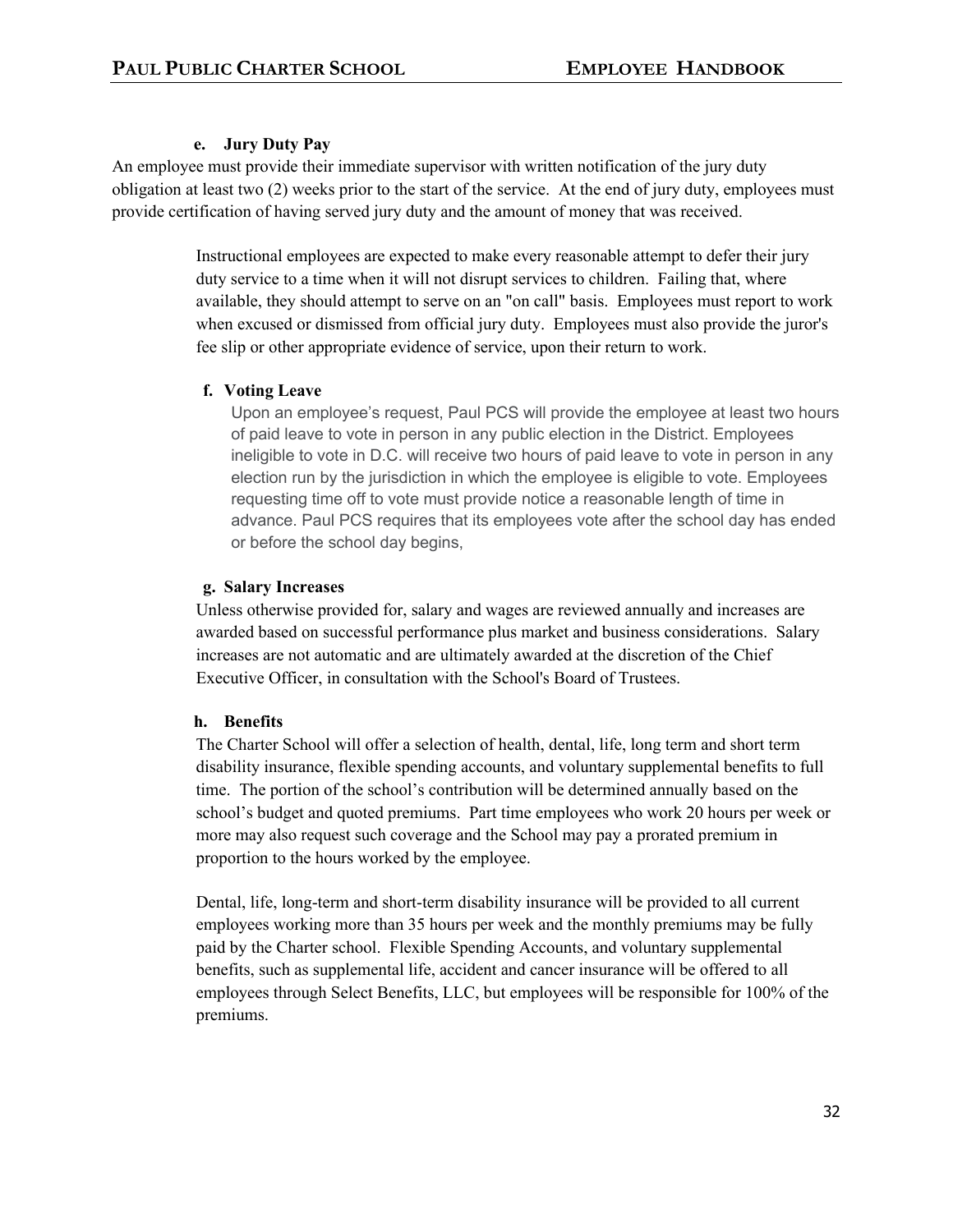Full-time employees regularly scheduled to work thirty (30) hours or more are generally eligible to participate in the health and wellness benefits offered by Paul PCS. Employees may purchase medical, dental and/or vision insurance offered by Paul PCS. At no cost to employees, Paul PCS offers Short-term, Long-term, Life and Accidental Death and Dismemberment ("AD&D") insurance. For detailed eligibility rules for any of the health and wellness benefits offered by Paul PCS please consult the summary plan descriptions for each plan, which is available through the Human Resources department. Coverage may change from time to time as Paul's goal is to ensure the best coverage for its staff and their families.

# **i. Retirement Benefits**

The School will make the required employer contribution toward Social Security for all employees. All employees regularly working more than 30 hours per week will be offered a retirement plan under Section 403b of the Internal Revenue Code. The Charter School will automatically contribute 3% of the employee's salary to the 403b plan and will match any employment contribution on a one-to-one basis up to an additional 3% of the employee's salary.

An employee must work for the Paul Public Charter School for two years before having a one-hundred (100) percent vested interest in the contributions of the Charter School to the employee's 403b plan. The School will contribute these same amounts to existing retirement plans for employees on leave from the District of Columbia Public School System who elect to retain their existing retirement plan with the District of Columbia Public Schools System unless they elect to participate in the Charter School's 403b plan.

# **j. Garnishments**

If Paul PCS receives an order to garnish an employee's wages, we will comply with that order and reduce take-home pay by the amount ordered. A wage garnishment can be released only at the direction of the federal, state, or local agency ordering the garnishment.

# **k. Workers' Compensation**

Paul provides worker's compensation insurance for all employees as required by law. Please contact the Director of Talent if any information is needed regarding what claims may be covered and the manner in which claims may be made. All employees should promptly report to the Director of Talent Management any injuries suffered as a result of employment activity at or on behalf of Paul PCS. Failure to report an injury promptly may result in loss of benefits. Neither Paul nor its insurer will be liable for the payment of worker's compensation benefits for any injury that arises out of an employee's voluntary participation in any off-duty recreational, social, or athletic activity that is not part of, required by, or an expected part of the employee's work-related duties.

# **k. Stipends for Additional Duties**

Stipends, or monies for additional duties/responsibilities (i.e.: department chairs, additional duties, curriculum work, extended day / athletic activities, etc.), are determined and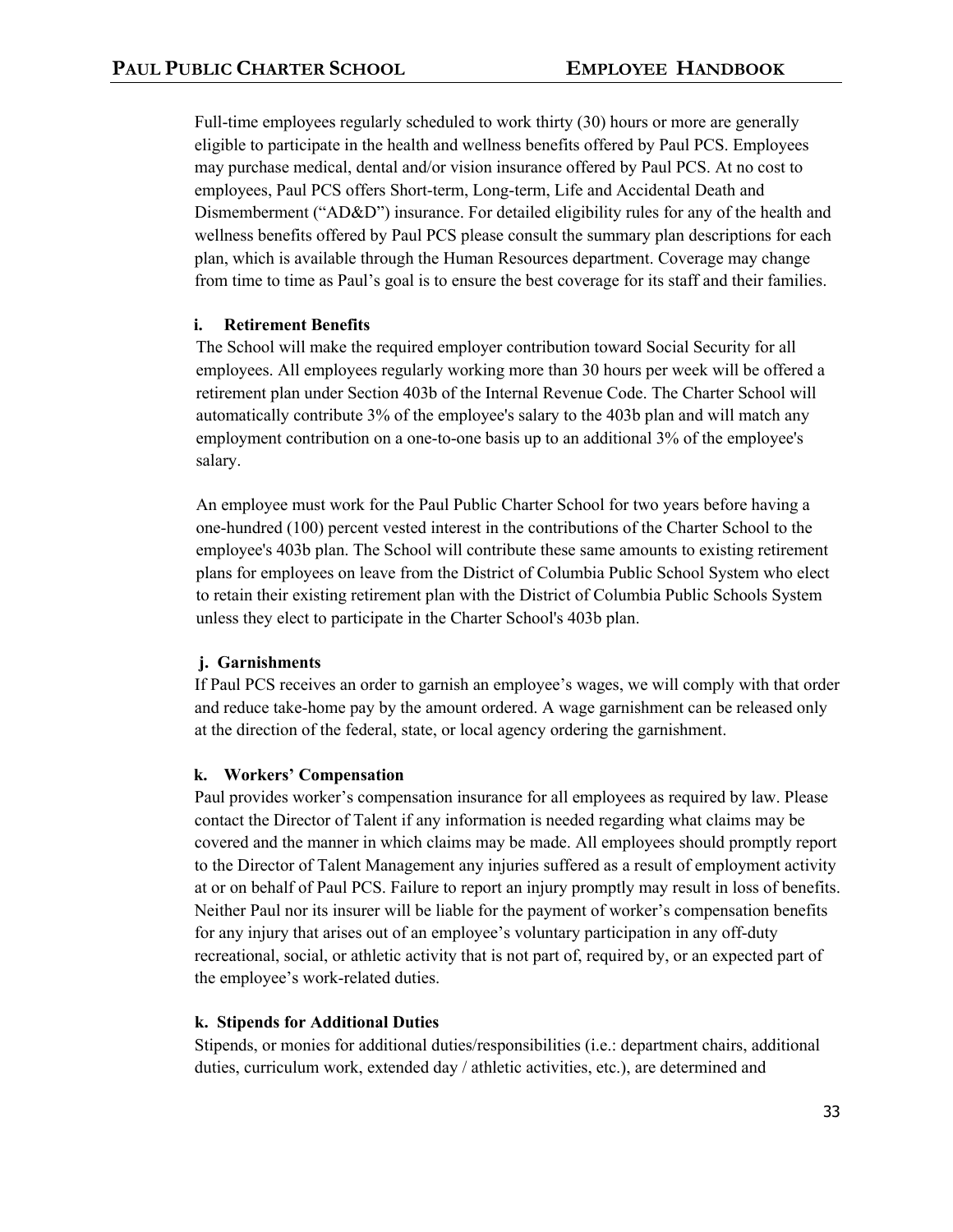distributed by Executive Leadership. Stipend amounts will depend on number of students served, impact on the school community, and alignment with Paul's mission. The number of hours spent outside normal work schedules will also be considered when calculating individual stipends. If at any time the employee transitions from the role, whether voluntarily or involuntarily (fails to perform the agreed upon duties or does not meet the expectations detailed in the position) the stipend will immediately cease. Extended Day staff and athletic coaches will be required to submit attendance rosters and will only be awarded their stipends upon documented proof of meeting quarterly attendance quotas as established by the Director of Schools or designee.

### **l. Cell Phone Reimbursements and Expectations**

While appropriate communication and accessibility is expected of all staff members, certain eligible staff members may be granted a partial cell phone reimbursement in accordance with their role. Those receiving cell phone stipends are expected to be responsive to their supervisors and those they supervise, as well as other stakeholders with whom they collaborate. The cell phone reimbursement is considered a privilege and not a right at all times and will be distributed on a per-pay-period basis.

Eligible employees include supervisors and other staff members whose role obligates the substantive use of a cell phone outside of the building or of normal work hours. Those eligible for a cell phone reimbursement will be determined solely at the discretion of the Executive Team, as will the amount of the reimbursement. Eligibility may be removed without warning for staff members whose role changes or who do not abide by the standards laid out above.

# **Section 6 - Building Operations**

# **1. Parking Procedures**

During school hours, parking is available in the rear paved area and is provided as a privilege for all staff. Outside of school hours, the parking lot is available for event parking as approved by Paul personnel. Safety and orderly utilization of the paved area available for parking is of the utmost importance; failure to comply with this standard will result in a bar from the premises. Preservation of the privilege requires compliance with the procedures and rules set forth herein. All parking on the premises of Paul Public Charter School shall be available on a first-come basis with the exception of reserved parking spaces. Staff members must register their vehicles with the Facilities Manager at the beginning of their employment and again at the beginning of each school year. Owners of vehicles parked on the lot do so at their own risk. Paul Public Charter School assumes no responsibility for any damage to any vehicle parked on the lot. Visitor parking on the premises is also a privilege and not a right notwithstanding the purpose of the visit.

# **Procedures/Rules:**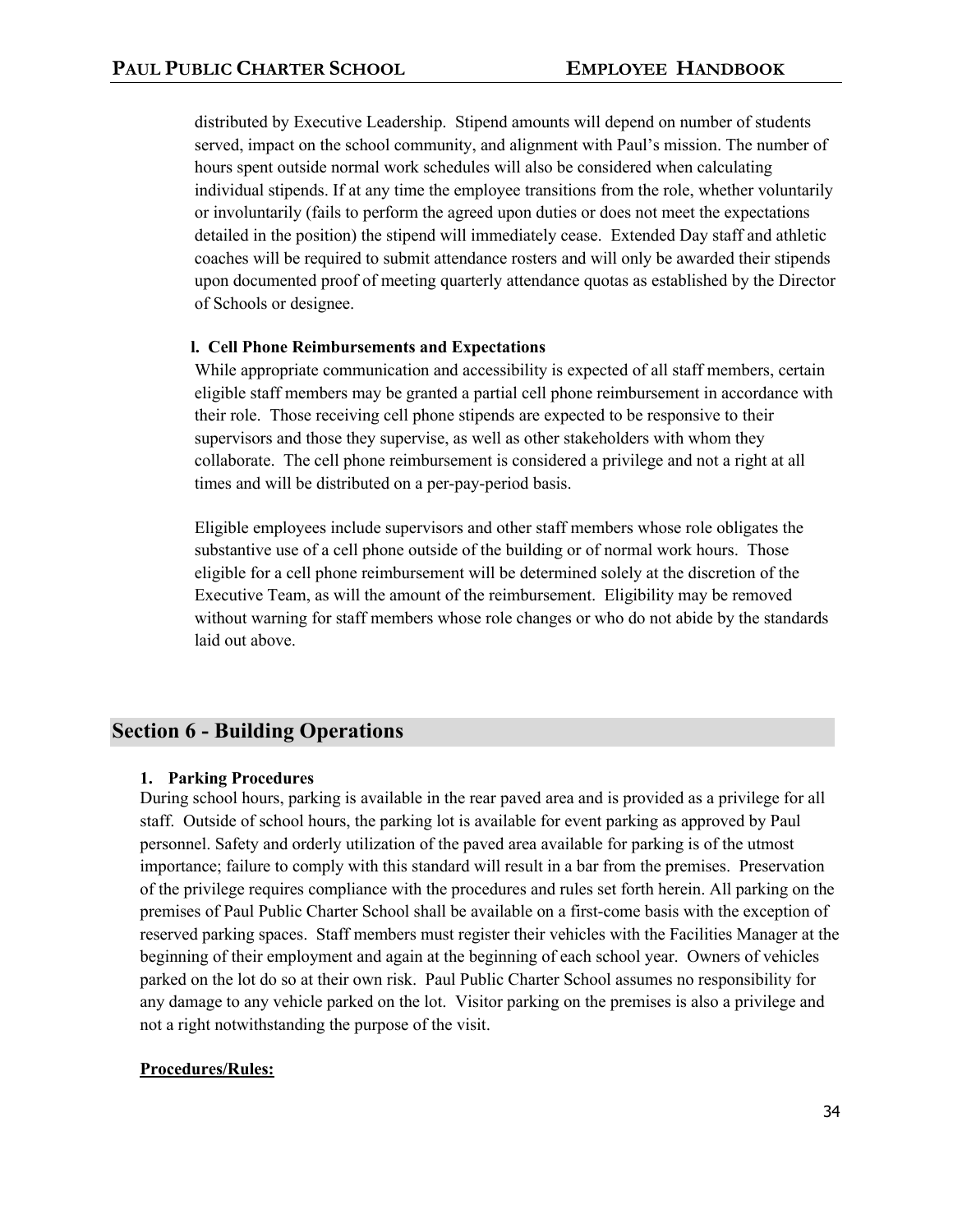- 1. Parking is permitted in any space that is not marked "reserved." The manner of parking in assigned space may not be such that it hinders or interferes with neighboring spaces.
- 2. Visitor parking is on a space-available basis only. There is street parking available according to DC Government parking regulations.
- 3. Vehicles parked in handicap designated spaces must have handicap tags or display a valid handicap permit. Vehicles parked in handicap designated spaces without a valid permit displayed shall be towed off the premises at owner's expense.
- 4. The speed limit on the premises is 5 mph.
- 5. Citations for infractions of rules listed herein may be issued by authorized Paul staff. Failure to pay the requisite fine for cited infraction within twenty days of issuance shall cause the fine to double.
- 6. Unauthorized vehicles parked on the premises shall be subject to tow at owner's expense.
- 7. Other than emergency repairs, i.e. flat tires, jump start or battery charge, headlight or brake light lamp replacement, vehicle repair and maintenance activities are not permitted on the premises without prior authorization.
- 8. Overnight parking without prior authorization is prohibited. Authorization can only be given by Paul PCS's Facilities Manager, Director of Operations, or designee.
- 9. Vehicles parked in fire lanes, drive lanes and designated "No Parking" zones are subject to immediate towing at owner's expense.
- 10. As few as one instance of boisterous, profane, disorderly and/or abusive behavior toward Paul PCS staff responsible for enforcing this policy is sufficient to support bar of an individual and vehicle from the premises. To excise the bar provision under this item of the policy, permanently or temporarily, is at the sole and exclusive discretion of the CEO or designee.
- 11. The Metropolitan Police Department may be requested to assist the school in discharging its responsibilities under this policy.

# **2. Visitor Policy**

To provide for the safety and security of employees and the school facilities, only authorized visitors are allowed in the workplace.

All visitors should enter and sign in at the foyer welcome desk and receive a visitor pass to be worn on their outermost garment. Authorized visitors will be escorted to their destination by their host or security based on availability; upon completion of their visit, guests should be escort back to the foyer for dismissal. Employees are responsible for the conduct and safety of their visitors. If an unauthorized individual is observed on school premises, employees should immediately notify an administrator or escort the individual to the main office.

# **3. Access to Building and Rooms**

As a general rule, all of the perimeter doors to the main building are kept locked at all times. The doors regularly used to enter the main building have devices installed to control access by visitors and staff. All staff shall be issued an access card at the beginning of the school year. Staff may gain entrance during regular hours of operation via approved staff entrances. Visitors may gain entrance to the building by ringing the bell at the front (8th street side) door.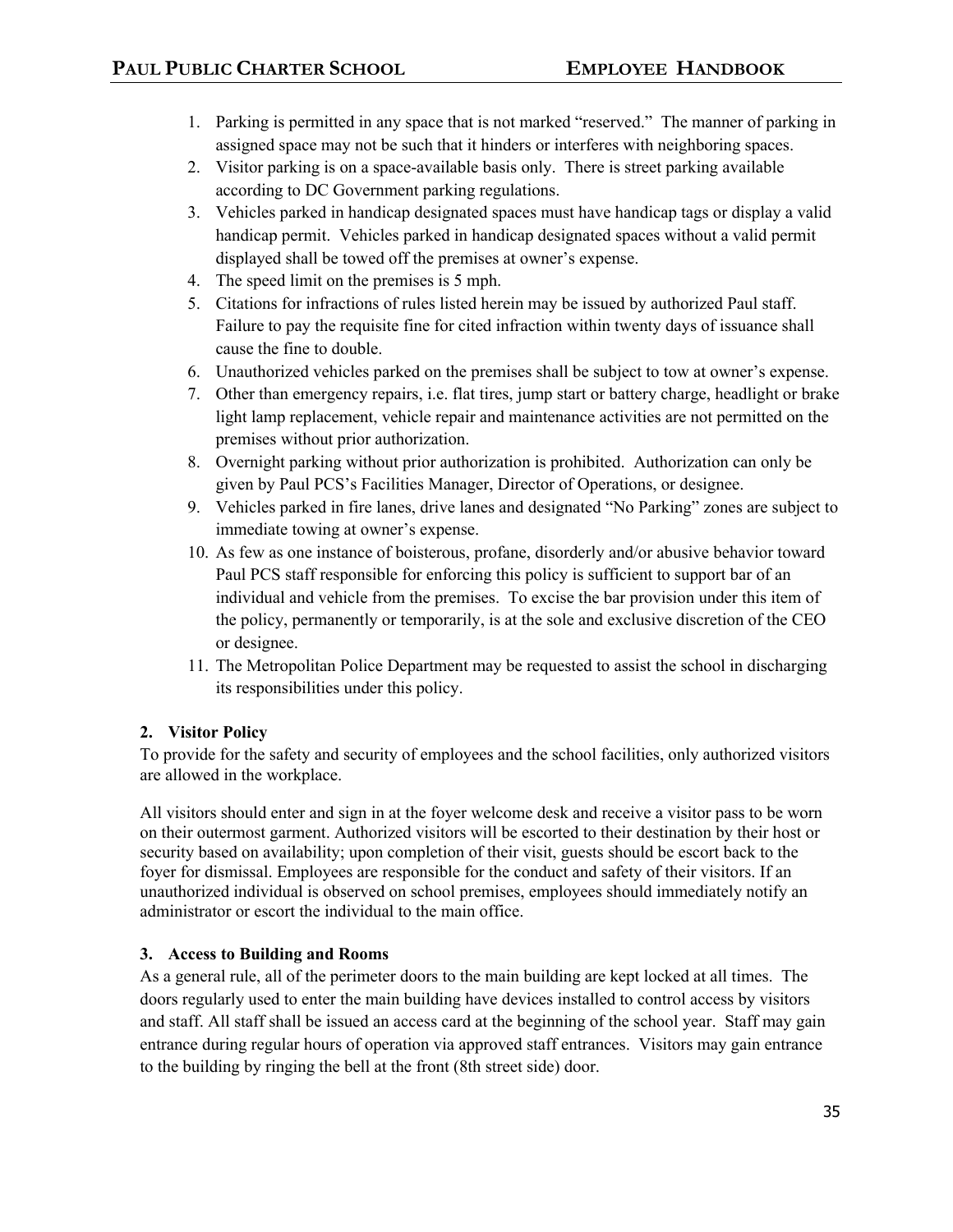Access cards must be returned at the end of the school year. Lost cards will be replaced at a cost of \$25.00 each.

# **4. Classroom Keys**

Classroom keys are issued at the beginning of the school year and must be returned at the end of the school year. The schedule for issuing keys will be announced during the teacher/staff orientation session in August. Lost keys will be replaced at a cost of \$50.00 each, as lost keys compromise the safety and security of our staff and scholars.

Cards and keys may be obtained from the Facilities Manager.

# **5. Return of School Property**

Upon separation of employment from Paul, employees must return all supplies, keys, security access cards, technology equipment, phones, student and family information and any other Paul property in their possession. If Paul property is not returned in a timely manner, Paul will exercise its right to initiate a police investigation with the Metropolitan Police Department for the return of stolen property.

# **6. Private Electrical Appliances**

Private electrical appliances may be utilized in the building provided the appliance has been approved for use by the Facilities Manager or designee. Private appliance includes mini refrigerators, microwave ovens, space heaters, fans and ungrounded extension cords. These appliances are not permitted in classrooms nor in spaces that do not have sufficient adult supervision. All such appliances must be approved and registered with the Facilities Manager prior to use and may be used only in the location for which it is approved. Appliances with excessive wattage/amperage requirements or with amperage requirements which exceeds the capacity of the proposed location will not be approved in accordance with the D.C. Fire Code. Unapproved appliances will be removed immediately from the location by the Operations team without notification.

To deter roaches, rodents and pests, any food must be sealed in strictly airtight containers and food waste must not be disposed in classroom or private office waste baskets. Food waste must be disposed in hallway receptacles only.

# **7. Fire Drills**

To ensure the efficient, safe, and orderly exit from the building in a fire drill or emergency, the safeguarding of human life takes precedence over ALL other matters.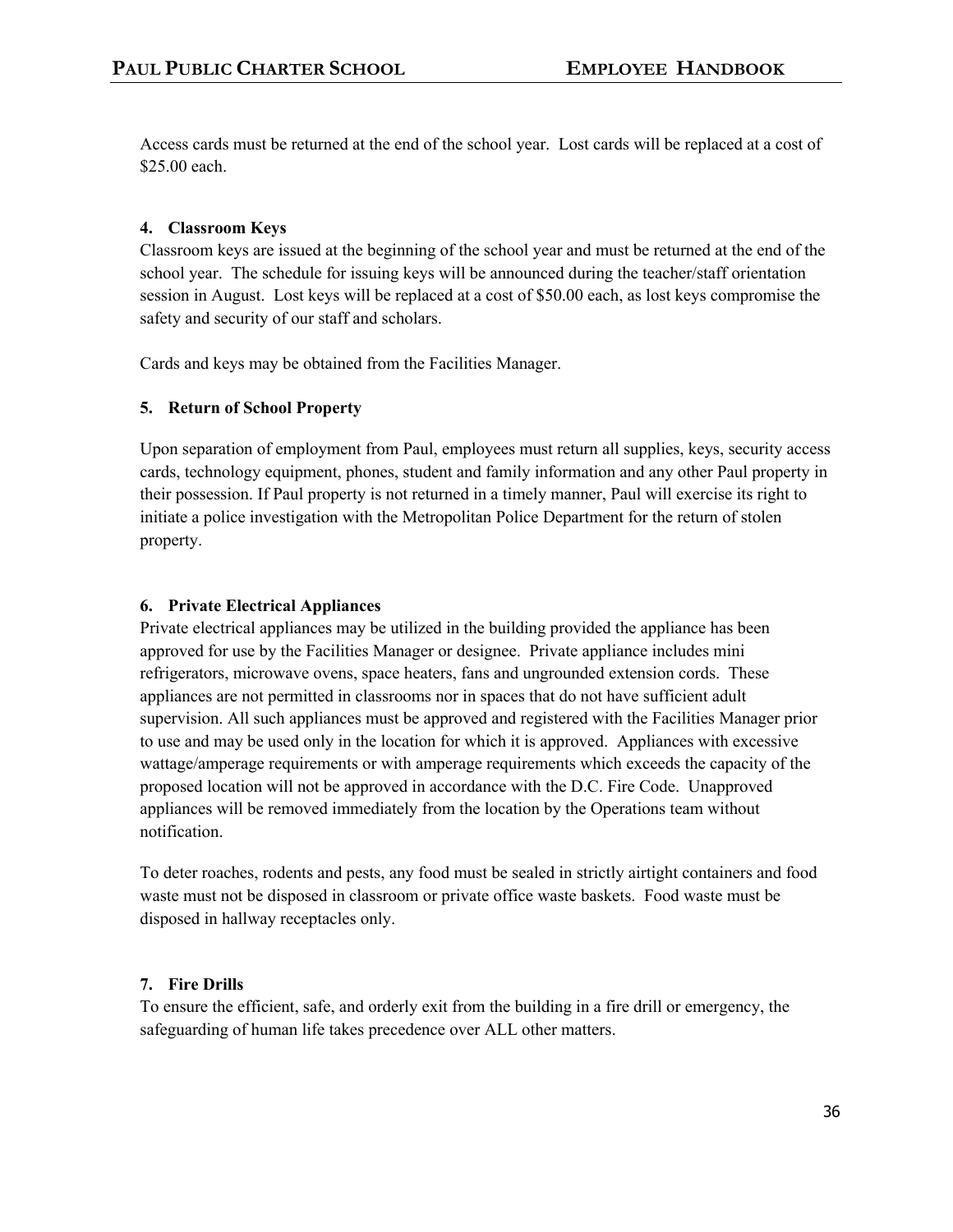General Instructions

- 1. Staff members shall post fire drill exit directions in their rooms/offices and are expected to be thoroughly familiar with the procedures.
- 2. Teachers will orient all students on the fire drill plan procedures and thereby ensure that all students in every period know exactly what they are to do.
- 3. Each teacher will be responsible to account for and supervise their students and report missing students to administrators.
- 4. Teachers must designate that the first person to reach any door should keep the door in an open position until all have cleared the room.

# Special Instructions

- 1. Stop work immediately.
- 2. Close windows and turn off lights.
- 3. Class should line up, emphasizing silence and good order, and wait for instructions from their supervising adult.
- 4. Direct the class to walk briskly towards exits indicated for your classroom.

# Final Directions

- 1. All security and custodians will be directly responsible in helping to maintain free flow or exiting students and to keep driveway clear and accessible to fire fighting vehicles.
- 2. The fire alarm signal (bell) will be used as the signal to start the drill.
- 3. Walk rapidly! DO NOT RUN, PUSH, or take several steps at a time on the stairways.
- 4. Everyone will be requested to leave the building during a fire drill.
- 5. Any conditions likely to interfere with safe exit should be brought to the attention of an administrator.

Additional emergency evacuation procedures are distributed to staff at the start of each school year as procedures are updated.

# **8. Responding to Emergencies**

If an employee discovers a clear and present emergency situation that would endanger the safety of students and/or employees (such as a fire, gas leak, or a disruptive intruder) he or she should immediately contact the Main Office.

The Chief Executive Officer or the Chair of the Board of Trustees will serve as spokespersons in such situations. No employee is to discuss any emergency with the media, parents or other individuals; all requests for information should be directed to the Chief Executive Officer.

# **9. Unscheduled School Closing**

The CEO or designee will determine whether to close the school due to emergency conditions. When there is inclement weather or such weather is forecast, employees should listen to local radio or TV stations and check with the school website for announcements concerning school closings. Per the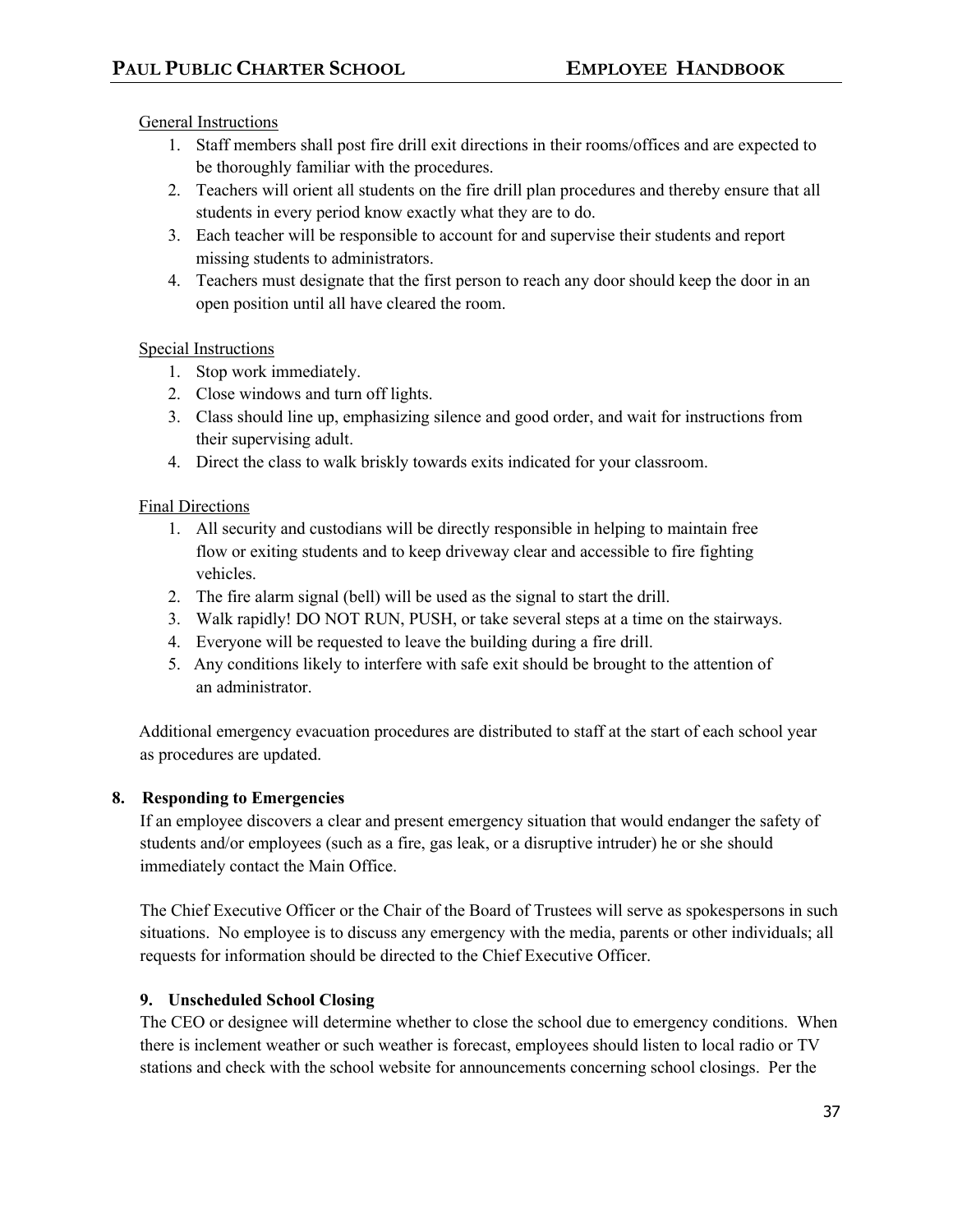discretion of the CEO or designee, make-up school days may be added by extending the school year or by canceling spring break.

# **Section 7 - Business Operations**

# **1. Purchase Requests**

Purchase Requests shall be made to the Business Office only with the signed approval of the Principal or designated Budget Manager. The requesting staff members must complete a **Purchase Request Form** in its entirety before approval by and signature of the principal / budget manager. The Budget Manager should ensure all important information is included such as accounting line items, due dates, invoice numbers, quantity of items, ordering website, etc. To purchase something on a staff members' own accord, Petty Cash can be requested up to \$200 with a budget manager's approval; for all requests greater than \$200, check advances will be distributed. Reconciliation of distributed funds (associated receipts or remaining funds) are due back to the Business Office within 7 business days of distribution. Failure to reconcile will result in the originally distributed amount being deducted from the employee's next paycheck. Reimbursements will only be granted with the written approval of a Budget Manager.

# **2. Expense Reimbursements**

Permission must be granted in writing from your supervisor before expending personal funds on behalf of the school. Once permission has been obtained, the requested items may be purchased. Staff must complete an Expense Reimbursement Form and attach all original receipts. All forms must be given to the business office.

To the extent that the form is completed correctly, payment will be issued within 5-7 days.

# **3. Maintenance Requests**

All faculty members are expected to maintain the cleanliness and good order of each of their classrooms and offices. When normal maintenance is needed, faculty should report this to the "facilities  $@p$ ulcharter.org" email address. As part of the year-end procedures, all teachers are to submit a list of repairs to be accomplished during the summer months. The list is to be prepared by the teacher, indicating location, specific nature of repair and returned to the Facilities Manager.

# **4. Technology Requests**

Technology requests and requests for set-up or troubleshooting support should be submitted to "techsupport@paulcharter.org". Staff should describe the issue, question or need in detail, as well as list the desired timeline. The technology department will confirm and respond to the request as they are able, or will confirm that the request is denied in with a detailed explanation of rationale.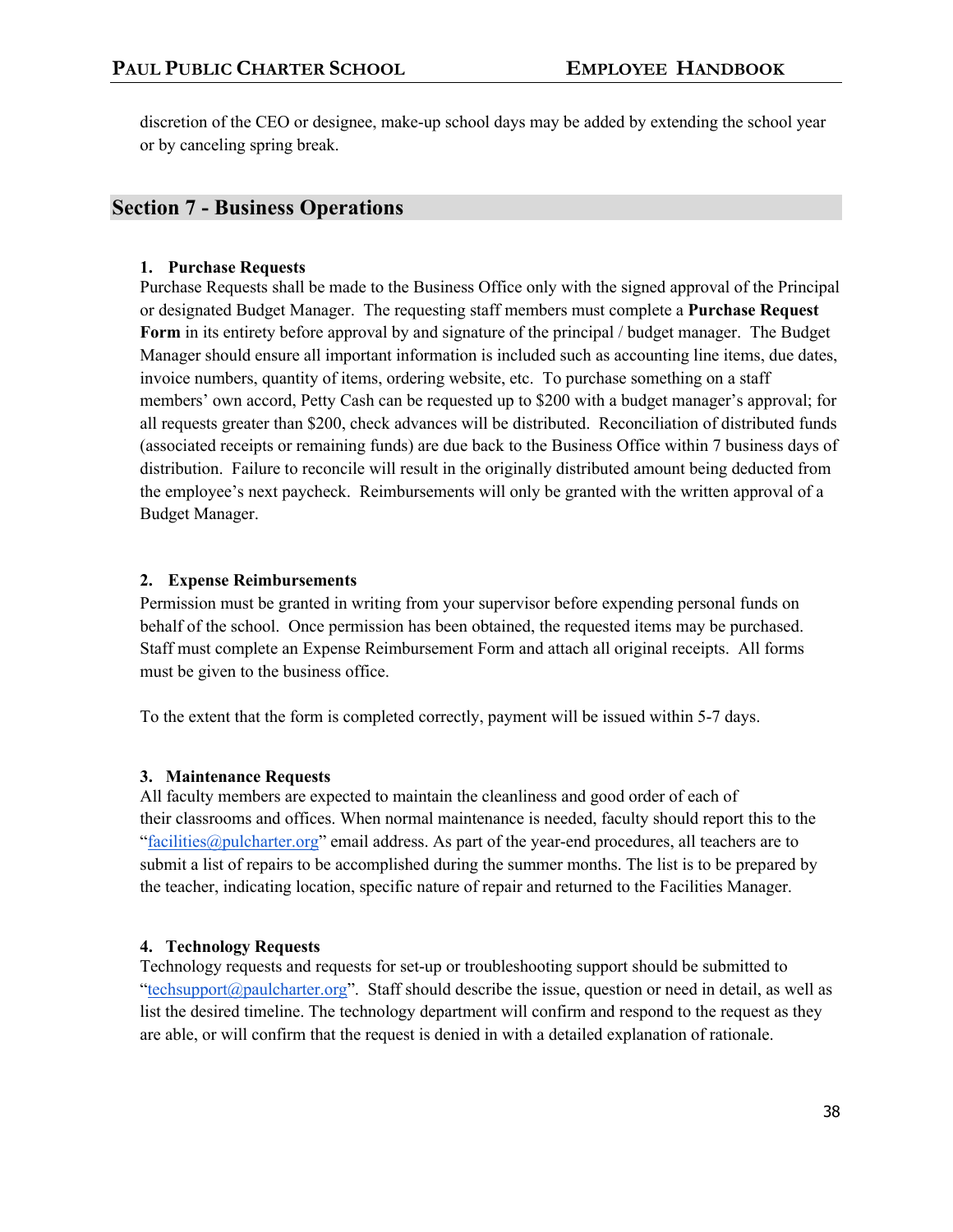# **5. Professional Development Requests**

Funds for professional development activities are available for staff on a limited basis and only per the approval of the principal or Executive Team. Only those professional development activities that benefit the school and its programs and that agree with the mission of the school will be considered for approval. To request professional development opportunities outside of what is offered within Paul, staff members must submit a **Professional Development Request Form** to their direct supervisor and then to the budget manager (usually the principal or Executive Team member). If an exterior professional development opportunity is approved, staff members must take detailed notes and at the end, produce an evaluation of the professional development opportunity and a report on how this opportunity will contribute to the betterment of Paul PCS's mission and goals.

Once the PD has been approved, the employee must note this in ADP so that HR is informed of the absence.

Some, but not all, PD opportunities may include a "per diem" accompaniment, per the discretion of the approving Executive Team member. "Per diem" stipends will be calculated by the Business Office and will be commensurate with those values stipulated by the US General Service Administration (GSA).

# **6. Educational Trips**

Basic Guidelines

- **a.** Staff may act as a sponsor or assistant for an officially approved school activity under school guidelines during instructional and non-school hours. During non-school hours, staff may also assist an officially recognized parent or other group when that group has complied with these guidelines for trips. The group must clearly indicate in all of its communications that the school does not sponsor the trip or activity.
- **b.** All Field Trips are initially reviewed and approved by the Principal. For trips taking place outside of the Washington DC area, trip approval requires sign off by both the Principal and Director of Schools or his/her designee. International trips must be reviewed and approved by the CEO. Completed plans must be submitted to the Principal and the Director of Schools for final approval no later than three weeks before the trip. In the case of international travel, the deadlines will be far greater and are subject to determination the Director of Schools and final approval by the CEO.
- **c.** Before any plans are made with students or parents, teachers/sponsors must complete a **Field Trip Request Form** and submit it for proper approval. This includes any and all plans for financing the trip. Teachers/sponsors will be notified once they have received the proper approvals to take the trip.
- **d.** Trips taken during regular school hours on days scheduled for instruction must have a verifiable educational purpose directly related to current study. Field trips are intended to enrich and extend the curriculum. They should not be used as an incentive or reward.
- **e.** A trip may not be school-sponsored unless a majority of participants in the group are students and parents participate as chaperones. All trips must provide for adequate rest, nutritious and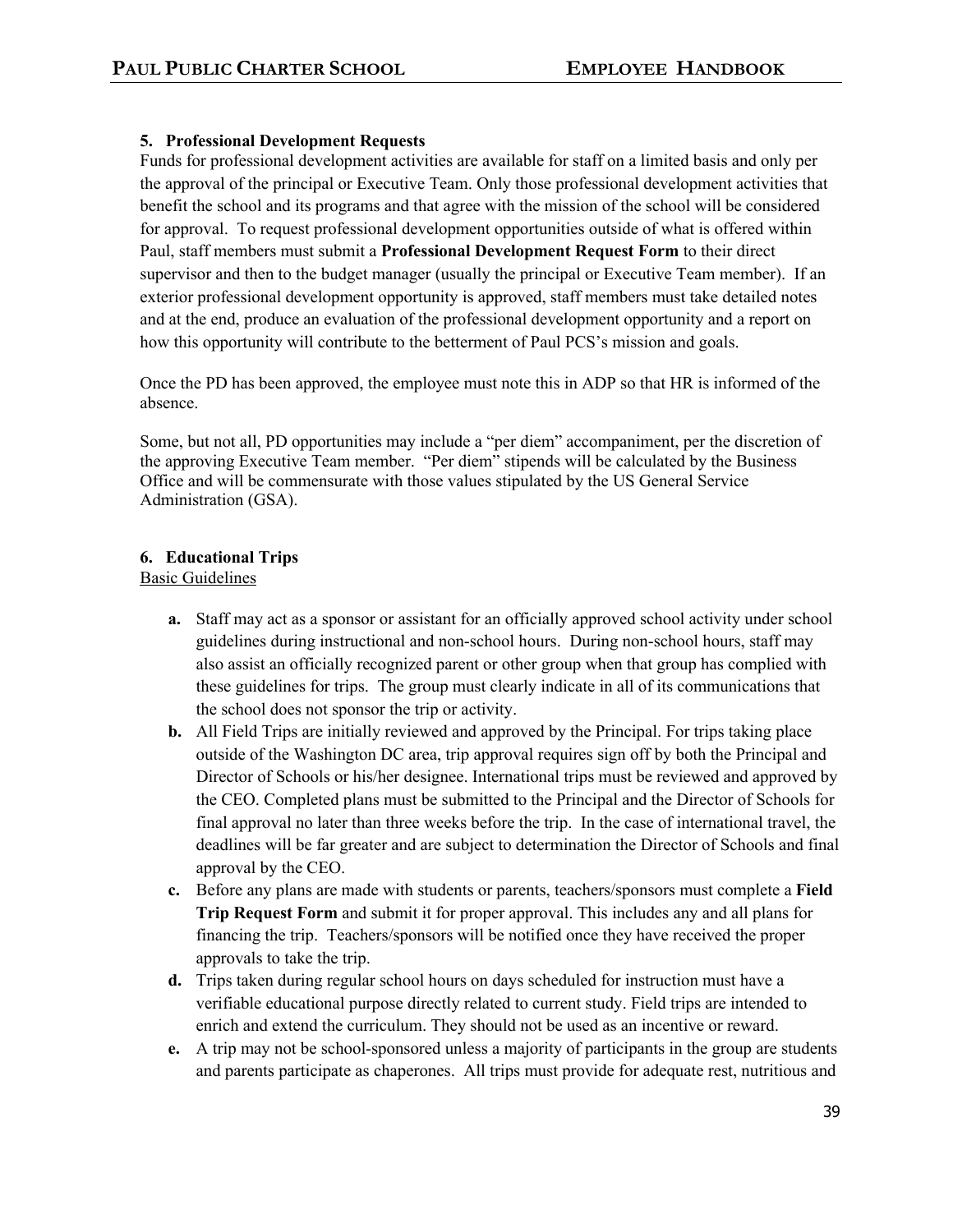timely meals, and reasonable hours of departure and return. Provision for student health and safety should be clearly stated in on the Field Trip Request Form.

- **f.** In planning trips, it should always be kept in mind that every student has a right to participate and should be provided a reasonable opportunity to participate regardless of the economic status of the student. Staff should not plan class trips that might exclude a member of the class from participating due to economic reasons. Staff members should also be cognizant of economic conditions in the community when planning trips. The announced price for a trip should include all necessary trip expenditures.
- **g.** Students and parents should be prepared and informed as to the purpose of the trip, what to look for when they arrive, itinerary, and specific expectations and goals for student learning.
- **h.** Advance arrangements for eating, sleeping (on overnight trips), transportation, and health safeguards for carrying out the itinerary, must be confirmed for each participant making the trip. Parents and students should agree in advance on the recommended amount of spending money, if any, each student will have. A copy should be retained in the school's Business Office or otherwise designated place. In addition, a detailed, approved, itemized itinerary must be left on file at the school along with a list of addresses and telephone numbers where students and adults on the trip may be reached in case of an emergency. The final written plans will include the roster of participants for the trip and must be approved in writing by the Principal or Director of Schools.
- **i.** All trip itineraries should avoid planned non-supervised time. Chaperones must assume responsibility for students throughout the entire trip. Chaperones shall behave to the highest standards of safety; staff members who break this confidence or standard will be recommended for immediate termination, and non-staff chaperones who do not abide by this standard will be revoked permanently of their privilege to chaperone. A teacher/sponsor shall not change an approved itinerary while the trip is in progress, except where the health, safety or welfare of the students in his/her charge is imperiled or where changes or substitutions beyond his/her control have frustrated the purpose of the trip. If there is any necessary deviation from the established itinerary and/or time schedule affecting either the entire group or any member of the group, if there is any suspicious or disorderly conduct by a student or chaperone, the individual(s) in charge of the trip should use a pre-determined system for the principal or Executive Team member of the change or concern immediately. The Executive Team will be responsible for any communication to families.
- **j.** Students may be barred from participating on a trip if they have accumulated a certain amount of demerits. Teachers/sponsors must submit the student roster to the Principal or designee in advance such that students who have reached the maximum number of demerits can be notified that they will not be able to attend the trip.

# **Parental/Guardian Permission**

A **Parental Permission Form** must be sought and obtained before any student leaves the school building on a trip. Parental permission shall include written consent from parents/guardians authorizing the supervisors to arrange for necessary medical treatment. Permission received by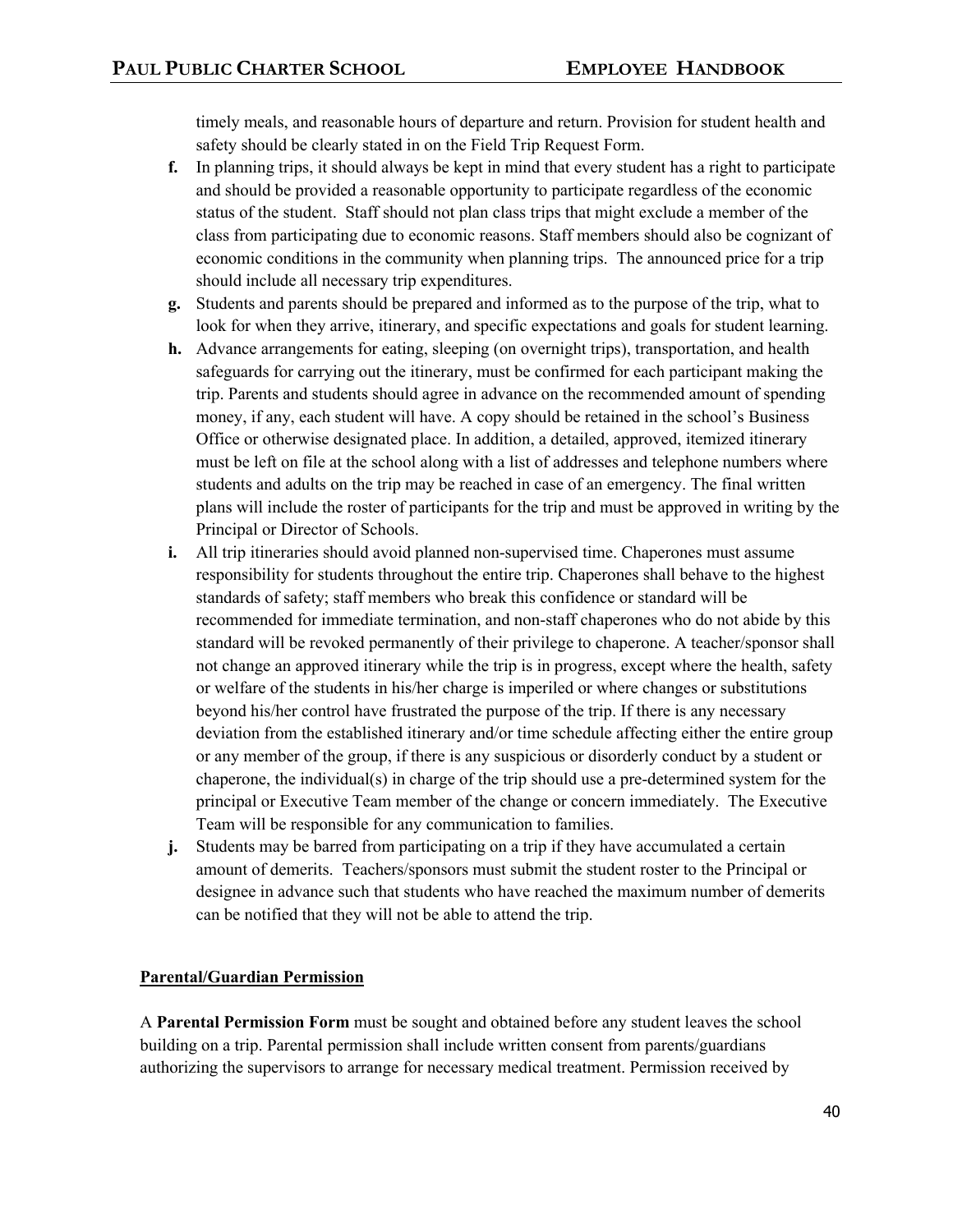telephone is not permitted, as it must be written documentation. If a student does not have written permission, he/she will remain in a supervised area/classroom at Paul until the class returns from the trip.

The teacher/sponsor(s) shall provide parents and guardians with information concerning the purpose and destination of the trip, transportation, eating arrangements, date and time of departure, estimated time of return, arrangements for supervision, cost to the student, safety precautions (if high risk activity is involved), and a detailed itinerary when the field trip will extend beyond the school day.

Teacher/sponsors should inform parents in advance about the recommended amount of spending money, if any, each student should have. Special provisions may be required when seeking permission from parents if language, literacy or cultural barriers exist.

For school activities that involve more than one trip outside the boundaries of the school such as swimming lessons, outdoor education classes and sports activities, a single parental permission will suffice if the information to the parent includes a complete schedule of all activities. Should any of these activities change, a separate field trip parental permissions must be obtained. A single parental permission will suffice for scheduled and unscheduled walking field trips in the neighborhood of the school.

# **Safety**

Student safety shall be a primary consideration. It is responsibility of the trip sponsor and the principal to ensure that suitable supervision and safety measures are provided for in the initial request. The staff is responsible for being familiar with and conducting a safety assessment of the proposed site of the field trip. Each trip must be properly monitored and supervised (See Adult Supervision below). Field trips classified as high risk student excursions/field trips require approval by the CEO and additional safety precautionary measures and supervision must be n place.

Where the Principal deems it appropriate or where it is required by law, supervision shall include individuals suitably trained in first aid. Prior to participating in the field trip, staff should review with students the conduct standards and emergency procedures that provide for their safety. Student behavior while on all field trips must comply with the Character Education Policy and all other rules policies and procedures of the school.

Parents should be informed of rules and regulations and any consequences of infraction of rules should be clearly explained. The signed permission form should contain a statement of understanding and acceptance of rules by a parent and the student. Permission notes for any trip should include authorization to obtain emergency medical care and any pertinent insurance dates, such as name of carrier and insurance number.

In the event of an emergency situation, the teacher/sponsor(s) is responsible for notifying the Principal or any other administrator by telephone as soon as possible.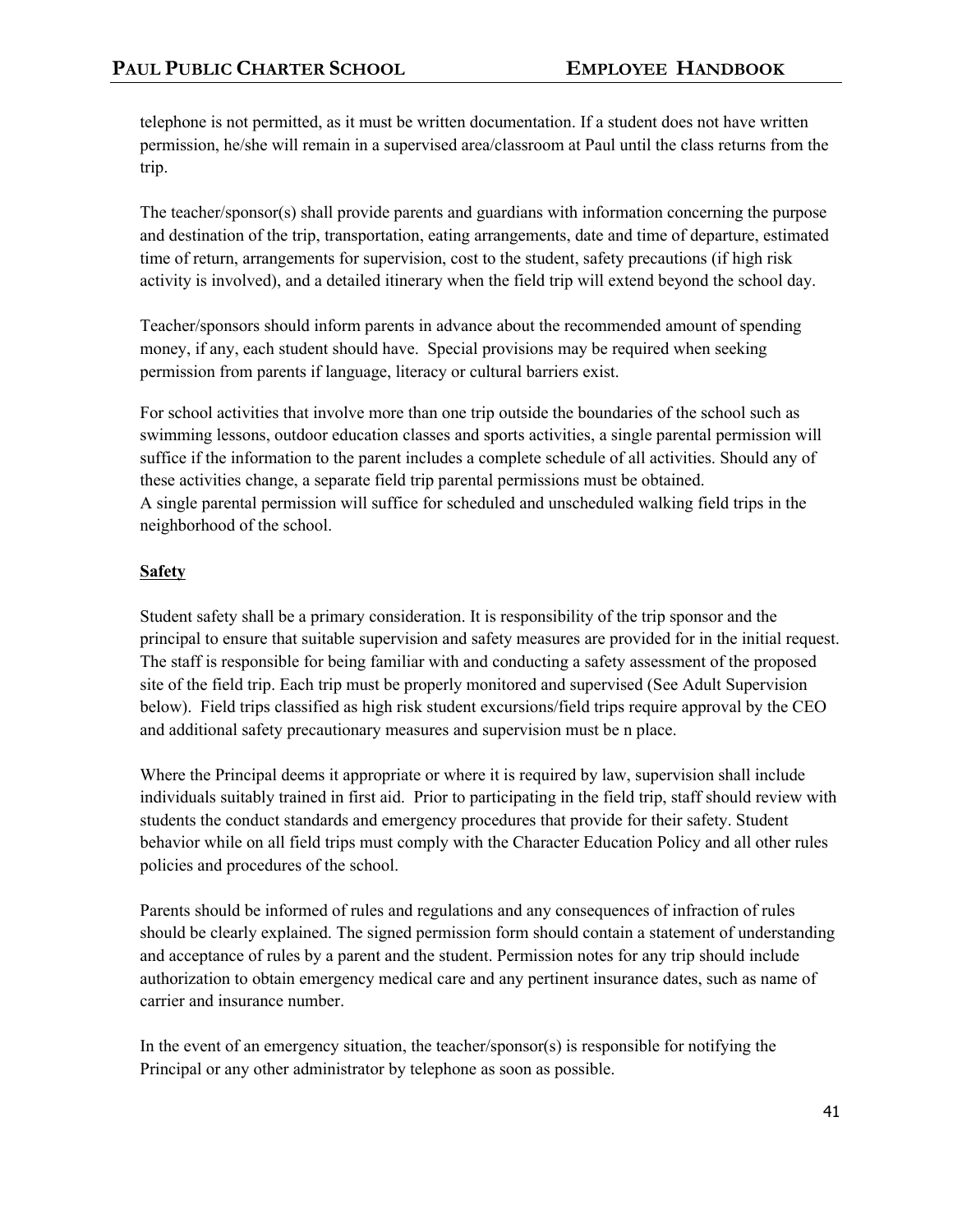Students are expected to travel to and from the field trip with the staff responsible for the trip, unless otherwise noted in writing on the permission slip distributed to and signed by parents/guardians. Student travel by any other means is discouraged. Students will not be permitted to leave the field trip group during the trip. The Board assumes no liability for students who are for any reason transported by parents or in private cars.

# **Adult Supervision**

When large groups are involved, adult chaperones or parent sponsors should be assigned to assist the staff at the ratio of eight students to one adult for middle school and ten to one for high school. All trips should include a minimum of two adult chaperones Ratios larger than this must be requested to and approved by the Principal or Director of Schools, and will only be granted on a case-by-case basis. Chaperones' responsibilities include securing from the staff his/her specific student assignments and being aware of the expectations and goals for student learning.

# **Agreements with Bus, Travel or Other Outside Agencies**

Booking travel and other arrangements should occur through the school Business Office, and only with those companies that have been vetted, approved and accepted by Business Office personnel. If travel arrangements are necessary, ensure that it is noted on the field trip request form and that the Business Office gets a copy of the approved form. Principals will approve all transportation agreements.

# **Personal Transportation**

When a small group of students is involved, teacher/sponsors should avoid using their personal vehicles unless there is an emergency and they have the approval of Director of Operations, written permission of the parent and with the appropriate personal insurance. Teachers/Sponsors must submit a copy of their personal insurance policy to the school before taking the trip. Students are expected to travel to and from the field trip with the teacher/sponsor(s) responsible for the trip. Parents/guardians desiring to take their children home before a field trip ends (i.e. at the end of scheduled activities, or program) must submit a note to the teacher/sponsor in advance of the trip about such arrangements. The Board assumes no liability for students who are for any reason transported by parents or in private cars.

# **Fundraising**

The raising of funds by students and parent organizations is important to promote parent participation, to increase school and community spirit, and to generate necessary financial support for student-related activities. The purpose of this policy is to provide guidelines and procedures for school-related fundraising activities and to ensure that fundraising activities do not interfere with the instructional program responsibilities of Paul staff and the rules and regulations governing school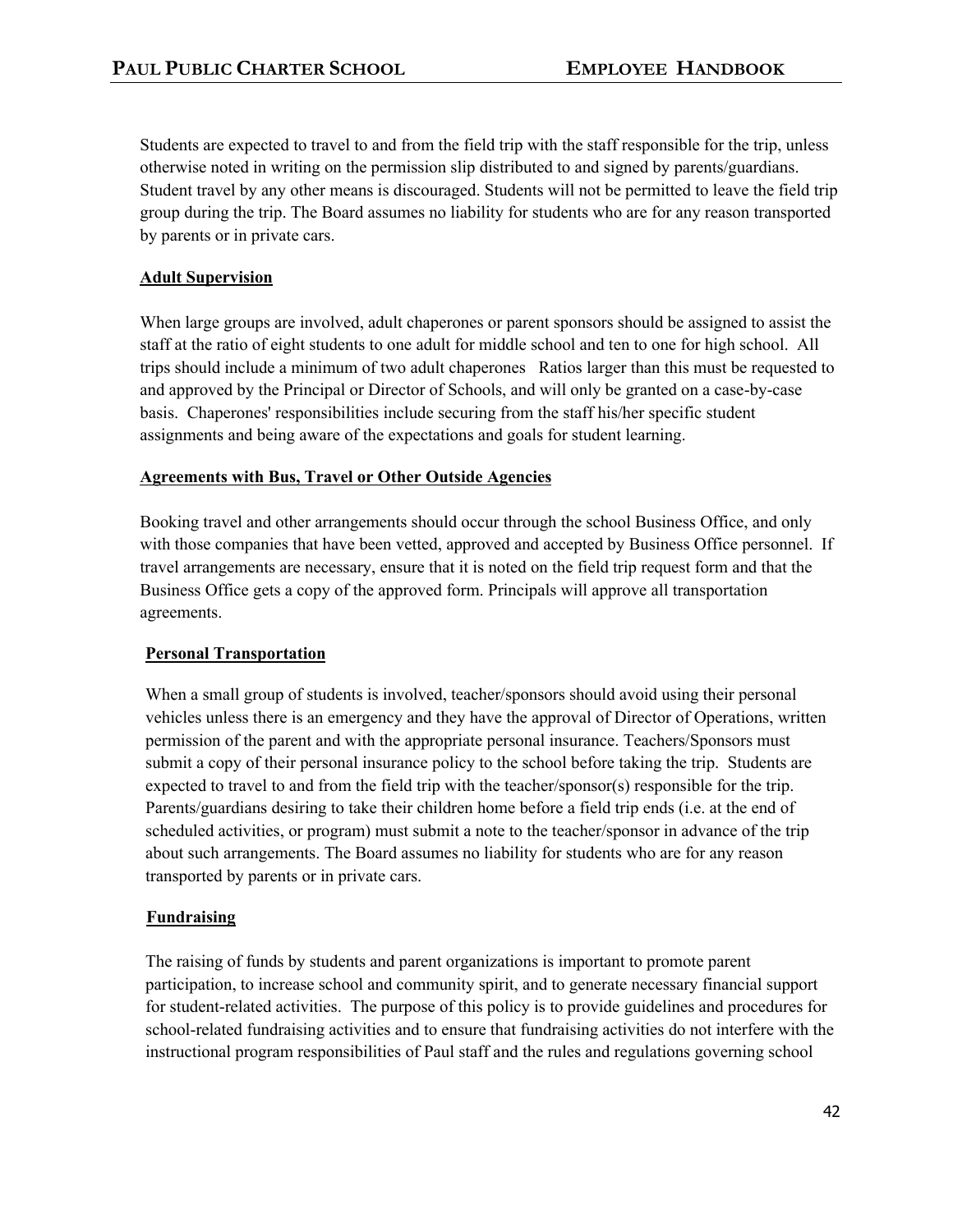operations. These activities shall not be confused with development office activities which are not governed by this policy.

# **Policy Guidance**

- A. Recognized Purposes for School-related Fundraising
	- 1. Supporting activities of school organizations or clubs
	- 2. Supporting activities that benefit the student body
	- 3. Providing supplemental funds to help defray the cost of optional activities that enhance Paul programs (i.e. field trips)
	- 4. Providing supplemental materials or equipment that enhance the instructional program or the administrative function of the school
	- 5. Providing supplemental support for staff to participate in professional development activities
- B. Examples of Appropriate Fund Raising Groups
	- 1. School-sponsored clubs and activities
	- 2. Individual school classes or grade level groups
	- 3. Parent Action Group (PAG)
	- 4. Citywide student organizations
- C. Procedures for Carrying Out a Fundraising Activity.
	- 1. The Principal or designee must authorize in advance and in accordance with this policy all fundraising. Authorization may be obtained by submission of a **Fundraiser Request Form** to the Principal or designee at least 2 weeks before the event, which should then be submitted to the Business Office.
	- 2. The Business Office will notify the sponsor whether the activity has been approved or denied. Once the activity has been approved, the sponsor may start the fundraising activity.
	- 3. If the fundraiser involves purchasing goods or items for resale, the purchase of those goods must be coordinated with the Business Office and approved by the Principal / budget approver.
	- 4. The sponsor must ensure adequate controls over the cash collection process exist. This may require:
		- i. The use of a cash box for high volume, low dollar amount sales. (i.e. candy, pencils) Register tapes must be turned in with all cash receipts for a particular day.
		- ii. Use of a receipt book for low volume, high dollar amount and all refundable sales. (i.e. yearbooks, admissions, sweatshirts). Carbon copies of receipts must be turned in with all cash collected in a particular day.
		- iii. Other control devices as determined by the Business Office.
	- 5. Balance reports will be issued to activity sponsors upon request.
	- 6. Once the funds have been collected, all disbursements must be made by using the **Purchase Request Form**. No funds will be disbursed without ascertaining whether adequate funds exist.
- D. Additional Guidelines